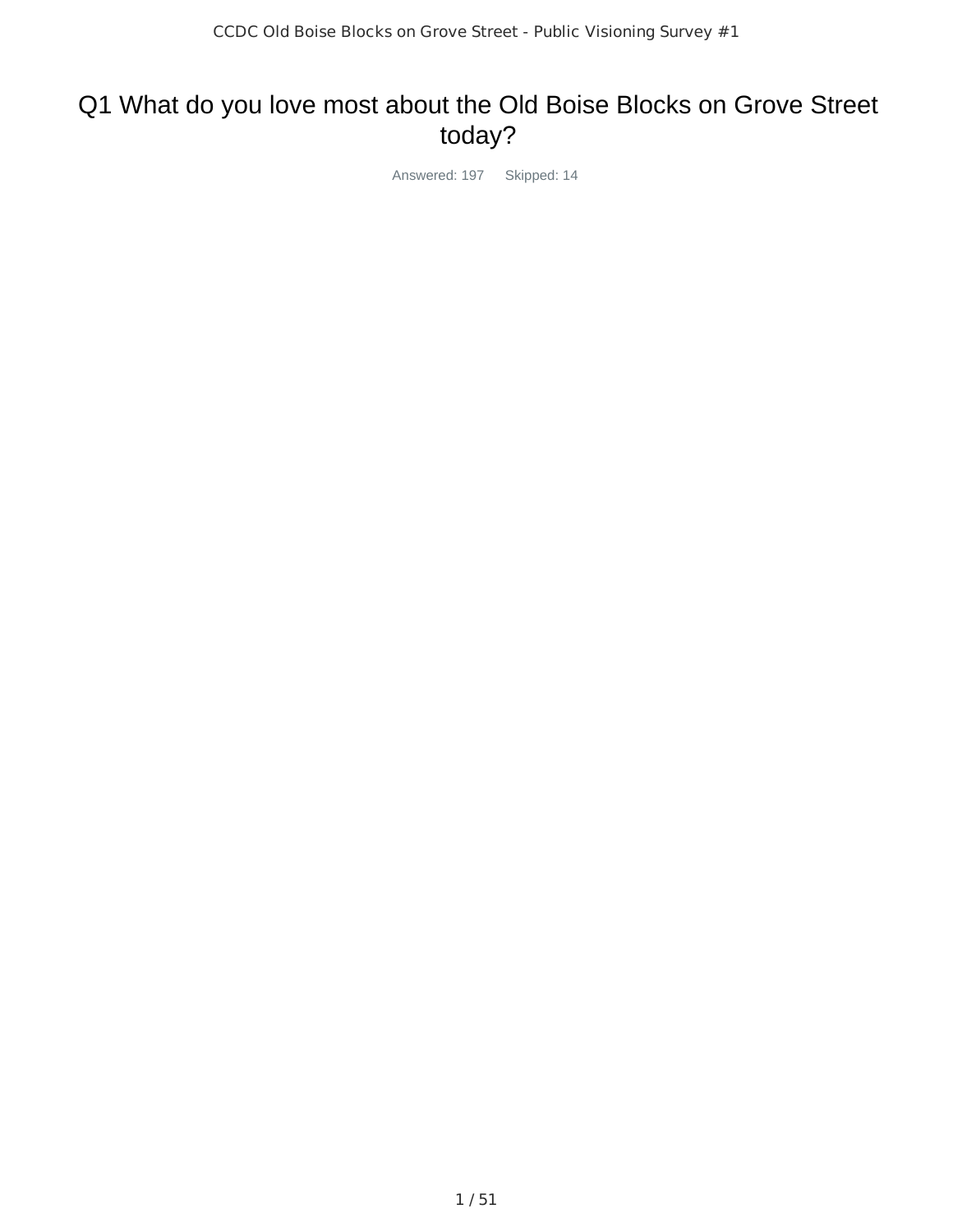| #              | <b>RESPONSES</b>                                                                                                                                                                                                                                                                                                                                                       | <b>DATE</b>        |
|----------------|------------------------------------------------------------------------------------------------------------------------------------------------------------------------------------------------------------------------------------------------------------------------------------------------------------------------------------------------------------------------|--------------------|
| $\mathbf{1}$   | Calm street, established trees, CW Moore park/canal                                                                                                                                                                                                                                                                                                                    | 7/22/2020 11:08 AM |
| 2              | The charm of the Basque Block                                                                                                                                                                                                                                                                                                                                          | 7/22/2020 8:24 AM  |
| 3              | Basque Block, CW Moore Park, the water wheel, proximity to EVERYTHING (downtown,<br>courthouse, WINCO, etc)                                                                                                                                                                                                                                                            | 7/21/2020 8:38 PM  |
| 4              | The different shops and restaurants                                                                                                                                                                                                                                                                                                                                    | 7/21/2020 7:51 PM  |
| 5              | Cultural connection, very low traffic, pedestrian friendly, shops and restaurants fronting the<br>street, street trees.                                                                                                                                                                                                                                                | 7/20/2020 3:18 PM  |
| 6              | the basque block, historic buildings!                                                                                                                                                                                                                                                                                                                                  | 7/20/2020 10:43 AM |
| $\overline{7}$ | The sense of history that pervades the area                                                                                                                                                                                                                                                                                                                            | 7/19/2020 9:44 PM  |
| 8              | The history                                                                                                                                                                                                                                                                                                                                                            | 7/19/2020 12:45 PM |
| 9              | easy to walk and bike                                                                                                                                                                                                                                                                                                                                                  | 7/17/2020 9:47 AM  |
| 10             | Pedestrian-friendly-ness. Uncrowded nature of the area.                                                                                                                                                                                                                                                                                                                | 7/17/2020 9:25 AM  |
| 11             | The history and sound of the functioning water wheel.                                                                                                                                                                                                                                                                                                                  | 7/16/2020 2:29 PM  |
| 12             | They lead to historic downtown Boise. Are walkable.                                                                                                                                                                                                                                                                                                                    | 7/16/2020 10:10 AM |
| 13             | I like the Basque Block because of its cultural and historical aspect, coupled with a special vibe<br>provided by Basque food and activities. Please do not change this nor dilute its uniqueness.                                                                                                                                                                     | 7/11/2020 1:25 AM  |
| 14             | The historic buildings and how well kept they are, especially in the basque block.                                                                                                                                                                                                                                                                                     | 7/10/2020 1:31 PM  |
| 15             | The uniqueness of the Basque Block. There is nothing else like it in the city.                                                                                                                                                                                                                                                                                         | 7/10/2020 12:00 PM |
| 16             | Just the Basque Block                                                                                                                                                                                                                                                                                                                                                  | 7/9/2020 8:51 PM   |
| 17             | Fairly quiet, walkable, and bike-friendly corridor to access the Ada County Courthouse, WINCO,<br>and Wholefoods. The trees are a big benefit. Grove Street also provides a good connection to<br>3rd Street to get to JD Park and BSU.                                                                                                                                | 7/9/2020 5:10 PM   |
| 18             | Wide sidewalks, easy and safe strolling, very minimal traffic, harmonious relationship between<br>storefronts, cafe seating, street trees, flower pots, overall relaxed feeling of participation, safety,<br>people watching, community.                                                                                                                               | 7/9/2020 4:24 PM   |
| 19             | the history!                                                                                                                                                                                                                                                                                                                                                           | 7/9/2020 4:18 PM   |
| 20             | <b>CW Moore Park</b>                                                                                                                                                                                                                                                                                                                                                   | 7/9/2020 3:42 PM   |
| 21             | Not much; it's mostly parking lots. The little corner park is nice.                                                                                                                                                                                                                                                                                                    | 7/9/2020 3:35 PM   |
| 22             | The trees                                                                                                                                                                                                                                                                                                                                                              | 7/9/2020 3:23 PM   |
| 23             | The park and it's water wheel and of course the Basque Block                                                                                                                                                                                                                                                                                                           | 7/9/2020 3:19 PM   |
| 24             | <b>CW Moore Park</b>                                                                                                                                                                                                                                                                                                                                                   | 7/9/2020 2:21 PM   |
| 25             | I love that CCDC doesn't spend money there.                                                                                                                                                                                                                                                                                                                            | 7/9/2020 12:51 PM  |
| 26             | They remind me of the past.                                                                                                                                                                                                                                                                                                                                            | 7/9/2020 11:33 AM  |
| 27             | They're relatively calm, with not a lot of cars zooming around. Easy to walk.                                                                                                                                                                                                                                                                                          | 7/8/2020 10:28 AM  |
| 28             | Potential for daylighting the canal and having an active water feature                                                                                                                                                                                                                                                                                                 | 7/8/2020 8:18 AM   |
| 29             | I like the character of the basque block. It is very walkable and friendly. The rest of the stretch is<br>quiet and relaxed, but most likely due to the fact it is mostly parking lots today. It could be a nice<br>walking mall in the future depending on what is built. The basque block has an almost park like<br>feel with the trees and very low traffic count. | 7/7/2020 1:28 PM   |
| 30             | History                                                                                                                                                                                                                                                                                                                                                                | 7/7/2020 10:01 AM  |
| 31             | The Basque culture highlights, events where the street is blocked off to vehicular traffic, the<br>trees along the Basque Block, and outdoor patio dining.                                                                                                                                                                                                             | 7/6/2020 12:29 PM  |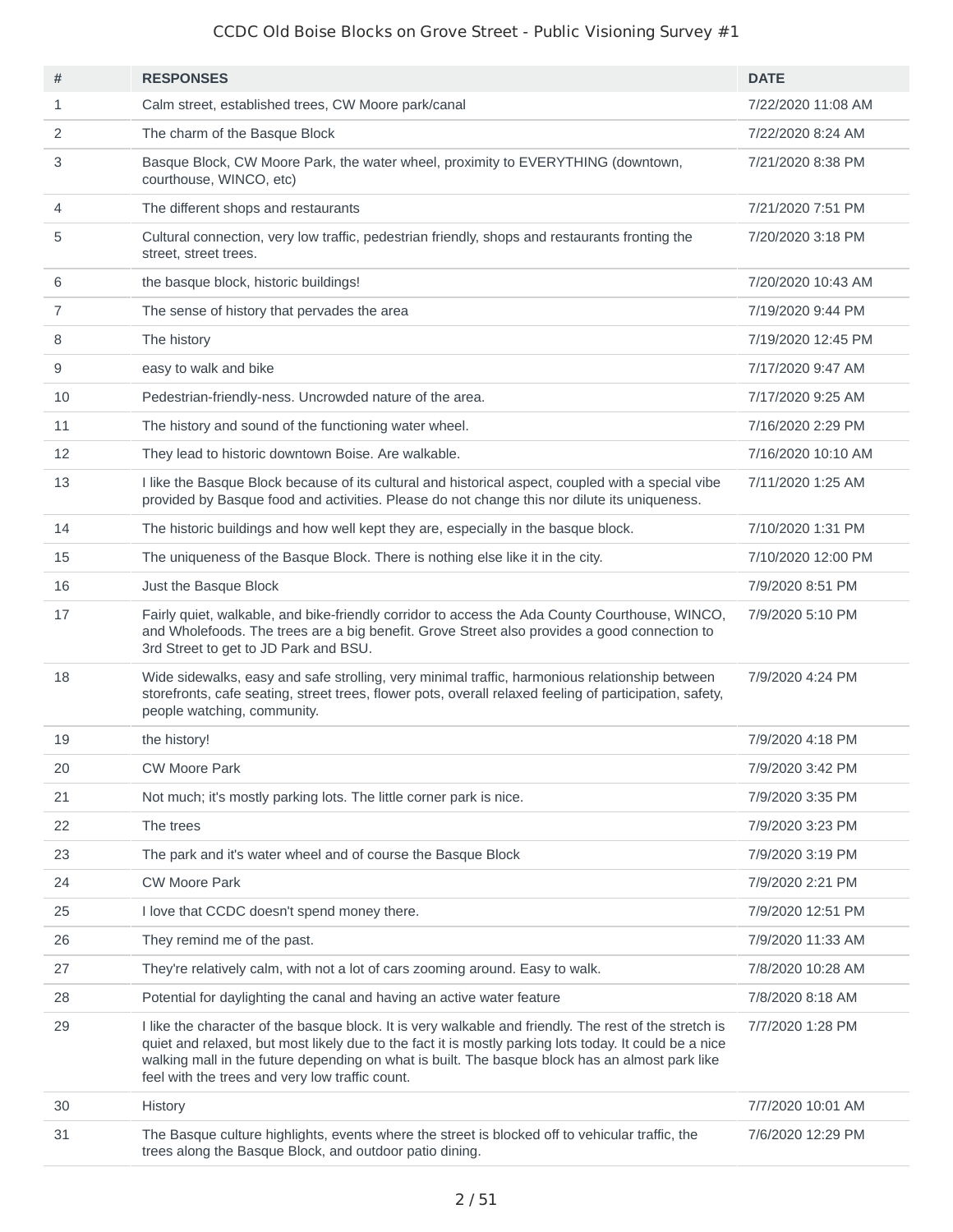| 32 | The Basque Block and CW Moore park is safe and has a welcoming feel.                                                                                                                                | 7/6/2020 8:03 AM   |
|----|-----------------------------------------------------------------------------------------------------------------------------------------------------------------------------------------------------|--------------------|
| 33 | CW Moore park. The green apartments are cute.                                                                                                                                                       | 7/6/2020 1:08 AM   |
| 34 | not too much trafficsafetylack of cars etc                                                                                                                                                          | 7/3/2020 7:20 PM   |
| 35 | The CW Moore park with the waterwheel!                                                                                                                                                              | 7/3/2020 7:55 AM   |
| 36 | History and the canal.                                                                                                                                                                              | 7/3/2020 1:33 AM   |
| 37 | The Basque Block. It is beautiful and bike and pedestrian friendly. C W Moore Park is lovely as<br>well                                                                                             | 7/2/2020 11:12 PM  |
| 38 | Trees, old buildings                                                                                                                                                                                | 7/2/2020 9:37 PM   |
| 39 | Nothing                                                                                                                                                                                             | 7/2/2020 9:09 PM   |
| 40 | C.W. Moore Park                                                                                                                                                                                     | 7/2/2020 4:51 PM   |
| 41 | Their authenticity.                                                                                                                                                                                 | 7/2/2020 4:04 PM   |
| 42 | The Basque Block is currently my only activity in this section of Old Boise, and I love the feeling<br>and culture of this landmark area.                                                           | 7/2/2020 12:39 PM  |
| 43 | It is lovely and fun - good vibes for sure.                                                                                                                                                         | 7/2/2020 12:06 PM  |
| 44 | Seeing some of Boise's history                                                                                                                                                                      | 7/2/2020 8:21 AM   |
| 45 | Basque neighborhood                                                                                                                                                                                 | 7/2/2020 1:28 AM   |
| 46 | History, architecture, mature landscape                                                                                                                                                             | 7/1/2020 7:44 PM   |
| 47 | Lower traffic volumes, more quiet than other downtown streets. Good mix of housing and<br>commercial.                                                                                               | 7/1/2020 4:56 PM   |
| 48 | The remaining historic homes, the CW Moore Park and the Basque Block preservation.                                                                                                                  | 7/1/2020 9:53 AM   |
| 49 | The old buildings                                                                                                                                                                                   | 6/30/2020 12:54 PM |
| 50 | Honestly, I'm not attached to much downtown. Mostly because I hate going down there due to<br>parking. The only place I go on a somewhat consistent basis is Rediscovered Books and the<br>Library. | 6/30/2020 11:14 AM |
| 51 | I love the large, old-growth trees and the architecture of the old houses.                                                                                                                          | 6/30/2020 7:57 AM  |
| 52 | Night life                                                                                                                                                                                          | 6/29/2020 3:16 PM  |
| 53 | Aaaa                                                                                                                                                                                                | 6/29/2020 1:28 PM  |
| 54 | The quaint charm, green space, artwork and cultural influence                                                                                                                                       | 6/29/2020 1:14 PM  |
| 55 | Relatively quiet area with no high rises or new apartments.                                                                                                                                         | 6/29/2020 1:14 PM  |
| 56 | The Basque Block feeling                                                                                                                                                                            | 6/29/2020 11:16 AM |
| 57 | The few older buildings and trees that remain; CW Moore Park                                                                                                                                        | 6/29/2020 11:06 AM |
| 58 | Focus on Basque culture, woonerf design/easy walking and biking (slow vehicle traffic)                                                                                                              | 6/29/2020 10:09 AM |
| 59 | Restaurants and being able to walk                                                                                                                                                                  | 6/29/2020 10:03 AM |
| 60 | Ability to walk around and few cars                                                                                                                                                                 | 6/29/2020 9:29 AM  |
| 61 | The historical feel and charm of the area.                                                                                                                                                          | 6/29/2020 9:09 AM  |
| 62 | The Centre on the Grove, the parking lots, the restaurants.                                                                                                                                         | 6/29/2020 9:03 AM  |
| 63 | The history and heritage                                                                                                                                                                            | 6/28/2020 9:03 PM  |
| 64 | clean and safe area                                                                                                                                                                                 | 6/28/2020 8:04 PM  |
| 65 | The old buildings and historic feel.                                                                                                                                                                | 6/28/2020 11:18 AM |
| 66 | Historic character, low traffic, shops, outside cafes, fairly bike-friendly                                                                                                                         | 6/28/2020 10:55 AM |
|    |                                                                                                                                                                                                     |                    |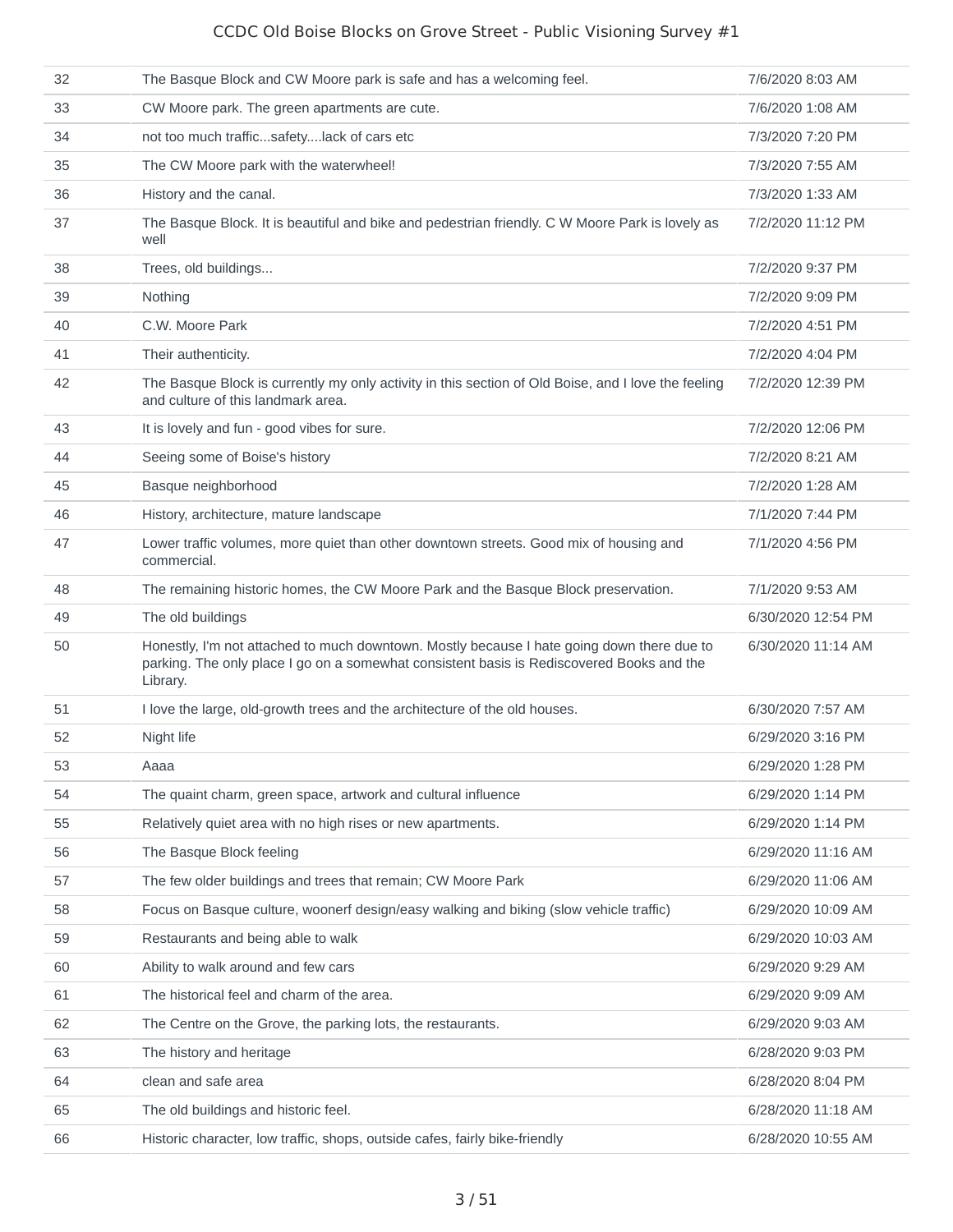| 67 | Historic buildings                                                                                                                                                                                                                                           | 6/28/2020 9:35 AM  |
|----|--------------------------------------------------------------------------------------------------------------------------------------------------------------------------------------------------------------------------------------------------------------|--------------------|
| 68 | It is almost all that is left of the real "Old Boise" and the Basque area. All of the old boarding<br>houses and fixtures are gone. No, I am not Basque, just a 75 year old Boise resident                                                                   | 6/28/2020 8:36 AM  |
| 69 | I like the narrow pedestrian crossings (just two lanes) at 6th and grove. The lack of cars makes<br>it a decent East west bike setup too.                                                                                                                    | 6/28/2020 12:11 AM |
| 70 | Narrow streets, slow traffic speeds, and shade trees.                                                                                                                                                                                                        | 6/27/2020 9:31 PM  |
| 71 | Basque Block is friendly, pedestrian friendly and has a neighborhood feel. I like the limited<br>traffic and that the automobile does not dominate.                                                                                                          | 6/27/2020 6:27 PM  |
| 72 | Walk ability                                                                                                                                                                                                                                                 | 6/27/2020 5:26 PM  |
| 73 | Visited family who lived in that area in some apartments which I believe are still there. Fond<br>memories. The building were well cared for then, would be nice to see it again as it was then.                                                             | 6/27/2020 5:04 PM  |
| 74 | Old buildings                                                                                                                                                                                                                                                | 6/27/2020 4:51 PM  |
| 75 | I love the Basque Center, basque museum, basque market, the restaurants, the CW Moore<br>park and the nearby Belgravia building. The trees, the sidewalks.                                                                                                   | 6/27/2020 4:36 PM  |
| 76 | I like old buildings, and recall that this section has some examples of old architectural styled<br>buildings. I like older style's small scale, a nice contrast to taller modern. Preservation and<br>appreciation of older buildings is a priority for me. | 6/27/2020 3:38 PM  |
| 77 | Recognition of the basque people and their culture.                                                                                                                                                                                                          | 6/27/2020 3:27 PM  |
| 78 | The variety of mixed use buildings The walkability of the area                                                                                                                                                                                               | 6/27/2020 3:07 PM  |
| 79 | riding my bike. It is easy access to down town.                                                                                                                                                                                                              | 6/27/2020 2:48 PM  |
| 80 | Not much. The best asset is that's its adjacent to the basque block and close to the LIV district<br>(albeit separated by a busy front street). I think the CW Moore area with the open waterway is<br>neat.                                                 | 6/27/2020 2:45 PM  |
| 81 | Trees, quiet, great ambient atmosphere of old Boise.                                                                                                                                                                                                         | 6/27/2020 1:39 PM  |
| 82 | Stretscape scale. Comfortable walking                                                                                                                                                                                                                        | 6/27/2020 1:05 PM  |
| 83 | Historic buildings, the variety of shops and restaurants locally owned and operated, the wide<br>sidewalks, trees, basque cultural sites and restaurants and shops                                                                                           | 6/27/2020 1:02 PM  |
| 84 | The old stone architecture                                                                                                                                                                                                                                   | 6/27/2020 1:01 PM  |
| 85 | free parking, 1 story buildings and trees                                                                                                                                                                                                                    | 6/27/2020 12:52 PM |
| 86 | The Basque block The quiet blocks east of the Basque block.                                                                                                                                                                                                  | 6/27/2020 12:13 PM |
| 87 | The fact that they're not overdeveloped with high rises, pavement and cement.                                                                                                                                                                                | 6/27/2020 12:05 PM |
| 88 | the shade and the water wheel, street parking usually easy to find                                                                                                                                                                                           | 6/27/2020 12:02 PM |
| 89 | The brick of the buildings, the park created of old building features and the water wheel.                                                                                                                                                                   | 6/27/2020 11:55 AM |
| 90 | The Basque cultural area                                                                                                                                                                                                                                     | 6/27/2020 11:37 AM |
| 91 | Saturday market, parking garages, I feel safe.                                                                                                                                                                                                               | 6/27/2020 11:10 AM |
| 92 | Basque Center and historical pieces. Along with the little park with the water wheel.                                                                                                                                                                        | 6/27/2020 10:56 AM |
| 93 | Big trees and old buildings, street level history I can engage with                                                                                                                                                                                          | 6/27/2020 10:42 AM |
| 94 | they are part of Boise's history and should be preserved rather than tear down and<br>development hi-rise.                                                                                                                                                   | 6/27/2020 10:04 AM |
| 95 | <b>CW Moore Park</b>                                                                                                                                                                                                                                         | 6/27/2020 9:51 AM  |
| 96 | Quaint                                                                                                                                                                                                                                                       | 6/27/2020 9:22 AM  |
| 97 | Local shops, old buildings                                                                                                                                                                                                                                   | 6/27/2020 9:00 AM  |
| 98 | <b>Buildings</b>                                                                                                                                                                                                                                             | 6/27/2020 8:50 AM  |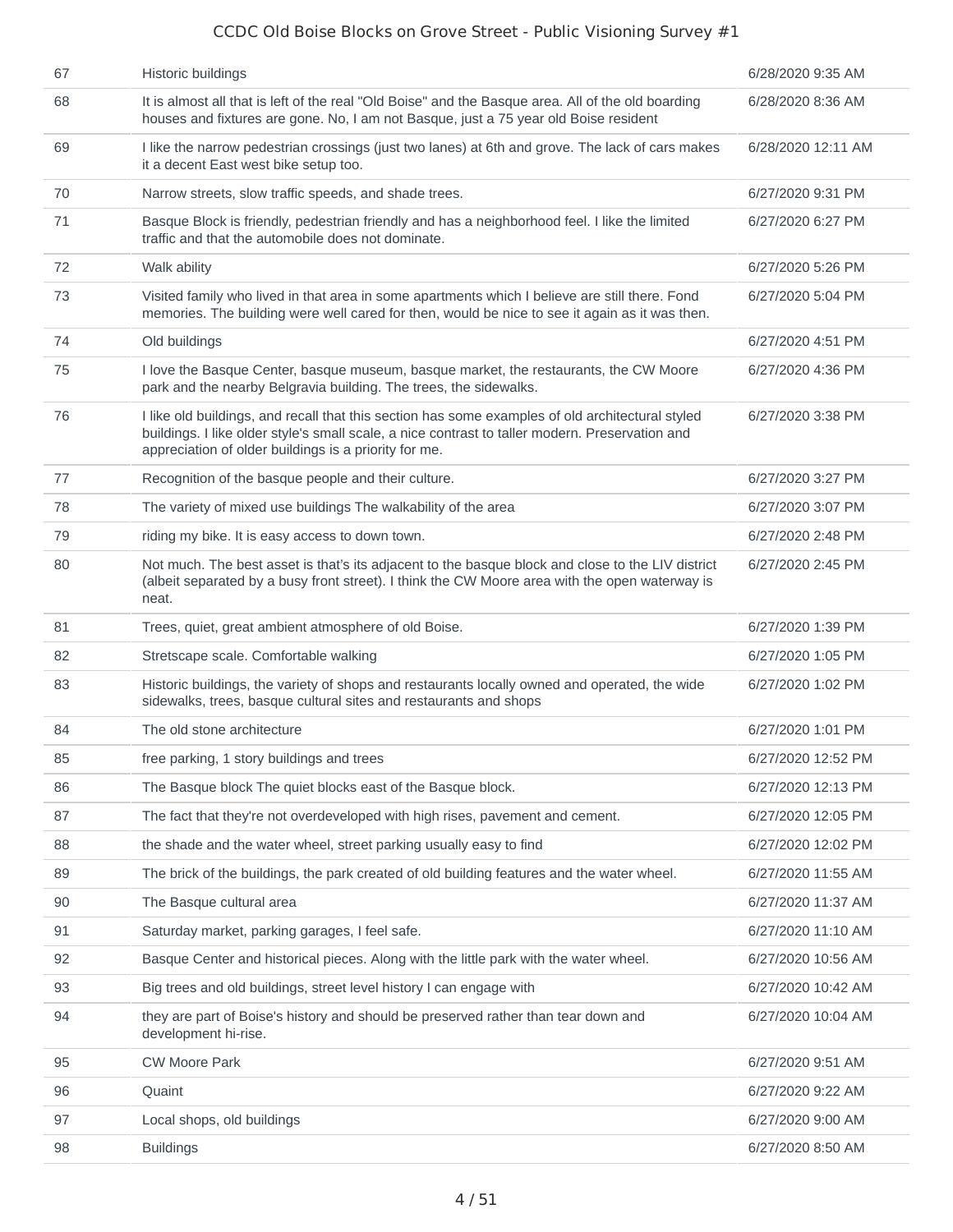| 99  | beautiful homes                                                                                                                                           | 6/27/2020 8:15 AM  |
|-----|-----------------------------------------------------------------------------------------------------------------------------------------------------------|--------------------|
| 100 | The old homes.                                                                                                                                            | 6/27/2020 8:09 AM  |
| 101 | The historic significance                                                                                                                                 | 6/27/2020 8:03 AM  |
| 102 | The Basque area, Other than that it's pretty much all parking lots                                                                                        | 6/27/2020 7:48 AM  |
| 103 | Historical charm; close to Grove center; one way streets that keep traffic chaos at a minimum                                                             | 6/27/2020 7:20 AM  |
| 104 | The fact that it isn't busy with cars. I also love that it connects to Basque Block and then the<br>Grove                                                 | 6/27/2020 6:37 AM  |
| 105 | As Boise grows and changes, it provides a concrete piece of the past and it reminds of us the<br>people and history of Boise's beginnings.                | 6/26/2020 10:54 PM |
| 106 | It has some nice shade and the houses are somewhat interesting                                                                                            | 6/26/2020 10:22 PM |
| 107 | Unique local businesses                                                                                                                                   | 6/26/2020 9:54 PM  |
| 108 | Feeling of a neighborhood without tall buildings.                                                                                                         | 6/26/2020 9:52 PM  |
| 109 | Nothing specific. I drive the streets.                                                                                                                    | 6/26/2020 9:43 PM  |
| 110 | The older buildings and architecture                                                                                                                      | 6/26/2020 9:41 PM  |
| 111 | Mature trees lining some sidewalks, and the quite pace and general peaceful environment due<br>to low automobile traffic.                                 | 6/26/2020 9:31 PM  |
| 112 | Some streets are quieter                                                                                                                                  | 6/26/2020 9:31 PM  |
| 113 | That it is not highly developed . It still has old residential charm with some old structures. The<br>streets are easy to navigate with zero traffic.     | 6/26/2020 9:14 PM  |
| 114 | That it is not crowded.                                                                                                                                   | 6/26/2020 9:12 PM  |
| 115 | Quiet not as much traffic like on Front and safe walking.                                                                                                 | 6/26/2020 8:46 PM  |
| 116 | The "Old"!                                                                                                                                                | 6/26/2020 8:45 PM  |
| 117 | Architecture                                                                                                                                              | 6/26/2020 8:33 PM  |
| 118 | Keeps the feeling of how Boise was years ago without the corporate interference                                                                           | 6/26/2020 8:16 PM  |
| 119 | Old school feel that the city used to be.                                                                                                                 | 6/26/2020 7:27 PM  |
| 120 | The Basque area, CW Park the entire area is diverse in shopping, food, business and<br>Apartments. I like the diversity of the area.                      | 6/26/2020 6:24 PM  |
| 121 | Old buildings should remain and/or be part of the national Historic Register instead of a<br>wrecking ball.                                               | 6/26/2020 6:17 PM  |
| 122 | That they aren't cookie cutter looking.                                                                                                                   | 6/26/2020 5:57 PM  |
| 123 | The way it represents and celebrates Boise's history.                                                                                                     | 6/26/2020 5:53 PM  |
| 124 | History, Basque block                                                                                                                                     | 6/26/2020 5:47 PM  |
| 125 | CW Moore Park                                                                                                                                             | 6/26/2020 5:32 PM  |
| 126 | Historic buildings and wide sidewalks                                                                                                                     | 6/26/2020 5:31 PM  |
| 127 | Open space for riding the bike with little traffic.                                                                                                       | 6/26/2020 5:30 PM  |
| 128 | The walkability, the gatering, culture                                                                                                                    | 6/26/2020 5:16 PM  |
| 129 | Trees. Moore plaza and the brownstones. Used to love the Basque houses, but they're gone.<br>Hate the one level parking lots. Let be the trees and plaza. | 6/26/2020 4:59 PM  |
| 130 | The historic value and feeling of the Boise I grew up in.                                                                                                 | 6/26/2020 4:54 PM  |
| 131 | The trees and the outdoor seating.                                                                                                                        | 6/26/2020 4:52 PM  |
| 132 | It's what I remember of Boise as a young person growing up here in the 50's. Ilove the old                                                                | 6/26/2020 4:48 PM  |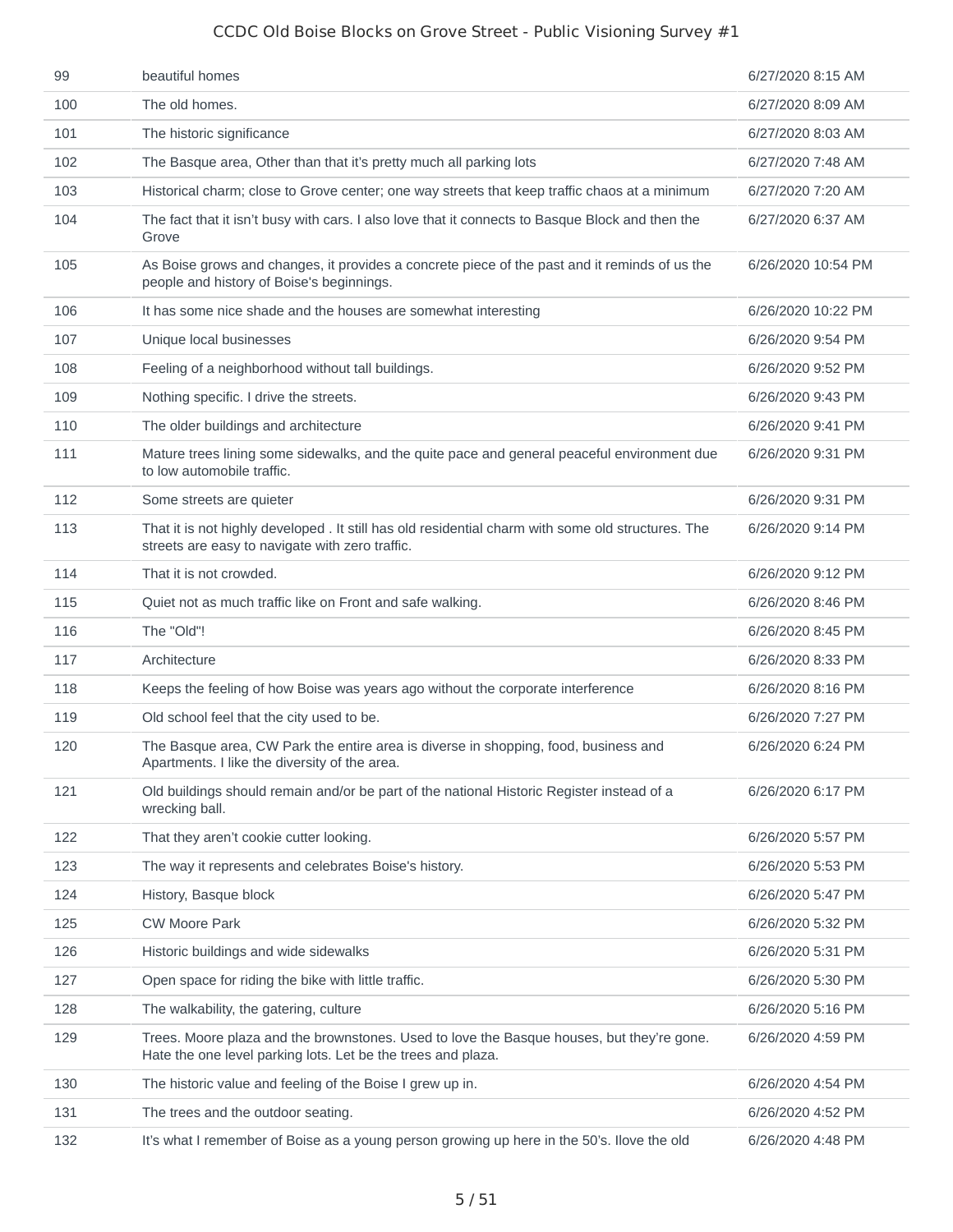|     | buildings.                                                                                                                                                                                                                                         |                   |
|-----|----------------------------------------------------------------------------------------------------------------------------------------------------------------------------------------------------------------------------------------------------|-------------------|
| 133 | It's quiet amidst the chaos of 6th and main                                                                                                                                                                                                        | 6/26/2020 4:44 PM |
| 134 | Love the culture found on the Basque block and the vibe of the old buildings.                                                                                                                                                                      | 6/26/2020 4:40 PM |
| 135 | Smaller scale buildings                                                                                                                                                                                                                            | 6/26/2020 4:39 PM |
| 136 | Walkability                                                                                                                                                                                                                                        | 6/26/2020 4:39 PM |
| 137 | Um                                                                                                                                                                                                                                                 | 6/26/2020 4:38 PM |
| 138 | Lack of people                                                                                                                                                                                                                                     | 6/26/2020 4:36 PM |
| 139 | Architecture                                                                                                                                                                                                                                       | 6/26/2020 4:34 PM |
| 140 | the feeling of historic buildings, trees and shaded streets to walk down                                                                                                                                                                           | 6/26/2020 4:31 PM |
| 141 | <b>Historic quality</b>                                                                                                                                                                                                                            | 6/26/2020 4:26 PM |
| 142 | basque block, esp when used for festivals                                                                                                                                                                                                          | 6/26/2020 4:24 PM |
| 143 | Quiet                                                                                                                                                                                                                                              | 6/26/2020 4:22 PM |
| 144 | The small park, street parking availability                                                                                                                                                                                                        | 6/26/2020 4:22 PM |
| 145 | <b>Basque Center</b>                                                                                                                                                                                                                               | 6/26/2020 4:21 PM |
| 146 | Low building heights and reasonable set-backs, allowing a good view along these blocks, and<br>having a small park along this area.                                                                                                                | 6/26/2020 4:20 PM |
| 147 | Nothing                                                                                                                                                                                                                                            | 6/26/2020 4:19 PM |
| 148 | A few old homes that's about it                                                                                                                                                                                                                    | 6/26/2020 4:19 PM |
| 149 | Basque cultural district                                                                                                                                                                                                                           | 6/26/2020 4:18 PM |
| 150 | Architecture                                                                                                                                                                                                                                       | 6/26/2020 4:17 PM |
| 151 | Architecture and walk ability.                                                                                                                                                                                                                     | 6/26/2020 4:15 PM |
| 152 | The pocket park                                                                                                                                                                                                                                    | 6/26/2020 4:14 PM |
| 153 | Walking friendly.                                                                                                                                                                                                                                  | 6/26/2020 4:13 PM |
| 154 | The historic nature of all buildings.                                                                                                                                                                                                              | 6/26/2020 4:07 PM |
| 155 | Walkable tree lined smaller personally differentiated buildings                                                                                                                                                                                    | 6/26/2020 4:05 PM |
| 156 | I love the Basque Block because it's rich in history and so unique. It's welcoming.                                                                                                                                                                | 6/26/2020 4:01 PM |
| 157 | Wide sidewalks.                                                                                                                                                                                                                                    | 6/26/2020 4:00 PM |
| 158 | The historic fabric of the properties and the proximity to all of downtown.                                                                                                                                                                        | 6/26/2020 3:57 PM |
| 159 | Reflects the history of Boise and its' Basque history, too!                                                                                                                                                                                        | 6/26/2020 3:56 PM |
| 160 | Basque Block.                                                                                                                                                                                                                                      | 6/26/2020 3:53 PM |
| 161 | CW Moore Park, Basque block, funky little apartments on 3rd                                                                                                                                                                                        | 6/26/2020 3:53 PM |
| 162 | They still retain a mix of many different eras of Boise's history--not just the structures<br>themselves, but also a representation of the city's various phases of disregard for its history,<br>and its attempts to preserve and commemorate it. | 6/26/2020 3:48 PM |
| 163 | The shops                                                                                                                                                                                                                                          | 6/26/2020 3:47 PM |
| 164 | Low traffic volume. Wide sidewalks in places. Pedestrian/bike friendly.                                                                                                                                                                            | 6/26/2020 3:46 PM |
| 165 | free street parking for the basque block, the historic paddle wheel, trees                                                                                                                                                                         | 6/26/2020 3:46 PM |
| 166 | The old houses and big trees                                                                                                                                                                                                                       | 6/26/2020 3:45 PM |
| 167 | The feeling of friendliness and safety of the area. Also the cleanliness of the whole downtown<br>area makes for a welcoming feeling.                                                                                                              | 6/26/2020 3:45 PM |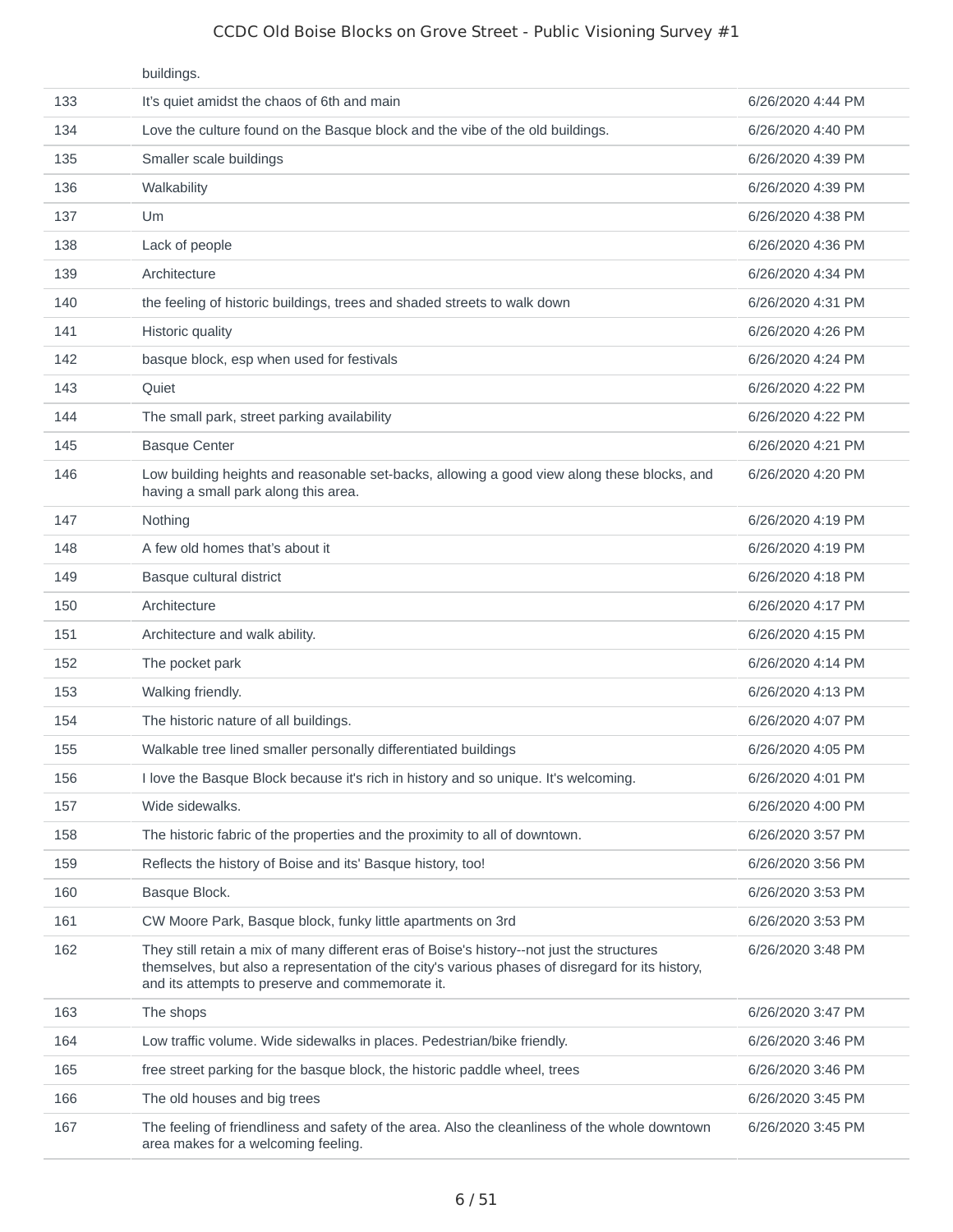| 168 | pedestrian friendly and attractive                                                                                                                                             | 6/26/2020 3:44 PM  |
|-----|--------------------------------------------------------------------------------------------------------------------------------------------------------------------------------|--------------------|
| 169 | I love that the streets are quieter and the old buildings.                                                                                                                     | 6/26/2020 3:44 PM  |
| 170 | The historic buildings                                                                                                                                                         | 6/26/2020 3:43 PM  |
| 171 | The history of the city preserved and Walk ability.                                                                                                                            | 6/26/2020 3:42 PM  |
| 172 | Some of the buildings, old trees, CW Moore park                                                                                                                                | 6/26/2020 3:41 PM  |
| 173 | Preserving the old buildings and original looks as much as possible.                                                                                                           | 6/26/2020 3:40 PM  |
| 174 | It brings me back to the feeling of Old Boise and that's the feeling that should remain                                                                                        | 6/26/2020 3:40 PM  |
| 175 | The history and buildings                                                                                                                                                      | 6/26/2020 3:40 PM  |
| 176 | the trees and the waterwheel at the park                                                                                                                                       | 6/26/2020 3:39 PM  |
| 177 | The fabulous Historic architecture and feeling of community created with low rise buildings. So<br>much friendlier than new cold construction. I'm drawn to go there.          | 6/26/2020 3:39 PM  |
| 178 | Shops and Restaurants                                                                                                                                                          | 6/26/2020 3:39 PM  |
| 179 | Not much, other than it's a quiet street with not too much traffic so it's not bad for<br>walking/biking.                                                                      | 6/26/2020 3:37 PM  |
| 180 | Relatively quiet and lower density. Not many tall building compared to the area to the west.                                                                                   | 6/26/2020 3:37 PM  |
| 181 | The light traffic and some of the house improvements                                                                                                                           | 6/26/2020 3:36 PM  |
| 182 | Mixed use with restaurants, trees, quieter area.                                                                                                                               | 6/26/2020 3:35 PM  |
| 183 | There's not much traffic on Grove street, and it's a two-way road in this section so it's easy to<br>get around.                                                               | 6/26/2020 3:35 PM  |
| 184 | Parking to go to the Basque Block and restaurants downtown.                                                                                                                    | 6/26/2020 3:35 PM  |
| 185 | The history, walking the Basque Block, the big trees around there.                                                                                                             | 6/26/2020 3:33 PM  |
| 186 | The low-density scale and the fact that people can actually live downtown in something besides<br>a 9-story condo high-rise.                                                   | 6/26/2020 3:33 PM  |
| 187 | Mixed used including residential, historical elements at Moore Park, proximity to Basque Block                                                                                 | 6/26/2020 3:32 PM  |
| 188 | I like the vintage buildings.                                                                                                                                                  | 6/26/2020 3:31 PM  |
| 189 | It's proximity to historic areas like Belgravia & the Basque Block                                                                                                             | 6/26/2020 3:29 PM  |
| 190 | The old buildings that have been revamped for modern use.                                                                                                                      | 6/26/2020 3:28 PM  |
| 191 | Not much, they are pretty nondescript. The park and water wheel are nice                                                                                                       | 6/26/2020 3:28 PM  |
| 192 | The basque block and the older buildings! You can feel the history                                                                                                             | 6/26/2020 3:00 PM  |
| 193 | The parklet with the water wheel                                                                                                                                               | 6/26/2020 12:15 PM |
| 194 | The urban, pedestrian-oriented feel of the Basque Block, the Belgravia--very interesting, human<br>scale buildings, CWMoore park--an inviting place with historic significance | 6/26/2020 10:51 AM |
| 195 | I love the proximity to entertainment, bars, restaurants, etc. and the urban character of the area.                                                                            | 6/25/2020 6:32 PM  |
| 196 | aaa                                                                                                                                                                            | 6/25/2020 1:13 PM  |
| 197 | test                                                                                                                                                                           | 6/24/2020 11:09 AM |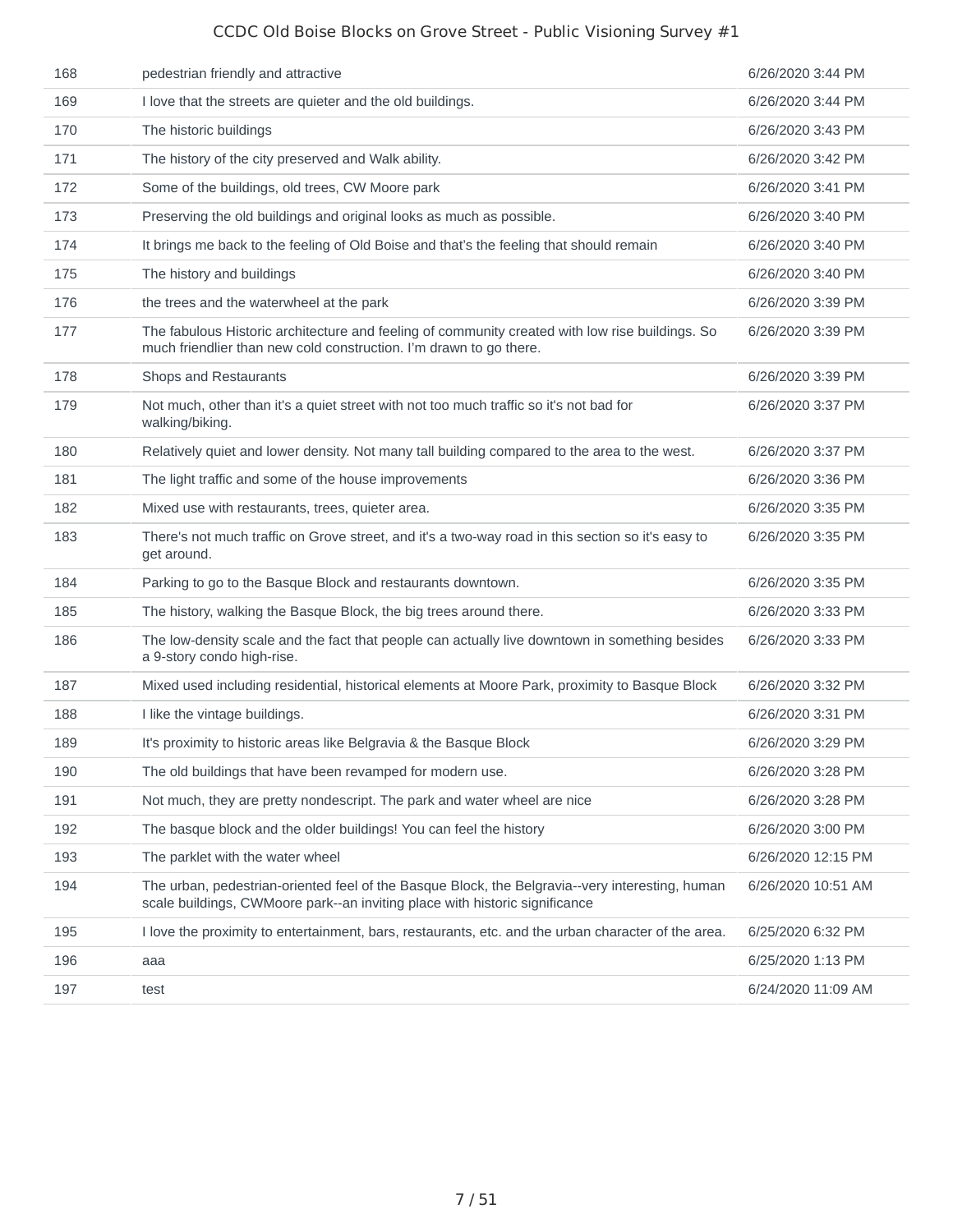

## Q2 How do you currently use the area? (Select all that apply)

| <b>ANSWER CHOICES</b>                                                      | <b>RESPONSES</b> |     |
|----------------------------------------------------------------------------|------------------|-----|
| I live in the area                                                         | 7.14%            | 15  |
| I work or do business in the area                                          | 26.67%           | 56  |
| I go to restaurants, bars and shops in the area                            | 81.90%           | 172 |
| I use professional services in the area (banking, legal, healthcare, etc.) | 20.48%           | 43  |
| I commute through the area                                                 | 24.29%           | 51  |
| I park my car in the area for work or leisure                              | 27.62%           | 58  |
| I recreate in the area (walk, bike, utilize C.W. Moore Park, etc.)         | 58.57%           | 123 |
| Other (please specify)                                                     | 6.19%            | 13  |
| Total Respondents: 210                                                     |                  |     |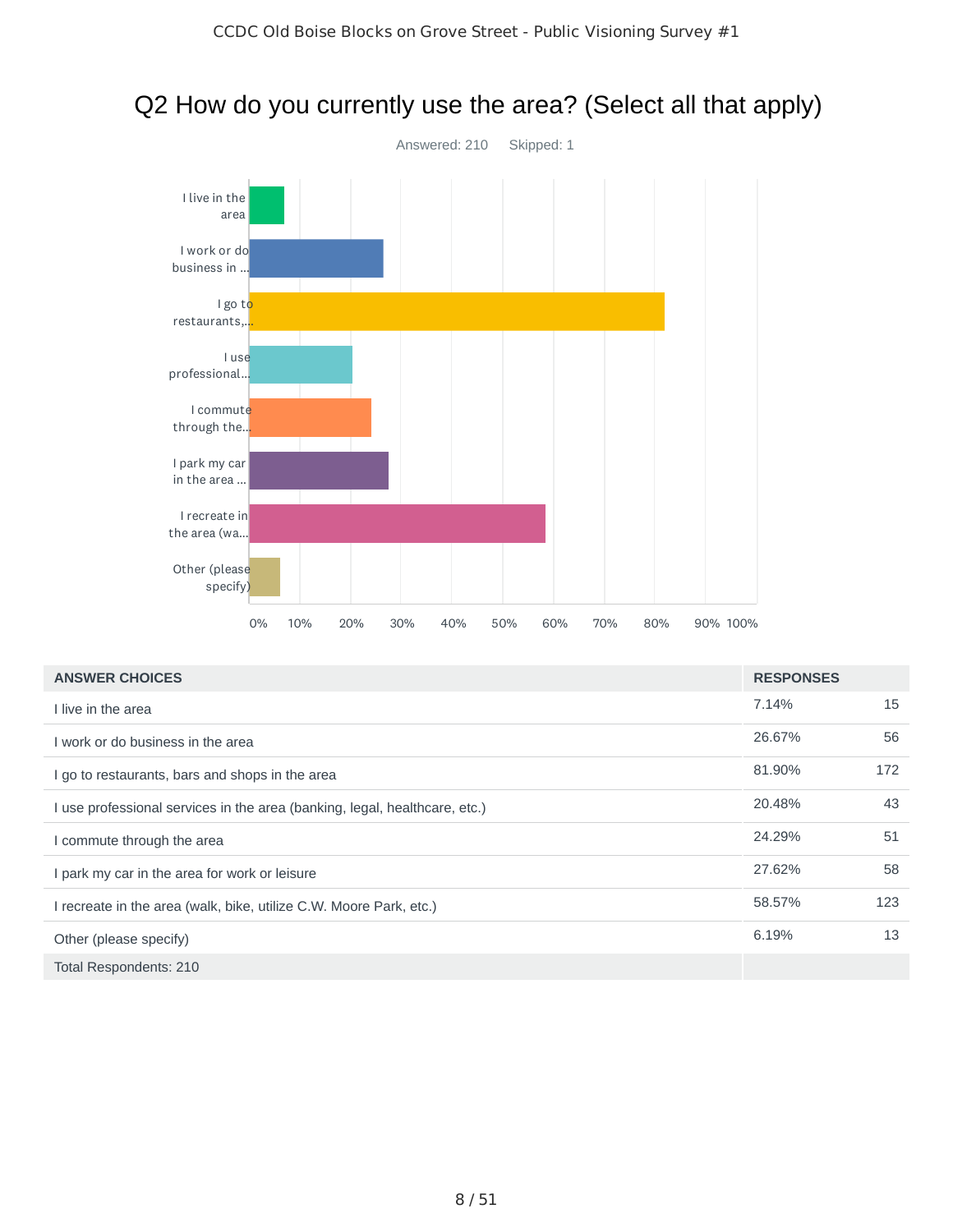| #  | <b>OTHER (PLEASE SPECIFY)</b>                                                                                                                                             | <b>DATE</b>        |
|----|---------------------------------------------------------------------------------------------------------------------------------------------------------------------------|--------------------|
| 1  | I go to the Basque Festival                                                                                                                                               | 7/2/2020 11:12 PM  |
| 2  | Nothing                                                                                                                                                                   | 7/2/2020 9:09 PM   |
| 3  | Occasionally drive through while going places downtown.                                                                                                                   | 6/29/2020 1:14 PM  |
| 4  | Hockey, conventions                                                                                                                                                       | 6/29/2020 9:03 AM  |
| 5  | View historic architecture near by.                                                                                                                                       | 6/27/2020 6:27 PM  |
| 6  | I walk through there on my way to other areas like the park or The Flicks or restaurants outside<br>of this exact area, or the Center on the Grove for events or meetings | 6/27/2020 3:07 PM  |
| 7  | Saturday market mostly in summer, hotels, theaters, music venues.,                                                                                                        | 6/27/2020 11:10 AM |
| 8  | Visit the Basque Block regularly                                                                                                                                          | 6/27/2020 9:00 AM  |
| 9  | I don't go to the inside the restaurants, bars and shops at this time because of covid19                                                                                  | 6/26/2020 4:54 PM  |
| 10 | when going to St. Luke's                                                                                                                                                  | 6/26/2020 4:31 PM  |
| 11 | Support Basque businesses, shop and eat/drink in others, bring visitors                                                                                                   | 6/26/2020 4:18 PM  |
| 12 | I've taken my kids to the museum in the Basque Block                                                                                                                      | 6/26/2020 4:01 PM  |
| 13 | I pass through from time to time                                                                                                                                          | 6/26/2020 12:15 PM |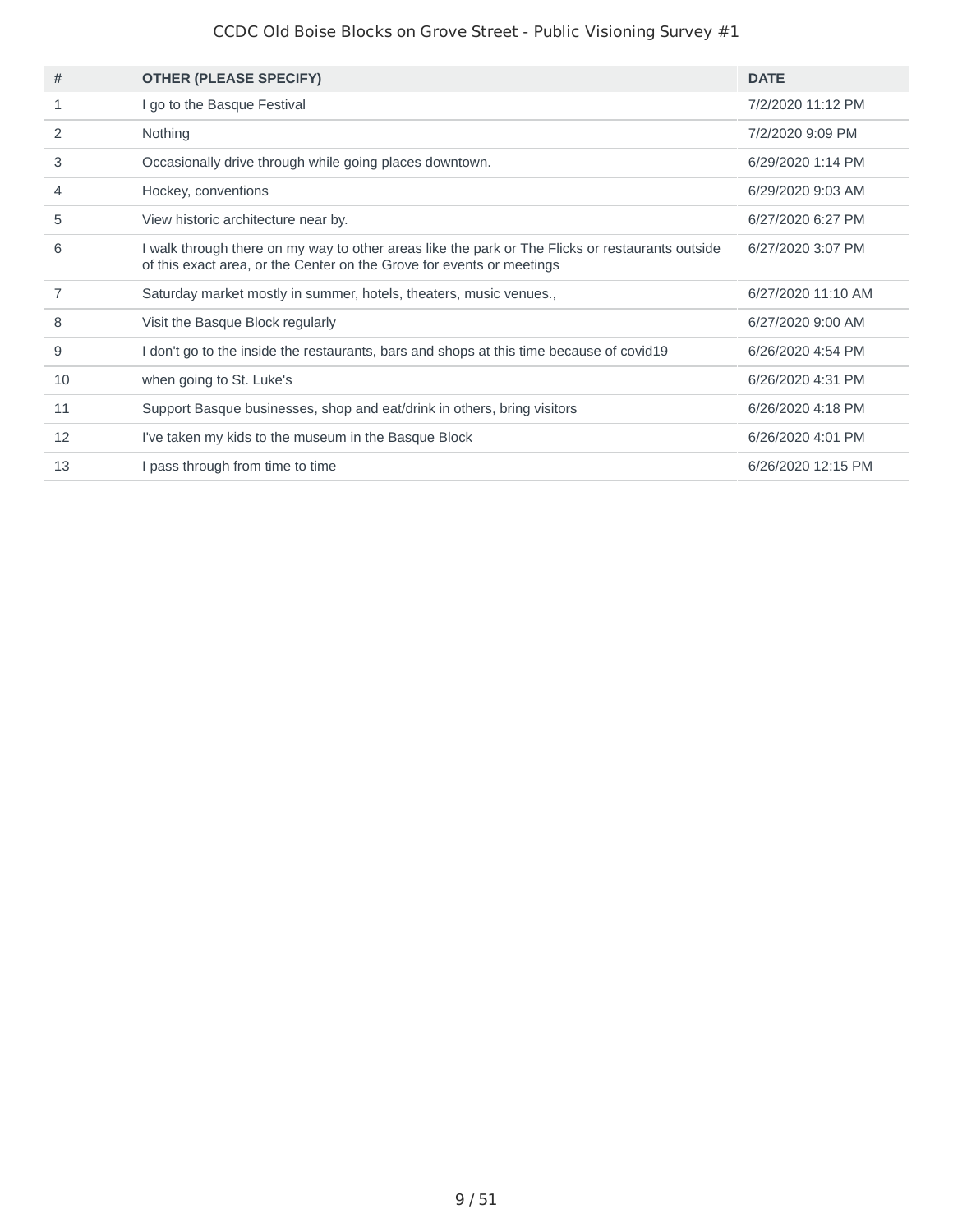## Q3 Thinking about the future of Grove Street (between 3rd and 6th Street) what excites you most about the potential for this area?

Answered: 167 Skipped: 44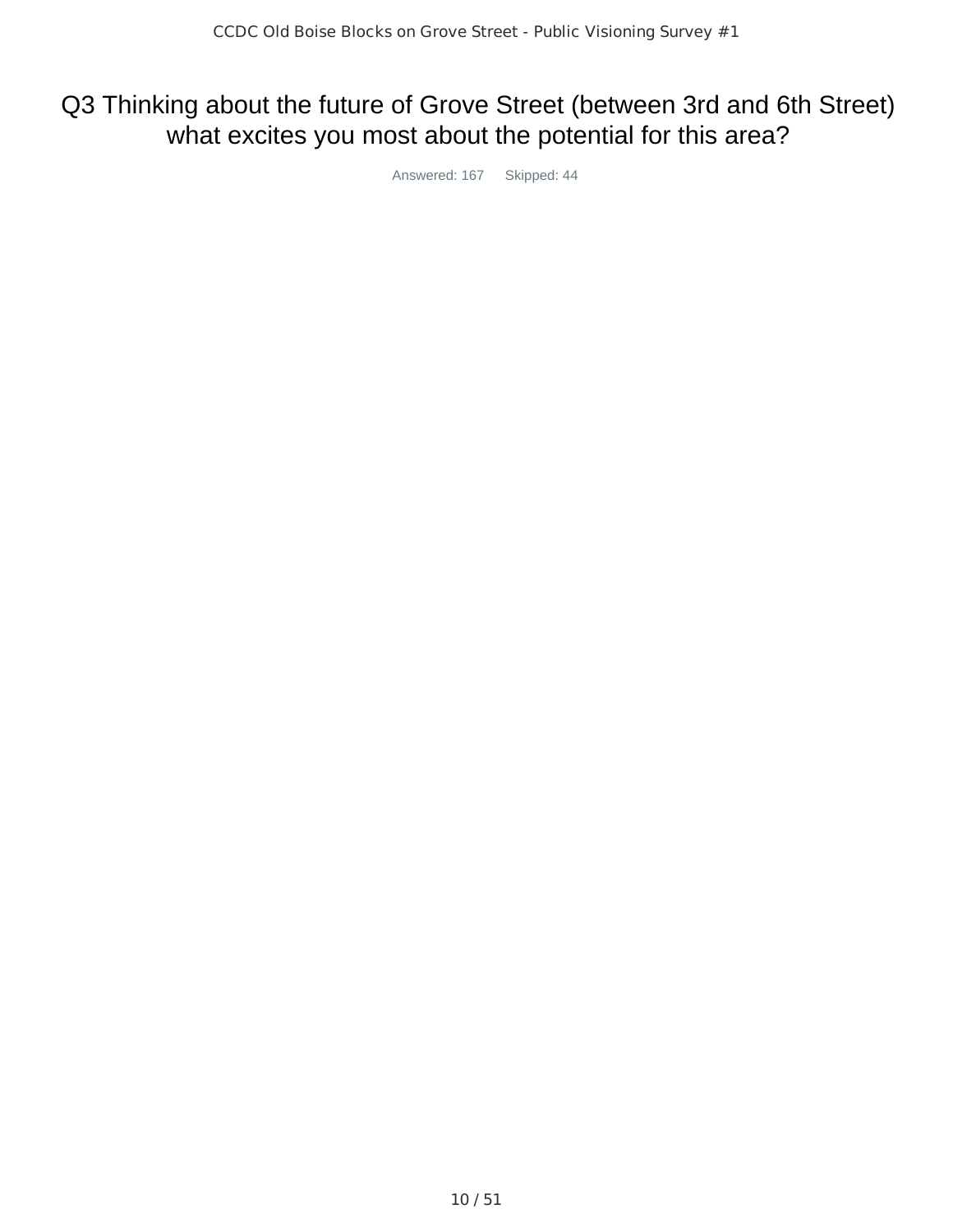| #              | <b>RESPONSES</b>                                                                                                                                                                                                                                                                                 | <b>DATE</b>        |
|----------------|--------------------------------------------------------------------------------------------------------------------------------------------------------------------------------------------------------------------------------------------------------------------------------------------------|--------------------|
| $\mathbf{1}$   | The street is ripe for a walkable/bike-friendly area, with retail/restaurant options. Hopefully,<br>additional private investment will be spurred by CCDC's investment in the public realm. There is<br>a lot of opportunity for development of parking lots/vacant lots.                        | 7/22/2020 11:12 AM |
| 2              | Make the most of the canal, make all the parking lots less intrusive                                                                                                                                                                                                                             | 7/21/2020 8:39 PM  |
| 3              | Mixed use development. Additional retail spaces with condos/apartments on top.                                                                                                                                                                                                                   | 7/21/2020 7:53 PM  |
| 4              | Expanding upon the proximity to the basque block and the bar area on 6th and main to bring<br>more entertainment and cultural attractions to the area.                                                                                                                                           | 7/20/2020 3:21 PM  |
| 5              | Lots of parking lots that can be developed into new buildings! Potential for good urban space                                                                                                                                                                                                    | 7/20/2020 10:44 AM |
| 6              | It can enhance the downtown experience                                                                                                                                                                                                                                                           | 7/19/2020 9:45 PM  |
| $\overline{7}$ | More residential, restaurants and retailers, but with designs that honor the historic nature of the<br>street                                                                                                                                                                                    | 7/19/2020 12:48 PM |
| 8              | mix of uses to include residential, some entertainment/restaurant, and possible street festival<br>set up                                                                                                                                                                                        | 7/17/2020 9:50 AM  |
| 9              | updating it and hoping all the surface parking goes away. I love CW Moore Park. Excited to not<br>lose it.                                                                                                                                                                                       | 7/17/2020 9:38 AM  |
| 10             | The potential for these to be more community engagements there. I think it could be an<br>interesting space to have more history of Boise on display in an interactive way. I think it would<br>also be a great opportunity to invite in native species and create more green space in the park. | 7/16/2020 2:38 PM  |
| 11             | Getting street trees to improve the walking environment. Less driveways from parking lots that<br>can conflict with pedestrians.                                                                                                                                                                 | 7/16/2020 10:11 AM |
| 12             | The possibility of creating a dynamic downtown, specially between 3rd and 5th where there is<br>nothing going on at the moment. The Basque Block should remain as is though. As they say, if<br>it is not broken don't fix it.                                                                   | 7/11/2020 1:38 AM  |
| 13             | The absence of those parking lots. I don't have much preference for what goes in the area, but<br>I'm excited to see such prime lots be developed further than commercial parking.                                                                                                               | 7/10/2020 1:34 PM  |
| 14             | I like the idea of making it unique, but do not want to diminish the Basque Block. It serves a<br>great area for our community                                                                                                                                                                   | 7/10/2020 12:03 PM |
| 15             | Updated sidewalks that aren't buckling. Healthier street trees. More activation along the<br>corridor.                                                                                                                                                                                           | 7/9/2020 8:52 PM   |
| 16             | Daylighting the canal. Big, beautiful street trees. Better bike lanes. New development<br>connecting to the Basque Block.                                                                                                                                                                        | 7/9/2020 5:12 PM   |
| 17             | Please encourage development design that extends the relaxed and fine-design environment of<br>the blocks to the east. Encourage a mix of uses, structures no more than 5-6 stories in height,<br>WIDE SIDEWALKS are essential, and low traffic volumes.                                         | 7/9/2020 4:27 PM   |
| 18             | better streetscapes                                                                                                                                                                                                                                                                              | 7/9/2020 4:19 PM   |
| 19             | connectivty and access, revitalization                                                                                                                                                                                                                                                           | 7/9/2020 3:46 PM   |
| 20             | More housing affordable to working-class/essential employees; wider, more welcoming<br>sidewalks (similar to Basque Block and Broad Street)                                                                                                                                                      | 7/9/2020 3:37 PM   |
| 21             | Street trees, bike racks, and a bike lane!                                                                                                                                                                                                                                                       | 7/9/2020 3:20 PM   |
| 22             | more public parking, yet w/ more pedestrian approach -- backside of state building has a<br>negative presence                                                                                                                                                                                    | 7/9/2020 2:31 PM   |
| 23             | It is wonderful as is. Public money should not be spent to help private developers.                                                                                                                                                                                                              | 7/9/2020 12:52 PM  |
| 24             | Providing a fun and exciting place for people to live and work.                                                                                                                                                                                                                                  | 7/9/2020 11:36 AM  |
| 25             | Getting rid of the large surface parking lots.                                                                                                                                                                                                                                                   | 7/8/2020 10:29 AM  |
| 26             | In addition to daylighting the canal, providing safer crossings at 5th and 6th, and making the                                                                                                                                                                                                   | 7/8/2020 8:24 AM   |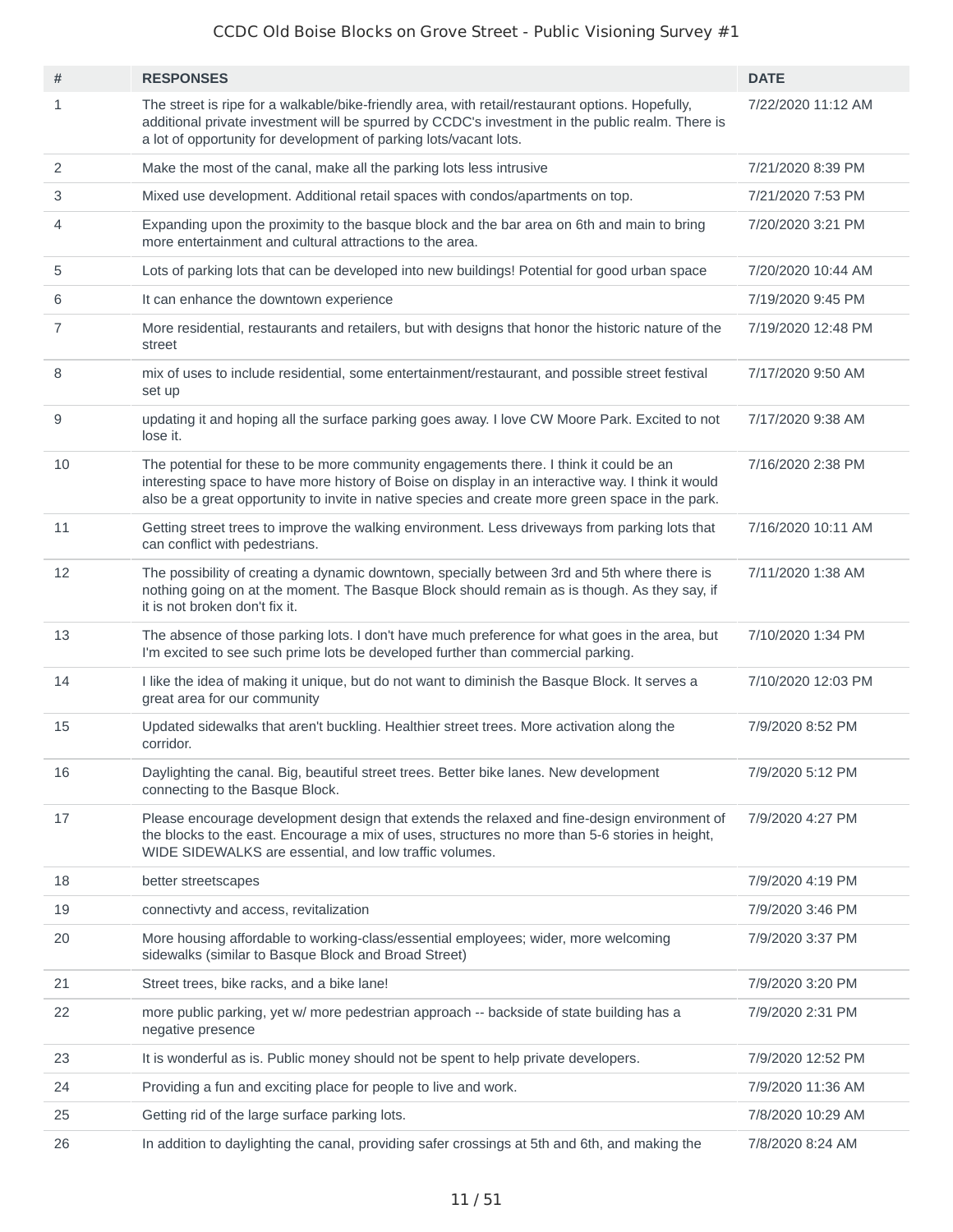|    | area more pedestrian friendly overall.                                                                                                                                                                                                                                                                           |                    |
|----|------------------------------------------------------------------------------------------------------------------------------------------------------------------------------------------------------------------------------------------------------------------------------------------------------------------|--------------------|
| 27 | Extending the character of the basque block would be nice. Making it a very walkable street<br>with restaurants and outdoor dining would be nice. Keeping the trees and somehow bringing<br>the character of cw Moore park more throughout the stretch. Wider sidewalks and bench or<br>other seating groupings. | 7/7/2020 1:35 PM   |
| 28 | Another area where the road could be closed to vehicular traffic, like 8th Street.                                                                                                                                                                                                                               | 7/6/2020 12:56 PM  |
| 29 | Clean it up and make it user friendly.                                                                                                                                                                                                                                                                           | 7/6/2020 8:05 AM   |
| 30 | affordable housing for those who work in city                                                                                                                                                                                                                                                                    | 7/6/2020 1:10 AM   |
| 31 | potential for development                                                                                                                                                                                                                                                                                        | 7/3/2020 7:21 PM   |
| 32 | The potential for more areas which both reflect the unique history of this location combined with<br>some green space.                                                                                                                                                                                           | 7/3/2020 7:58 AM   |
| 33 | Uncovering the canal and adding a water feature to downtown.                                                                                                                                                                                                                                                     | 7/3/2020 1:33 AM   |
| 34 | it becoming more bike and pedestrian friendly as there are not a lot of businesses that need car<br>access from Grove.                                                                                                                                                                                           | 7/2/2020 11:18 PM  |
| 35 | There is so much untapped potential. Would be awesome to make the canal beautiful and get<br>some water in the area.                                                                                                                                                                                             | 7/2/2020 9:38 PM   |
| 36 | Nothing quit spending my money for your your stupid social projectsb                                                                                                                                                                                                                                             | 7/2/2020 9:11 PM   |
| 37 | Putting current parking underground and having more recreational spaces for foot and traffic.                                                                                                                                                                                                                    | 7/2/2020 4:52 PM   |
| 38 | Multi-use belongs there, not surface parking lots, so housing/retail development is exciting from<br>a density and general "downtown Boise" feeling.                                                                                                                                                             | 7/2/2020 12:45 PM  |
| 39 | I hope they have more opportunity for transit and alternative commutes. I hate parking<br>downtown and would love to be able to safely bike there instead.                                                                                                                                                       | 7/2/2020 12:07 PM  |
| 40 | Keeping some green spaces and older buildings and modernizing others                                                                                                                                                                                                                                             | 7/2/2020 8:23 AM   |
| 41 | updating and showcasing this unique area for both local residents and tourists                                                                                                                                                                                                                                   | 7/2/2020 1:29 AM   |
| 42 | Preservation of remaining buildings, no more parking lots, renewed emphasis on history.                                                                                                                                                                                                                          | 7/1/2020 7:48 PM   |
| 43 | More street level activation with store fronts, patio dining, places to hang out                                                                                                                                                                                                                                 | 7/1/2020 4:58 PM   |
| 44 | The preservation of the historic structures combined with thoughtful new ones. The mix makes<br>our city more interesting and dynamic.                                                                                                                                                                           | 7/1/2020 9:55 AM   |
| 45 | Maybe helping to make downtown more accessible and less frustrating in terms of parking and<br>getting around.                                                                                                                                                                                                   | 6/30/2020 11:17 AM |
| 46 | To retain some of the old "feel" of Boise and not over run the area with super tall multiple story<br>buildings that very industrial looks/feelings due to the sharp lines and choice of building<br>materials, and lack of green space.                                                                         | 6/30/2020 8:02 AM  |
| 47 | More attractions outside the core of downtown.                                                                                                                                                                                                                                                                   | 6/29/2020 3:17 PM  |
| 48 | aaaa                                                                                                                                                                                                                                                                                                             | 6/29/2020 1:26 PM  |
| 49 | Retain quaint and quiet appeal. I'm not sure how many parking lots are in the area but no high<br>rise parking, please.                                                                                                                                                                                          | 6/29/2020 1:18 PM  |
| 50 | Great services, less parking lots                                                                                                                                                                                                                                                                                | 6/29/2020 11:17 AM |
| 51 | Cultural and historical preservation.                                                                                                                                                                                                                                                                            | 6/29/2020 11:10 AM |
| 52 | Continuing the showcasing of Basque food + culture, continuing the streetscaping that<br>encourages walking, rolling, and biking, the potential for housing options and green space. Did I<br>mention walking and biking?                                                                                        | 6/29/2020 10:15 AM |
| 53 | It is a great example of what Boise used to be before all the growth. We should not ignore our<br>history.                                                                                                                                                                                                       | 6/29/2020 10:07 AM |
| 54 | reduce traffic to create a community walking and biking hub of life, culture and activity. love the                                                                                                                                                                                                              | 6/29/2020 9:34 AM  |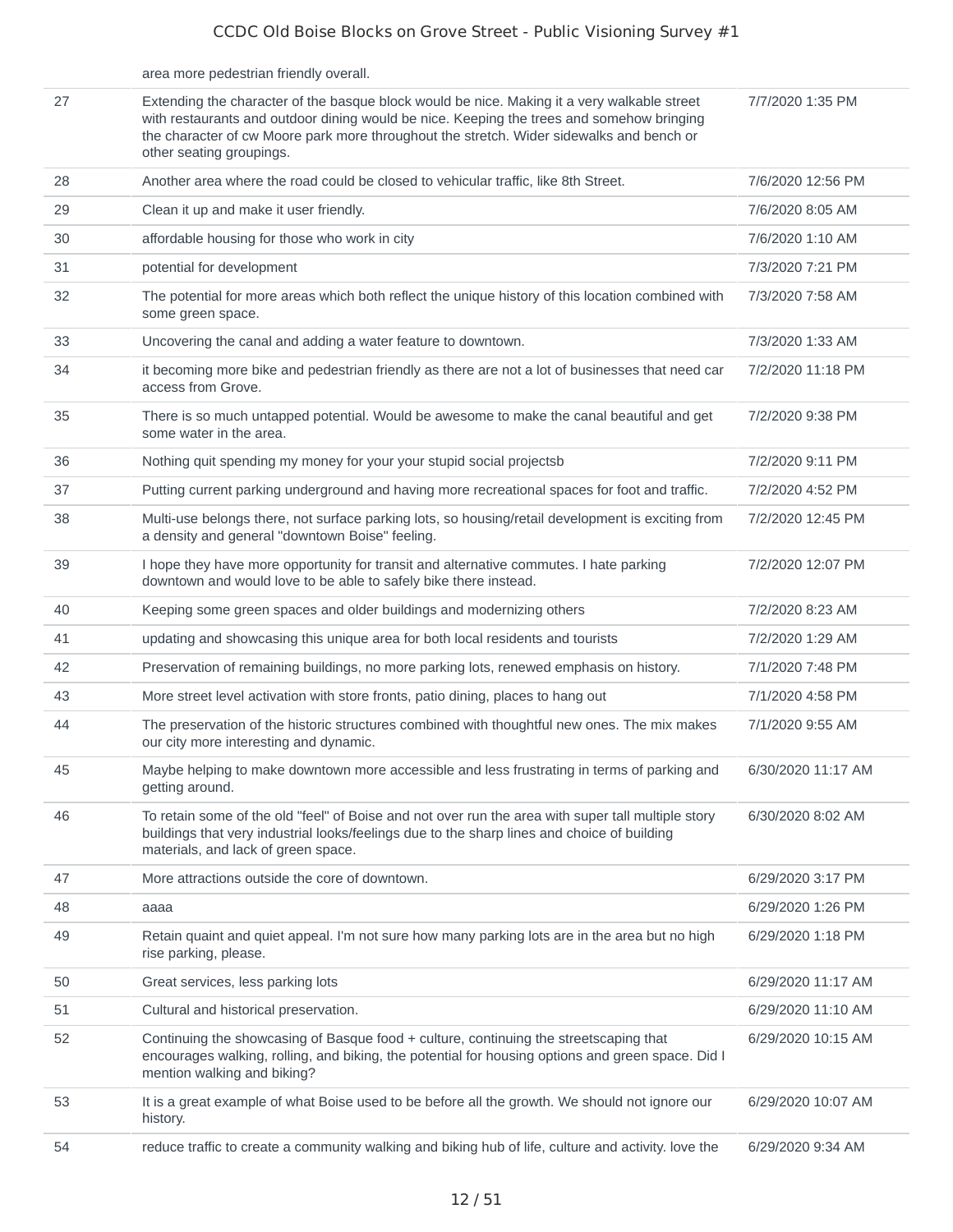idea of closing it all to traffic as is done during festivals to promote local businesses, booths, arts and culture

| 55 | Cleaning it up and rejuvenating the history of the area.                                                                                                                                                                                                                                                                                                                                                                                                                                                                           | 6/29/2020 9:11 AM  |
|----|------------------------------------------------------------------------------------------------------------------------------------------------------------------------------------------------------------------------------------------------------------------------------------------------------------------------------------------------------------------------------------------------------------------------------------------------------------------------------------------------------------------------------------|--------------------|
| 56 | I'm not sure what is planned, but it is a crowded area now.                                                                                                                                                                                                                                                                                                                                                                                                                                                                        | 6/29/2020 9:04 AM  |
| 57 | Keeping this the heart of downtown.                                                                                                                                                                                                                                                                                                                                                                                                                                                                                                | 6/28/2020 9:04 PM  |
| 58 | close to downtown, old neighborhood feel                                                                                                                                                                                                                                                                                                                                                                                                                                                                                           | 6/28/2020 8:06 PM  |
| 59 | Retention of any historic aspect to counter past razing of Boise's past.                                                                                                                                                                                                                                                                                                                                                                                                                                                           | 6/28/2020 11:20 AM |
| 60 | Potential for high-density and mixed-use development, auto-free potential to maximize ped/bike<br>and expanded businesses and restaurants opportunities for outdoor dining and commerce.                                                                                                                                                                                                                                                                                                                                           | 6/28/2020 11:02 AM |
| 61 | Development of recreation and the preservation of the historical aspects. So much of Boise is<br>changing, it's nice to be able to see the history.                                                                                                                                                                                                                                                                                                                                                                                | 6/28/2020 9:38 AM  |
| 62 | I have no idea                                                                                                                                                                                                                                                                                                                                                                                                                                                                                                                     | 6/28/2020 8:38 AM  |
| 63 | I hope that Front and Myrtle are narrowed to make the central addition a part of the<br>neighborhood. Getting rid of the big nasty parking lots and putting in housing, trees, and green<br>space is part of that. But green space without narrowing the highways cleaving downtown from<br>the river will make for a lower quality set of parks. There's no shade at all on half the sidewalks<br>currently, and with tress like are on Broad between 4th and 5th, it could be a little urban oasis<br>between parks and housing. | 6/28/2020 12:24 AM |
| 64 | Room for development off Basque block                                                                                                                                                                                                                                                                                                                                                                                                                                                                                              | 6/27/2020 10:53 PM |
| 65 | The potential expansion of the slow and relaxed feeling of the Basque block to other streets. It<br>is one of the few places in downtown where it feels safe to wander back and forth across the<br>street midblock.                                                                                                                                                                                                                                                                                                               | 6/27/2020 9:35 PM  |
| 66 | limit auto use, maximum pedestrian and bike use. Expanded small shop retail potential.                                                                                                                                                                                                                                                                                                                                                                                                                                             | 6/27/2020 6:31 PM  |
| 67 | More usable public spaces                                                                                                                                                                                                                                                                                                                                                                                                                                                                                                          | 6/27/2020 5:28 PM  |
| 68 | More restaurants and entertainment                                                                                                                                                                                                                                                                                                                                                                                                                                                                                                 | 6/27/2020 4:52 PM  |
| 69 | Could there be potential for a food truck zone or maybe pedestrian and bikes only and no cars?                                                                                                                                                                                                                                                                                                                                                                                                                                     | 6/27/2020 4:40 PM  |
| 70 | Walkability, no or few cars, old buildings                                                                                                                                                                                                                                                                                                                                                                                                                                                                                         | 6/27/2020 3:43 PM  |
| 71 | The same location on Broad St has become very vibrant. Grove has the same potential with the<br>planned mixed use buildings. The potential for new living spaces, restaurants, bars and/or<br>breweries, as well as a pedestrian focused area.                                                                                                                                                                                                                                                                                     | 6/27/2020 3:36 PM  |
| 72 | Keeping the character of it, preserving the history                                                                                                                                                                                                                                                                                                                                                                                                                                                                                | 6/27/2020 3:07 PM  |
| 73 | an area for a community garden and pocket parks. Places to stop and get coffee. Public art.                                                                                                                                                                                                                                                                                                                                                                                                                                        | 6/27/2020 2:50 PM  |
| 74 | Adjacency to already nice outdoor and restaurant areas.                                                                                                                                                                                                                                                                                                                                                                                                                                                                            | 6/27/2020 2:48 PM  |
| 75 | I like it the way it is.                                                                                                                                                                                                                                                                                                                                                                                                                                                                                                           | 6/27/2020 1:41 PM  |
| 76 | Making it walkable, support small businesses. No more high-rises, more neighborly                                                                                                                                                                                                                                                                                                                                                                                                                                                  | 6/27/2020 1:12 PM  |
| 77 | Extending the festival street as in the Basque area                                                                                                                                                                                                                                                                                                                                                                                                                                                                                | 6/27/2020 1:09 PM  |
| 78 | Having a stronger connection to downtown and/or strengthening it as another neighborhood<br>node. As more people live in and around the area I can see it becoming even more active and<br>vibrant. I'm excited about the densification underway with several apartment buildings under<br>construction.                                                                                                                                                                                                                           | 6/27/2020 1:06 PM  |
| 79 | the opportunity to save buildings and preserve history of the area                                                                                                                                                                                                                                                                                                                                                                                                                                                                 | 6/27/2020 12:55 PM |
| 80 | I hope it can remain low key. I hope there will not be many multi-story buildings to block views<br>of the foothills.                                                                                                                                                                                                                                                                                                                                                                                                              | 6/27/2020 12:16 PM |
| 81 | the opportunity to update but preserve old buildings and open space                                                                                                                                                                                                                                                                                                                                                                                                                                                                | 6/27/2020 12:06 PM |
| 82 | It already has a good diversity of options: shopping, eating, relaxing, apartments so would like                                                                                                                                                                                                                                                                                                                                                                                                                                   | 6/27/2020 12:04 PM |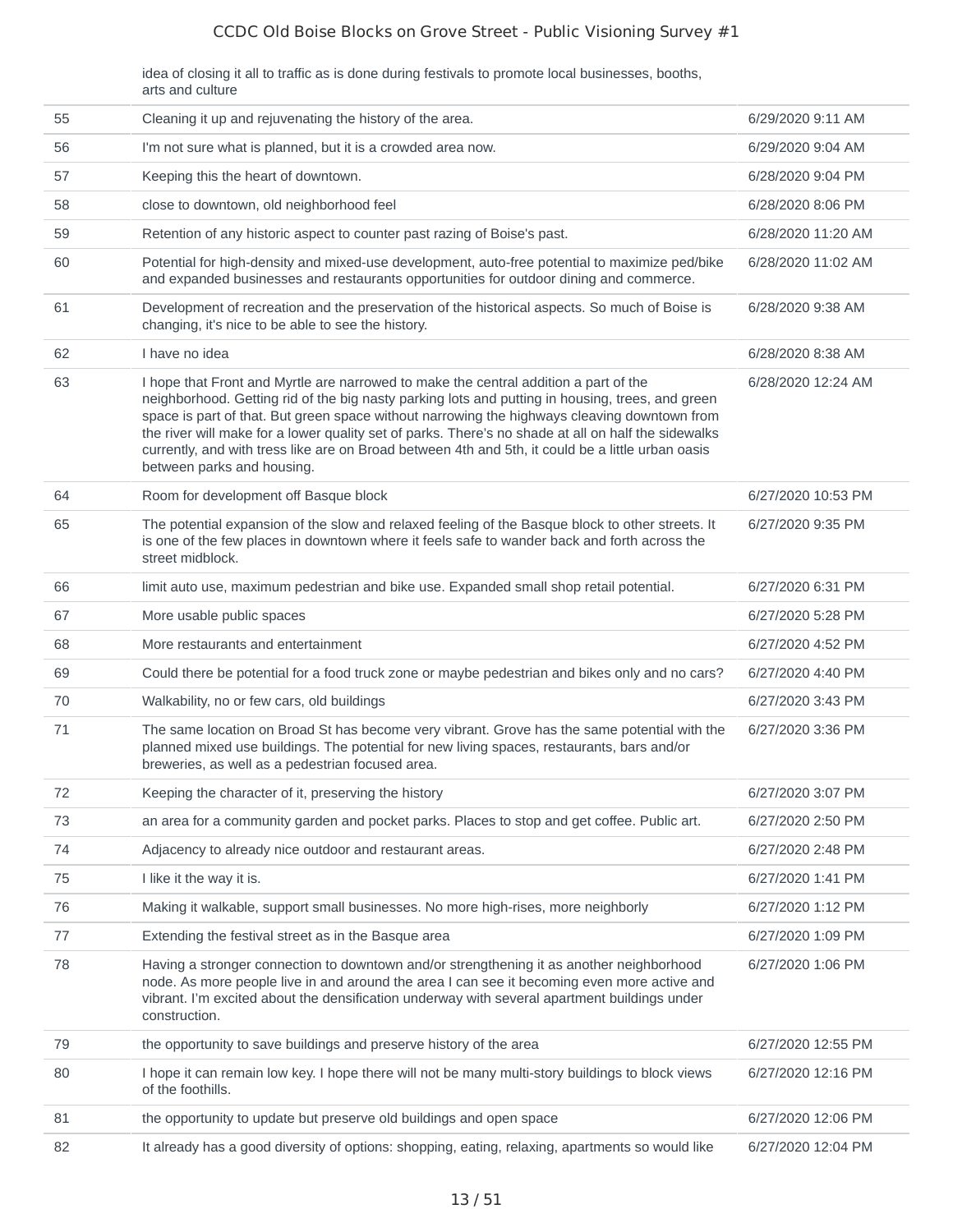|     | to keep that mix.                                                                                                                                                                                                                                                                                                |                    |
|-----|------------------------------------------------------------------------------------------------------------------------------------------------------------------------------------------------------------------------------------------------------------------------------------------------------------------|--------------------|
| 83  | To keep the relaxed vibe. Wide sidewalks and slow traffic.                                                                                                                                                                                                                                                       | 6/27/2020 11:57 AM |
| 84  | More pedestrian and bike access                                                                                                                                                                                                                                                                                  | 6/27/2020 11:38 AM |
| 85  | Walking in safety without worry and noise of cars.                                                                                                                                                                                                                                                               | 6/27/2020 11:15 AM |
| 86  | Adding additional lively art and shops.                                                                                                                                                                                                                                                                          | 6/27/2020 10:58 AM |
| 87  | More walkability, more ways to engage with the area as a pedestrian                                                                                                                                                                                                                                              | 6/27/2020 10:44 AM |
| 88  | Potential for remaining a walking friend area and a little bit of everything.                                                                                                                                                                                                                                    | 6/27/2020 10:08 AM |
| 89  | Walkability                                                                                                                                                                                                                                                                                                      | 6/27/2020 9:52 AM  |
| 90  | drawing more visitors                                                                                                                                                                                                                                                                                            | 6/27/2020 9:25 AM  |
| 91  | Better pedestrian space, historical information shared                                                                                                                                                                                                                                                           | 6/27/2020 9:04 AM  |
| 92  | To preserve some of the flavor and the homes. Particularly the basque influence.                                                                                                                                                                                                                                 | 6/27/2020 8:12 AM  |
| 93  | The historic significance.                                                                                                                                                                                                                                                                                       | 6/27/2020 8:05 AM  |
| 94  | Maybe extending the Basque area                                                                                                                                                                                                                                                                                  | 6/27/2020 7:50 AM  |
| 95  | A destination for activities like parks, open markets, picnics; expansion of and addition to<br>Boise's vibrant "downtown scene" of restaurants and small shops                                                                                                                                                  | 6/27/2020 7:24 AM  |
| 96  | More patios and bike traffic. Perhaps a public market                                                                                                                                                                                                                                                            | 6/27/2020 6:39 AM  |
| 97  | n/a                                                                                                                                                                                                                                                                                                              | 6/26/2020 10:56 PM |
| 98  | It has a lot of underused space that could be developed to incorporate dining and open spaces<br>for people who live and work to enjoy                                                                                                                                                                           | 6/26/2020 10:27 PM |
| 99  | Maintain the area as a neighborhood rather than a business district.                                                                                                                                                                                                                                             | 6/26/2020 9:55 PM  |
| 100 | I have no opinion.                                                                                                                                                                                                                                                                                               | 6/26/2020 9:44 PM  |
| 101 | I love the pedestrian friendly part of the Basque block and would love it if this model could<br>extend down to those other blocks.                                                                                                                                                                              | 6/26/2020 9:44 PM  |
| 102 | This could be a fantastic pedestrian focused set of blocks that would enliven a little used portion<br>of the downtown area. The lack of drive through traffic currently implies that this area could be<br>reimagined as a pedestrian area without greatly impacting automobile travel in the downtown<br>core. | 6/26/2020 9:33 PM  |
| 103 | It does NOT excite me to create high rises and parking garages. IF Development is what you<br>seek then it needs to be walkable, inviting, with historical signage, street parking and keep the<br>old housing structures. We've demolished too much old Boise charm already.                                    | 6/26/2020 9:18 PM  |
| 104 | Being left alone, so that a bunch of bureaucrats do not dictate how the properties are used. You<br>may have heard the term that "a camel is a horse that was designed by a committee." That<br>applies to things planned by entitled unelected yokels in city halls as well.                                    | 6/26/2020 9:17 PM  |
| 105 | A little more activity and lights for late evening walks. Making that area on Grove look complete.                                                                                                                                                                                                               | 6/26/2020 8:52 PM  |
| 106 | The potential of keeping the idea of Old Boise but bringing that idea in to the present.                                                                                                                                                                                                                         | 6/26/2020 8:20 PM  |
| 107 | Bringing in new businesses, adding flora and fauna.                                                                                                                                                                                                                                                              | 6/26/2020 6:33 PM  |
| 108 | Leaving well enough alone! Keep the integrity of old and destroy what has not been maintained<br>or be cost prohibitive to repair.                                                                                                                                                                               | 6/26/2020 6:20 PM  |
| 109 | Small businesses                                                                                                                                                                                                                                                                                                 | 6/26/2020 6:04 PM  |
| 110 | That it can be maintained as an historical district.                                                                                                                                                                                                                                                             | 6/26/2020 5:58 PM  |
| 111 | The potential for more events - street fairs, wedding receptions, concerts.                                                                                                                                                                                                                                      | 6/26/2020 5:55 PM  |
| 112 | More dining and office space plus possibly more housing that is mixed use                                                                                                                                                                                                                                        | 6/26/2020 5:33 PM  |
| 113 | Getting rid of all the parking.                                                                                                                                                                                                                                                                                  | 6/26/2020 5:31 PM  |
|     |                                                                                                                                                                                                                                                                                                                  |                    |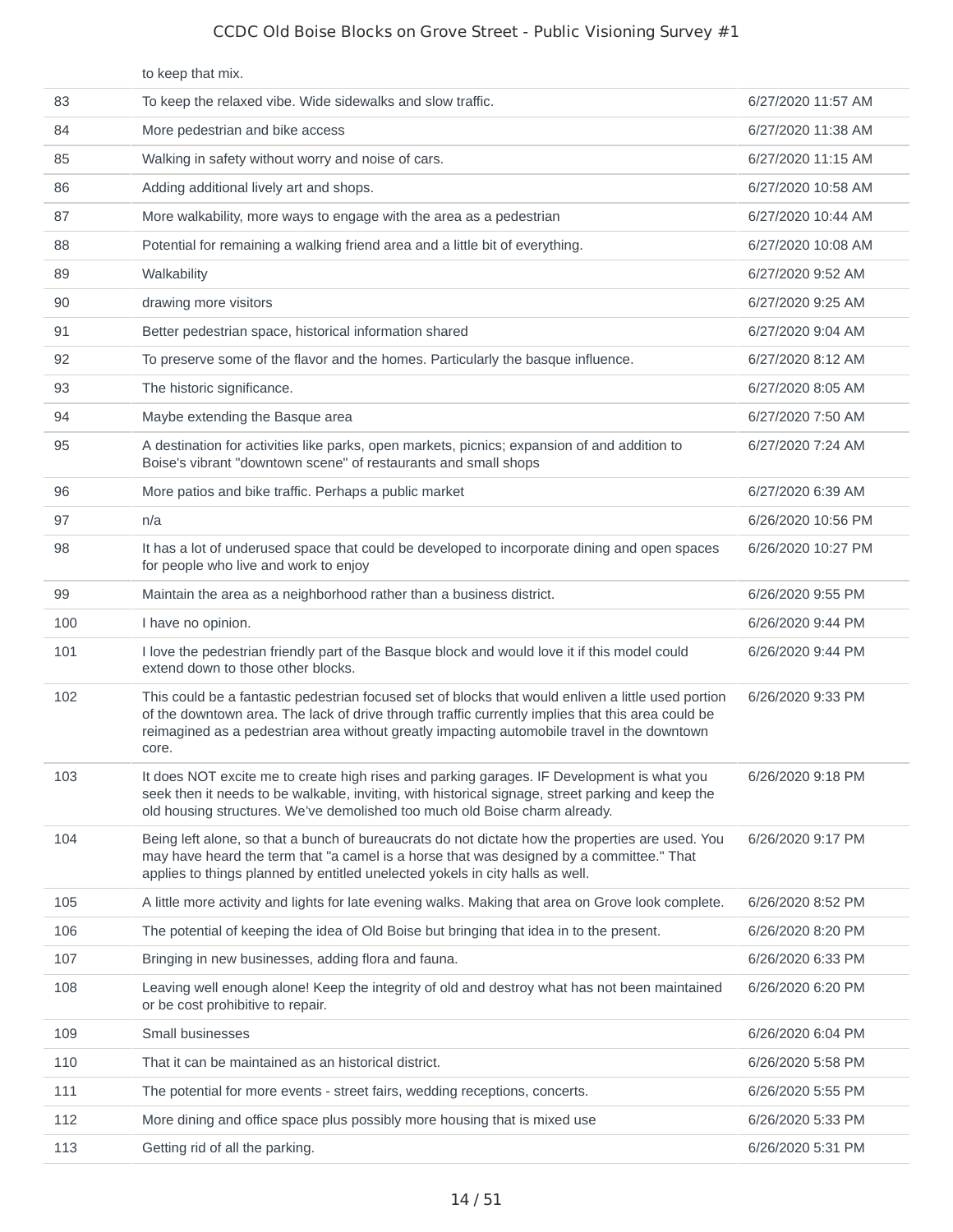| 114 | Continuing what has been and making it better. More accessible                                                                                                                                                                                                                                                                                                                                                                                             | 6/26/2020 5:17 PM |
|-----|------------------------------------------------------------------------------------------------------------------------------------------------------------------------------------------------------------------------------------------------------------------------------------------------------------------------------------------------------------------------------------------------------------------------------------------------------------|-------------------|
| 115 | Trees Outdoor dining. Another small park-maybe w a raised garden patio for tables and chairs,<br>concession stands and an amphitheatre for outdoor movies-like Malaga in Spain. People loved<br>going to an outdoor movie and dining under the trees and stars.                                                                                                                                                                                            | 6/26/2020 5:07 PM |
| 116 | Minimize car access, maximize for pedestrian/bike.                                                                                                                                                                                                                                                                                                                                                                                                         | 6/26/2020 5:00 PM |
| 117 | Keeping the development with the history in mind and adding as much green space as<br>possible.                                                                                                                                                                                                                                                                                                                                                            | 6/26/2020 4:57 PM |
| 118 | An extension of the look and feel of the Basque block would be great and add to the vibrancy of<br>the area. It could be quiet from a vehicle traffic standpoint and active from a pedestrian<br>standpoint                                                                                                                                                                                                                                                | 6/26/2020 4:44 PM |
| 119 | The potential to expand cultural awareness in Boise.                                                                                                                                                                                                                                                                                                                                                                                                       | 6/26/2020 4:43 PM |
| 120 | Continuing the walkable nature of our downtown. Connecting each area                                                                                                                                                                                                                                                                                                                                                                                       | 6/26/2020 4:42 PM |
| 121 | More retail                                                                                                                                                                                                                                                                                                                                                                                                                                                | 6/26/2020 4:38 PM |
| 122 | Please don't turn it into another Basque block. One is enough!                                                                                                                                                                                                                                                                                                                                                                                             | 6/26/2020 4:37 PM |
| 123 | Ability to use the space as a outreach for community                                                                                                                                                                                                                                                                                                                                                                                                       | 6/26/2020 4:37 PM |
| 124 | open to positive changes but still hope present feel continues                                                                                                                                                                                                                                                                                                                                                                                             | 6/26/2020 4:32 PM |
| 125 | Preservation                                                                                                                                                                                                                                                                                                                                                                                                                                               | 6/26/2020 4:27 PM |
| 126 | expanding the pedestrian zone                                                                                                                                                                                                                                                                                                                                                                                                                              | 6/26/2020 4:25 PM |
| 127 | Beautiful architecture NOT more rectangular box buildings - cheaper, yes but ugly.                                                                                                                                                                                                                                                                                                                                                                         | 6/26/2020 4:24 PM |
| 128 | Maintaining a sense of community.                                                                                                                                                                                                                                                                                                                                                                                                                          | 6/26/2020 4:24 PM |
| 129 | Walking & biking                                                                                                                                                                                                                                                                                                                                                                                                                                           | 6/26/2020 4:22 PM |
| 130 | Nothing, as it seems inevitable that more apt or condos will in there.                                                                                                                                                                                                                                                                                                                                                                                     | 6/26/2020 4:21 PM |
| 131 | A better cultural district and pedestrian-only                                                                                                                                                                                                                                                                                                                                                                                                             | 6/26/2020 4:20 PM |
| 132 | Pedestrian accessibility of locally owned businesses                                                                                                                                                                                                                                                                                                                                                                                                       | 6/26/2020 4:19 PM |
| 133 | Outdoor venue Pedestrian area                                                                                                                                                                                                                                                                                                                                                                                                                              | 6/26/2020 4:18 PM |
| 134 | More green area. More walk ability. More shops and restaurants                                                                                                                                                                                                                                                                                                                                                                                             | 6/26/2020 4:13 PM |
| 135 | Community gatherings                                                                                                                                                                                                                                                                                                                                                                                                                                       | 6/26/2020 4:10 PM |
| 136 | I don't want it changed!                                                                                                                                                                                                                                                                                                                                                                                                                                   | 6/26/2020 4:08 PM |
| 137 | Inclusiveness; welcoming; comfortable; gathering space                                                                                                                                                                                                                                                                                                                                                                                                     | 6/26/2020 4:08 PM |
| 138 | Mixed use that increases residential density.                                                                                                                                                                                                                                                                                                                                                                                                              | 6/26/2020 4:04 PM |
| 139 | I would love to see more streets closed off to cars for people to congregate.                                                                                                                                                                                                                                                                                                                                                                              | 6/26/2020 4:02 PM |
| 140 | Maintain and expand the Old Boise atmosphere.                                                                                                                                                                                                                                                                                                                                                                                                              | 6/26/2020 4:00 PM |
| 141 | It's a very underutilized area of downtown that has great potential to be a vibrant district. We<br>don't have enough mini-districts in this city.                                                                                                                                                                                                                                                                                                         | 6/26/2020 3:59 PM |
| 142 | More walkability - like Basque block - could minimize traffic or utilize spaces like the section of<br>8th street with no car traffic. More art!                                                                                                                                                                                                                                                                                                           | 6/26/2020 3:57 PM |
| 143 | Exposing the stream that is below it. Making it mostly pedestrian would be great.                                                                                                                                                                                                                                                                                                                                                                          | 6/26/2020 3:55 PM |
| 144 | Proximity to the heartland of downtown                                                                                                                                                                                                                                                                                                                                                                                                                     | 6/26/2020 3:52 PM |
| 145 | I'd be excited to see more parking venues and possibilities. It's a real hassle to worry about<br>where you are going to find parking. A shuttle bus on the edge of town with a big parking lot<br>would be so great! I'm sure that downtown vendors would welcome the potential for more<br>customers. Right now, I avoid going downtown if I can find what I want at the mall or at a strip<br>mall. I'm a senior and that's the worst part of downtown. | 6/26/2020 3:51 PM |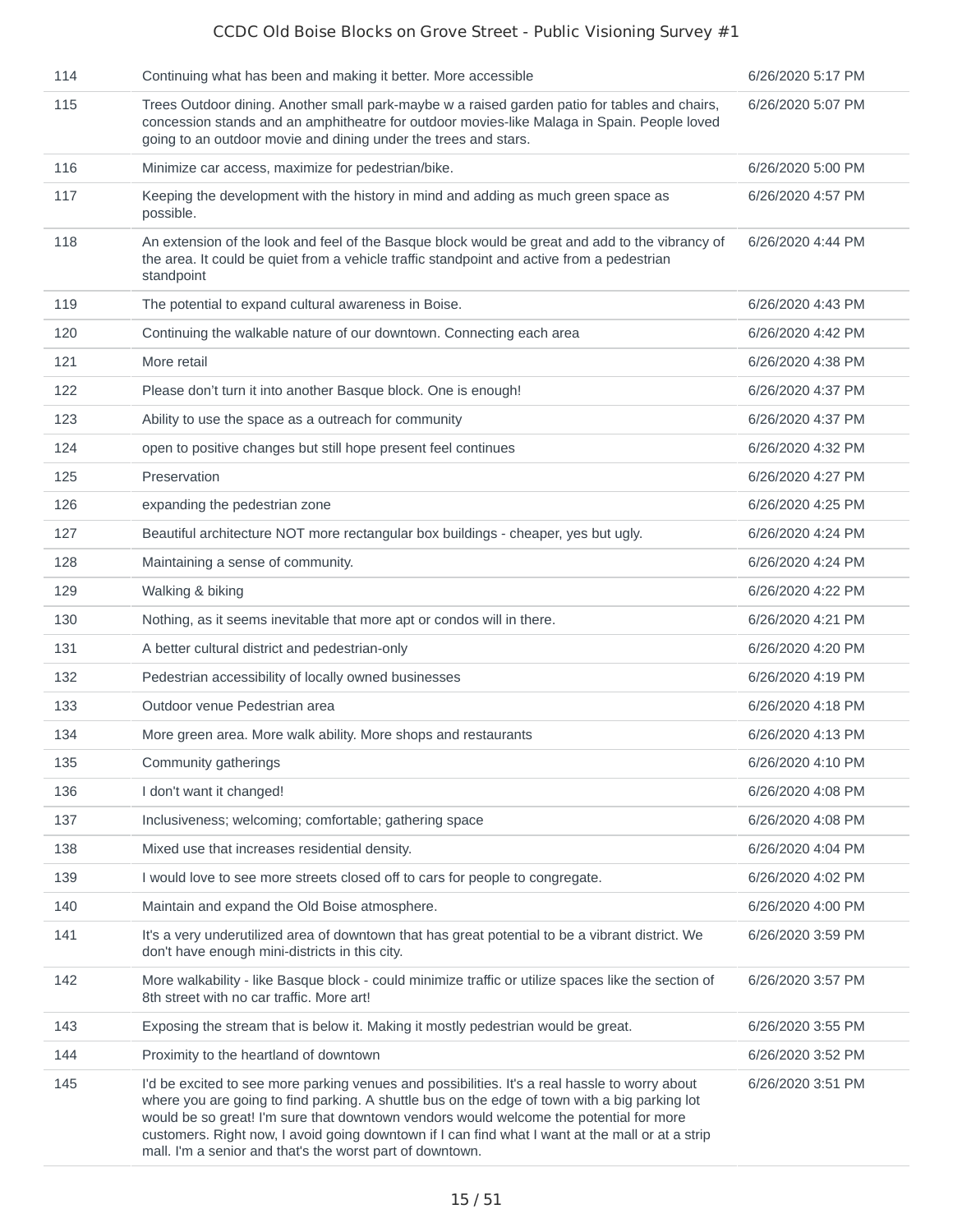| 146 | That the area won't be destroyed by building apartment buildings that look like they belong in<br>the old communist Germany.                                                                                                                                                                                   | 6/26/2020 3:50 PM  |
|-----|----------------------------------------------------------------------------------------------------------------------------------------------------------------------------------------------------------------------------------------------------------------------------------------------------------------|--------------------|
| 147 | Shopping and restaurants                                                                                                                                                                                                                                                                                       | 6/26/2020 3:48 PM  |
| 148 | more shade and outdoor spaces                                                                                                                                                                                                                                                                                  | 6/26/2020 3:46 PM  |
| 149 | Business and job opportunity                                                                                                                                                                                                                                                                                   | 6/26/2020 3:46 PM  |
| 150 | I'd like the area to be interactive with the community, lots of benches, greenery, fountains<br>(waterfall)                                                                                                                                                                                                    | 6/26/2020 3:44 PM  |
| 151 | A nice area to walk around.                                                                                                                                                                                                                                                                                    | 6/26/2020 3:43 PM  |
| 152 | Preserving history and bringing more trees and greenery to the area rather than hot asphalt<br>parking lots                                                                                                                                                                                                    | 6/26/2020 3:42 PM  |
| 153 | Continuing support of small and unique businesses. Keeping the old downtown flavor. Safe and<br>happy customers.                                                                                                                                                                                               | 6/26/2020 3:41 PM  |
| 154 | preserving the park                                                                                                                                                                                                                                                                                            | 6/26/2020 3:40 PM  |
| 155 | The focus has been shifting to more pedestrian and mixed use streets - less car focus! I hope<br>to see more of this as this street is developed with new projects. It would be awesome to see it<br>become the "new 8th street" as far as walkability goes. A car free zone, if feasible, would be<br>ideal.  | 6/26/2020 3:40 PM  |
| 156 | Upgrading the appearance and opportunities for new businesses to support the area                                                                                                                                                                                                                              | 6/26/2020 3:40 PM  |
| 157 | How cool would it be if Grove was the cultural street that showcased ALL the immigrant<br>heritage of the Boise area? We have our beautiful Basque block, and what if the other blocks of<br>Grove were dedicated to Chinese, Black, and Native cultural heritage of the region? That would<br>be SO exciting! | 6/26/2020 3:37 PM  |
| 158 | Given what has happened to areas like the historic Central Addition, nothing excites me about<br>what is inevitably planned for this area.                                                                                                                                                                     | 6/26/2020 3:36 PM  |
| 159 | This is a large amount of space that could be more than parking lots                                                                                                                                                                                                                                           | 6/26/2020 3:36 PM  |
| 160 | The development potential building off the success of the Basque Block and the Belgravia<br>Building, etc.                                                                                                                                                                                                     | 6/26/2020 3:34 PM  |
| 161 | The opportunity for small businesses and better landscaping                                                                                                                                                                                                                                                    | 6/26/2020 3:32 PM  |
| 162 | The addition of more housing makes me think there is potential for more activity there where<br>very little exists now                                                                                                                                                                                         | 6/26/2020 3:32 PM  |
| 163 | It seems like it would be a great place for affordable housing for folks who work in retail/food<br>downtown. Maybe with some open space like that provided in the Basque Block.                                                                                                                               | 6/26/2020 3:31 PM  |
| 164 | Improvements regarding traffic patterns and parking.                                                                                                                                                                                                                                                           | 6/26/2020 3:29 PM  |
| 165 | The possibility for housing in a new, vibrant neighborhood close to downtown.                                                                                                                                                                                                                                  | 6/26/2020 12:24 PM |
| 166 | The possibility for creating a vibrant, pedestrian oriented district w/ residential, commercial,<br>restaurants. Please refer to Soft City: Building Density for Everyday Life by David Sim                                                                                                                    | 6/26/2020 10:54 AM |
| 167 | More opportunities for housing, maybe another park                                                                                                                                                                                                                                                             | 6/25/2020 6:36 PM  |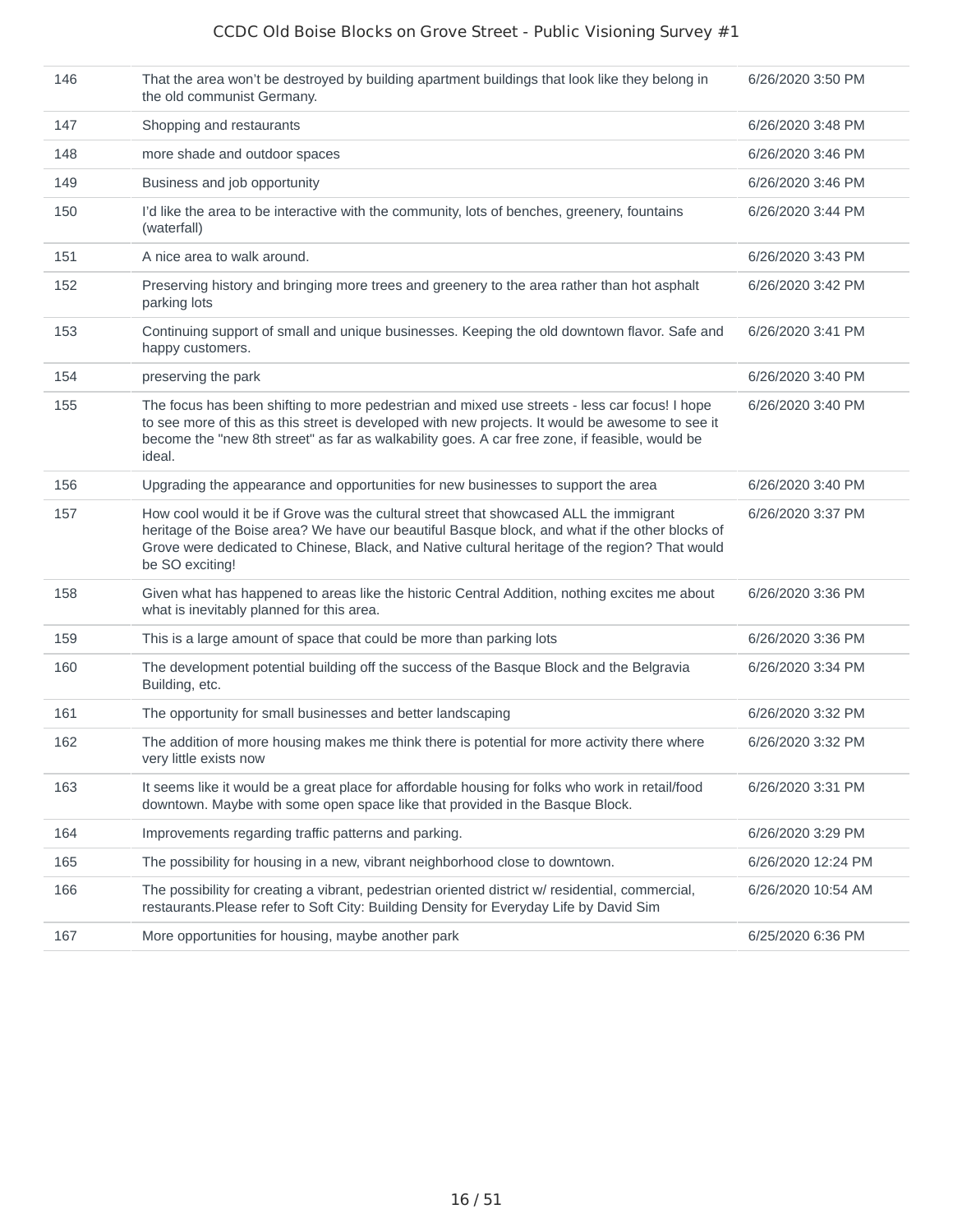# Q4 Do you have any specific ideas for projects or improvements to Grove Street (between 3rd and 6th Street)?

Answered: 155 Skipped: 56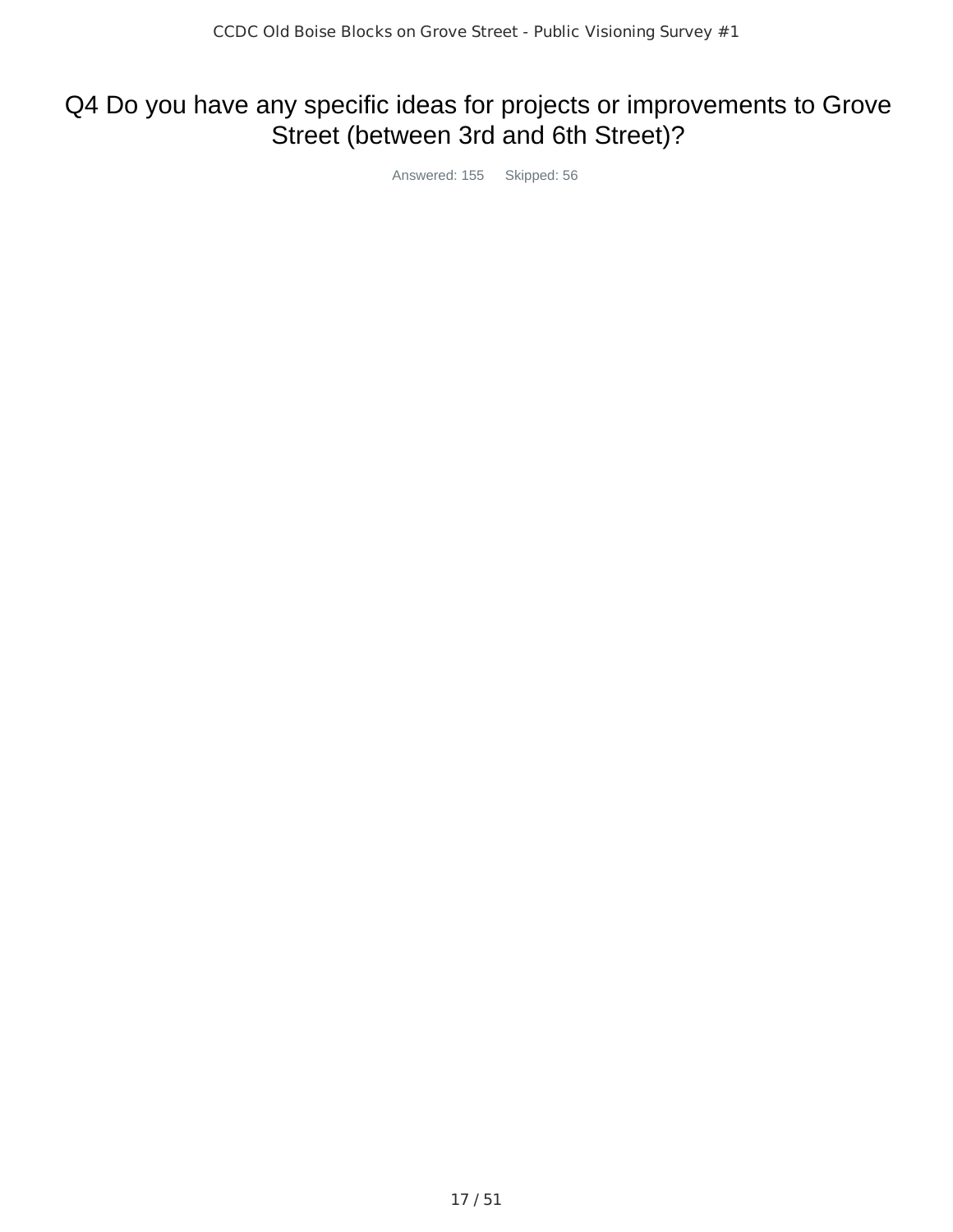| #              | <b>RESPONSES</b>                                                                                                                                                                                                                                                                                                                                                                                                                                                                                                                                                                                                                                                                                                                                                                                           | <b>DATE</b>        |
|----------------|------------------------------------------------------------------------------------------------------------------------------------------------------------------------------------------------------------------------------------------------------------------------------------------------------------------------------------------------------------------------------------------------------------------------------------------------------------------------------------------------------------------------------------------------------------------------------------------------------------------------------------------------------------------------------------------------------------------------------------------------------------------------------------------------------------|--------------------|
| 1              | Bike lanes, extra wide sidewalks, shade trees                                                                                                                                                                                                                                                                                                                                                                                                                                                                                                                                                                                                                                                                                                                                                              | 7/22/2020 11:12 AM |
| 2              | Open up the canal to make a cool water feature, dedicated walking paths, historic information<br>prominently displayed                                                                                                                                                                                                                                                                                                                                                                                                                                                                                                                                                                                                                                                                                     | 7/21/2020 8:39 PM  |
| 3              | Take basque block design all the way through, build on both sides. Create a new 8th street type<br>area.                                                                                                                                                                                                                                                                                                                                                                                                                                                                                                                                                                                                                                                                                                   | 7/21/2020 7:53 PM  |
| 4              | Daylighting the canal flowing from CW Moore park to the Basque Block. High density<br>development, elimination of surface parking lots, possibly pedestrian only street corridor.                                                                                                                                                                                                                                                                                                                                                                                                                                                                                                                                                                                                                          | 7/20/2020 3:21 PM  |
| 5              | Extend the basque block! Daylight the old canal!                                                                                                                                                                                                                                                                                                                                                                                                                                                                                                                                                                                                                                                                                                                                                           | 7/20/2020 10:44 AM |
| 6              | No.                                                                                                                                                                                                                                                                                                                                                                                                                                                                                                                                                                                                                                                                                                                                                                                                        | 7/19/2020 9:45 PM  |
| $\overline{7}$ | More density, high-rises that add vibrancy                                                                                                                                                                                                                                                                                                                                                                                                                                                                                                                                                                                                                                                                                                                                                                 | 7/19/2020 12:48 PM |
| 8              | residential and restaurants, and a street that can be closed off occasionally for events.                                                                                                                                                                                                                                                                                                                                                                                                                                                                                                                                                                                                                                                                                                                  | 7/17/2020 9:50 AM  |
| 9              | Get rid of surface lots, improve sidewalks and bike lanes, and keep CW Moore park.                                                                                                                                                                                                                                                                                                                                                                                                                                                                                                                                                                                                                                                                                                                         | 7/17/2020 9:38 AM  |
| 10             | I think it would be nice to make this area more of a "district" in Boise. It currently is not that<br>unified and I believe that there is a lot of room for improvement that would make this area a<br>destination in Boise. I appreciate the older historic buildings in this area. I think it would be nice<br>to clean some of them up and make the area a space you would want to walk through more.<br>The Boise community loves supporting local artists as well, I think it would be great to have<br>more spaces in the city for open air markets. It could be especially interesting to reimagine what<br>that would look like in COVID/post-COVID times and how this space could engage a growing<br>community while allowing enough room for people to distance and find their own niche spots. | 7/16/2020 2:38 PM  |
| 11             | Street trees. Bicycle parking. Benches.                                                                                                                                                                                                                                                                                                                                                                                                                                                                                                                                                                                                                                                                                                                                                                    | 7/16/2020 10:11 AM |
| 12             | Not really. I insist, I do not see much need of improvements in the Basque Block area which<br>provides a unique cultural and culinary experience in Boise (Bardenay, Gernika, Leku ona,<br>Boarding House, Basque Center, Basque Museum, the Fronton).                                                                                                                                                                                                                                                                                                                                                                                                                                                                                                                                                    | 7/11/2020 1:38 AM  |
| 13             | Low-mid housing? Office space? Maybe public recreation would be nice. I don't really have too<br>strong opinions about what goes there besides getting rid of the parking lots and retaining the<br>existing historical buildings.                                                                                                                                                                                                                                                                                                                                                                                                                                                                                                                                                                         | 7/10/2020 1:34 PM  |
| 14             | Make it different from the Basque Block so it does not take anything away from it's uniqueness.<br>People need to be able to differentiate between the two                                                                                                                                                                                                                                                                                                                                                                                                                                                                                                                                                                                                                                                 | 7/10/2020 12:03 PM |
| 15             | Continue the Basque Block treatment and make it the Basque Corridor!                                                                                                                                                                                                                                                                                                                                                                                                                                                                                                                                                                                                                                                                                                                                       | 7/9/2020 8:52 PM   |
| 16             | Daylighting the canal. Big, beautiful street trees. Better bike lanes.                                                                                                                                                                                                                                                                                                                                                                                                                                                                                                                                                                                                                                                                                                                                     | 7/9/2020 5:12 PM   |
| 17             | Trees, landscaping, wide sidewalks.                                                                                                                                                                                                                                                                                                                                                                                                                                                                                                                                                                                                                                                                                                                                                                        | 7/9/2020 4:27 PM   |
| 18             | street trees, consistent sidewalk widths, points of interest to look at, small places to gather<br>perhpas (benches), fix the dranage and access at the job service building                                                                                                                                                                                                                                                                                                                                                                                                                                                                                                                                                                                                                               | 7/9/2020 3:46 PM   |
| 19             | Needs a cool art feature; maybe something with water.                                                                                                                                                                                                                                                                                                                                                                                                                                                                                                                                                                                                                                                                                                                                                      | 7/9/2020 3:37 PM   |
| 20             | Street trees, bike racks and a bike lane!                                                                                                                                                                                                                                                                                                                                                                                                                                                                                                                                                                                                                                                                                                                                                                  | 7/9/2020 3:20 PM   |
| 21             | put up a pubic parking garage, make it more pedestrian-- pull the character down the street to<br>connect with county offices.                                                                                                                                                                                                                                                                                                                                                                                                                                                                                                                                                                                                                                                                             | 7/9/2020 2:31 PM   |
| 22             | Leave it as is.                                                                                                                                                                                                                                                                                                                                                                                                                                                                                                                                                                                                                                                                                                                                                                                            | 7/9/2020 12:52 PM  |
| 23             | Utilize the solar and geothermal resources. Provide lots of plants and trees to develop a place<br>where people can escape the heat.                                                                                                                                                                                                                                                                                                                                                                                                                                                                                                                                                                                                                                                                       | 7/9/2020 11:36 AM  |
| 24             | -Day light the canal through out the corridor -Bulb outs at every crossing to slow traffic and<br>create better sight distancing. -especially at 5th street. -More street trees -extend festival street<br>from 6th to 5th - provide a connection from 3rd to broadway behind the Court house                                                                                                                                                                                                                                                                                                                                                                                                                                                                                                              | 7/8/2020 8:24 AM   |
| 25             | Extend the character of the basque block with high walk ability, restaurants and shady sitting<br>and dining areas. Extend the character of CW Moore park through more of the blocks from 3rd                                                                                                                                                                                                                                                                                                                                                                                                                                                                                                                                                                                                              | 7/7/2020 1:35 PM   |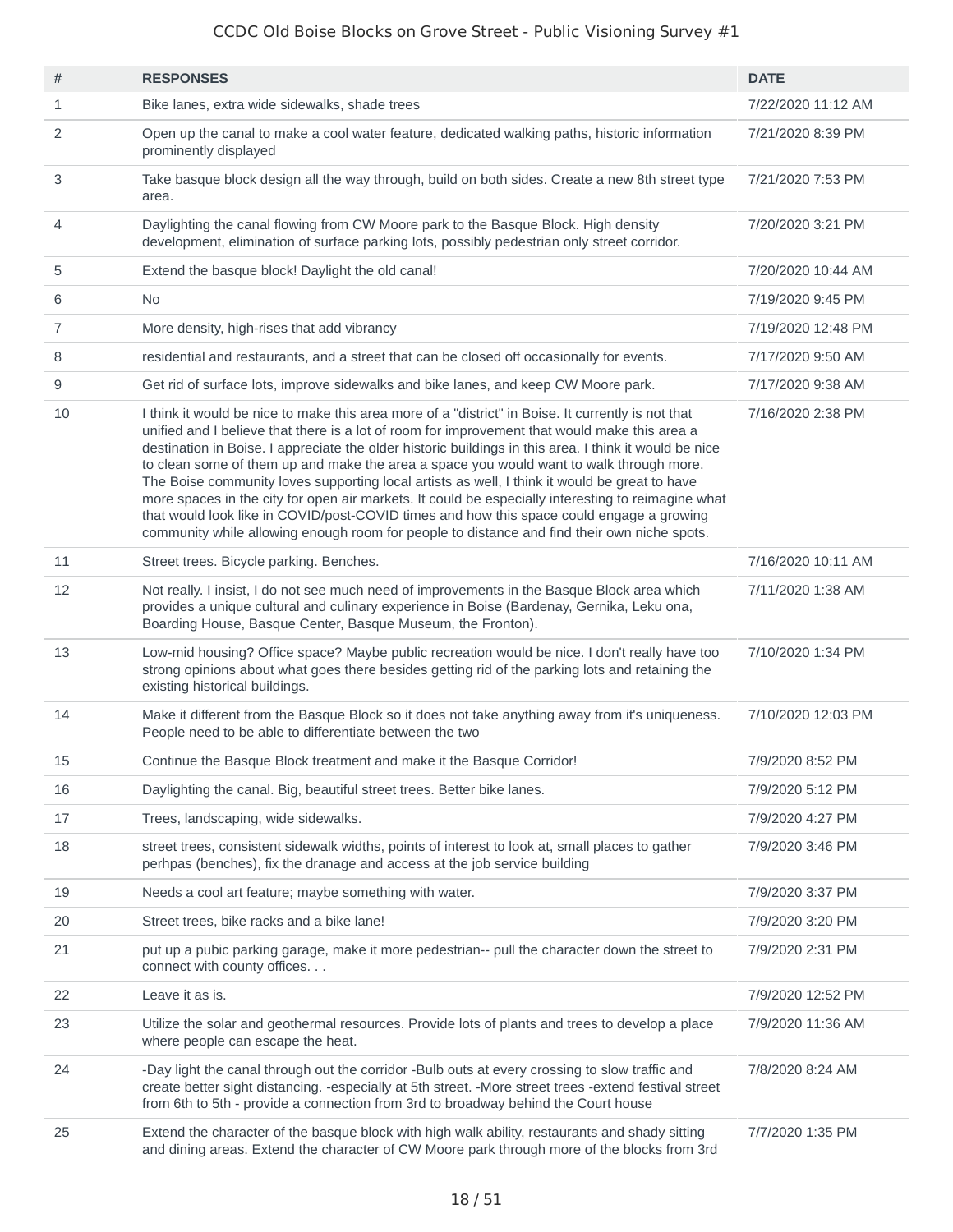through 6th with wider sidewalks treed sitting areas/benches and "features" to align with the park.

| 26 | Make CW Moore Park more connected to the Basque Block. It seems pretty separated and<br>forgotten about with all the parking in between.                                                                                                                                                                                                                                                                                                                                                                                                                                                                                                                                                                                                                                                                                                                                                     | 7/6/2020 12:56 PM  |
|----|----------------------------------------------------------------------------------------------------------------------------------------------------------------------------------------------------------------------------------------------------------------------------------------------------------------------------------------------------------------------------------------------------------------------------------------------------------------------------------------------------------------------------------------------------------------------------------------------------------------------------------------------------------------------------------------------------------------------------------------------------------------------------------------------------------------------------------------------------------------------------------------------|--------------------|
| 27 | Parking                                                                                                                                                                                                                                                                                                                                                                                                                                                                                                                                                                                                                                                                                                                                                                                                                                                                                      | 7/6/2020 8:05 AM   |
| 28 | Keep it similar to Basque Block with new buildings that look older.                                                                                                                                                                                                                                                                                                                                                                                                                                                                                                                                                                                                                                                                                                                                                                                                                          | 7/6/2020 1:10 AM   |
| 29 | parts desperately need to be repaved. Add housing & parking! Please bring 4th street to Grove<br>from Front!                                                                                                                                                                                                                                                                                                                                                                                                                                                                                                                                                                                                                                                                                                                                                                                 | 7/3/2020 7:21 PM   |
| 30 | *Unique shops and cafes that help bring people to the area. *Higher end condos for sale to<br>support continued interest and support for maintaining the area. *Park space!!                                                                                                                                                                                                                                                                                                                                                                                                                                                                                                                                                                                                                                                                                                                 | 7/3/2020 7:58 AM   |
| 31 | Uncover canal.                                                                                                                                                                                                                                                                                                                                                                                                                                                                                                                                                                                                                                                                                                                                                                                                                                                                               | 7/3/2020 1:33 AM   |
| 32 | Beautify the parking lots or develop them into offerings that support walkers and bikers.<br>Improve the street and sidewalk infrastructure. Add trees.                                                                                                                                                                                                                                                                                                                                                                                                                                                                                                                                                                                                                                                                                                                                      | 7/2/2020 11:18 PM  |
| 33 | Incorporate the canal!                                                                                                                                                                                                                                                                                                                                                                                                                                                                                                                                                                                                                                                                                                                                                                                                                                                                       | 7/2/2020 9:38 PM   |
| 34 | Hopefully not                                                                                                                                                                                                                                                                                                                                                                                                                                                                                                                                                                                                                                                                                                                                                                                                                                                                                | 7/2/2020 9:11 PM   |
| 35 | Putting current parking underground and developing more community spaces on top of it.                                                                                                                                                                                                                                                                                                                                                                                                                                                                                                                                                                                                                                                                                                                                                                                                       | 7/2/2020 4:52 PM   |
| 36 | Definitely mixed-use, housing, business and retail.                                                                                                                                                                                                                                                                                                                                                                                                                                                                                                                                                                                                                                                                                                                                                                                                                                          | 7/2/2020 12:45 PM  |
| 37 | Ensure adequate parking to access the area                                                                                                                                                                                                                                                                                                                                                                                                                                                                                                                                                                                                                                                                                                                                                                                                                                                   | 7/2/2020 1:29 AM   |
| 38 | Better, increased walking/biking access so that people want to linger, observe close up rather<br>than just driving through on their way to Winco.                                                                                                                                                                                                                                                                                                                                                                                                                                                                                                                                                                                                                                                                                                                                           | 7/1/2020 7:48 PM   |
| 39 | Festival street similar to basque block                                                                                                                                                                                                                                                                                                                                                                                                                                                                                                                                                                                                                                                                                                                                                                                                                                                      | 7/1/2020 4:58 PM   |
| 40 | Do not tear down the remaining historic homes. Find a way to incorporate them. Historically<br>Grove Street was filled with historic mansions, much like Warm Springs. Very little remain. They<br>are integral to the story of Boise and make our downtown so much more interesting than all<br>new highrises and demolition.                                                                                                                                                                                                                                                                                                                                                                                                                                                                                                                                                               | 7/1/2020 9:55 AM   |
| 41 | I would love to see local shops/restaurants and NOT giant corporations moving further in to<br>Boise.                                                                                                                                                                                                                                                                                                                                                                                                                                                                                                                                                                                                                                                                                                                                                                                        | 6/30/2020 11:17 AM |
| 42 | Limited multi-story living choices that are not supersized for lots, green space, walking and<br>outdoor gathering spaces, repurposing of historic buildings                                                                                                                                                                                                                                                                                                                                                                                                                                                                                                                                                                                                                                                                                                                                 | 6/30/2020 8:02 AM  |
| 43 | aaa                                                                                                                                                                                                                                                                                                                                                                                                                                                                                                                                                                                                                                                                                                                                                                                                                                                                                          | 6/29/2020 1:26 PM  |
| 44 | Small shops, restaurants, and businesses of various types. Places to sit and visit in the shade.<br>Coffee nearby.                                                                                                                                                                                                                                                                                                                                                                                                                                                                                                                                                                                                                                                                                                                                                                           | 6/29/2020 1:18 PM  |
| 45 | Greater walkability and shade                                                                                                                                                                                                                                                                                                                                                                                                                                                                                                                                                                                                                                                                                                                                                                                                                                                                | 6/29/2020 11:17 AM |
| 46 | More trees, possibly a park instead of surface parking                                                                                                                                                                                                                                                                                                                                                                                                                                                                                                                                                                                                                                                                                                                                                                                                                                       | 6/29/2020 11:10 AM |
| 47 | Downtown Boise will never truly be livable until Front & Myrtle are given to local control and re-<br>imagined into boulevards, with reduced vehicular through lanes, greenscaped medians, and<br>protected walking/biking infrastructure. If the goal is to revitalize Grove St between 3rd and<br>Capitol, the noise and air pollution caused by the insane amount of vehicular traffic will<br>ALWAYS be a problem until CCDC, ACHD, and the City of Boise use their collective bargaining<br>power to take ownership of Front and Myrtle of the betterment of the community. Otherwise,<br>project ideas would be to re-imagine the current surface Republic lot as a playground with play<br>structures (there aren't any downtown) or as a permanent food truck market. Protected bicycle<br>infrastructure is a must. We need more protected bike lanes downtown. Lead the way, CCDC. | 6/29/2020 10:15 AM |
| 48 | In my opinion, it should maintain it's historical nature as the City grows to the west of it.                                                                                                                                                                                                                                                                                                                                                                                                                                                                                                                                                                                                                                                                                                                                                                                                | 6/29/2020 10:07 AM |
| 49 | Eliminate cars to promote biking and walking. Allow local vendors and events at special times<br>(nonprofit night, local food, networking for over 50, etc.) Make it free and open to all                                                                                                                                                                                                                                                                                                                                                                                                                                                                                                                                                                                                                                                                                                    | 6/29/2020 9:34 AM  |
| 50 | I love the "binoculars" throughout the City that you look into and see a spot as it was way back                                                                                                                                                                                                                                                                                                                                                                                                                                                                                                                                                                                                                                                                                                                                                                                             | 6/29/2020 9:11 AM  |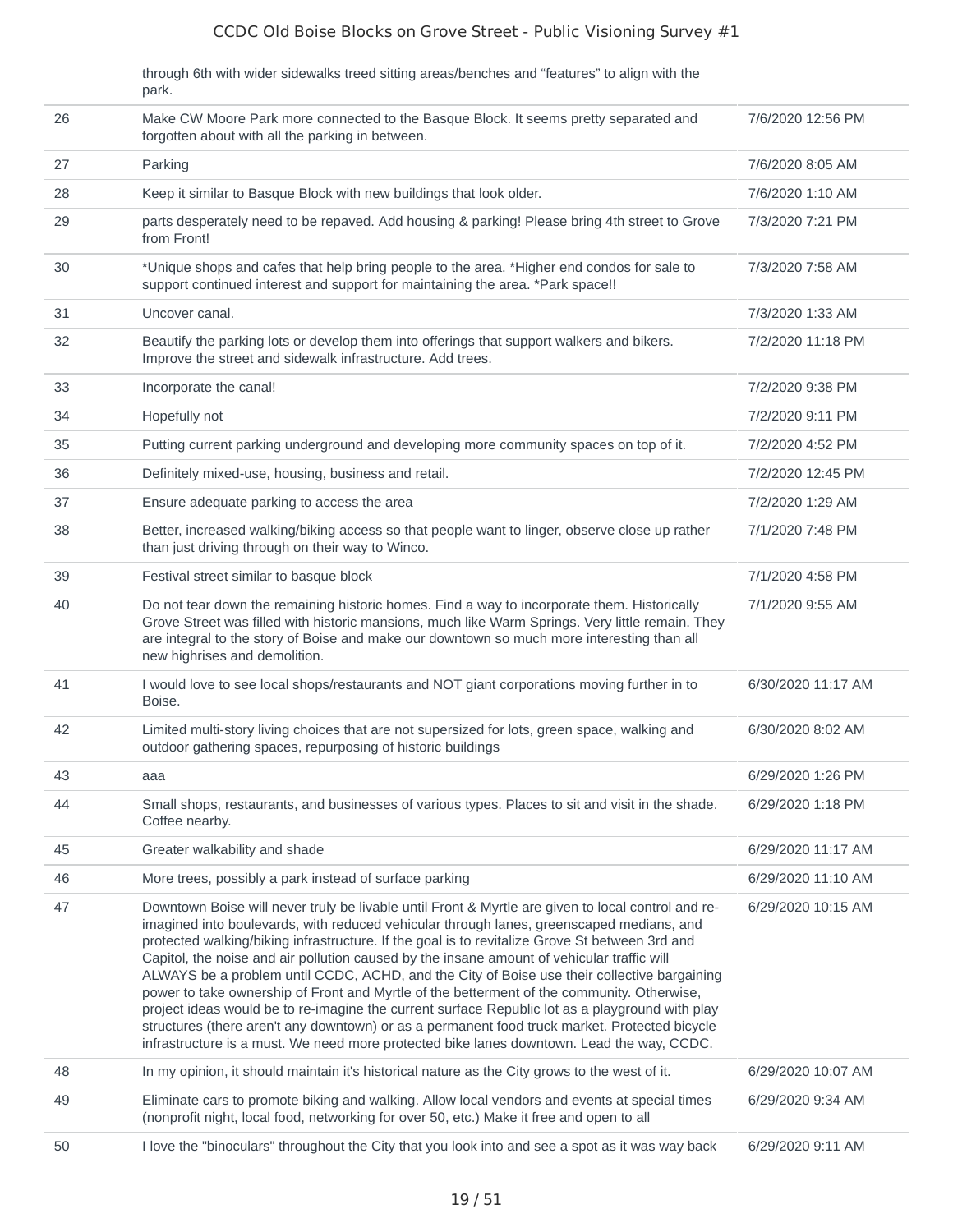when. Anything in this area that can help us stay connected to the original founders of this area is always interesting, educational, and profound.

| 51 | No.                                                                                                                                                                                                                                                                                                                                                                                                                                                                                                                           | 6/29/2020 9:04 AM  |
|----|-------------------------------------------------------------------------------------------------------------------------------------------------------------------------------------------------------------------------------------------------------------------------------------------------------------------------------------------------------------------------------------------------------------------------------------------------------------------------------------------------------------------------------|--------------------|
| 52 | n/a                                                                                                                                                                                                                                                                                                                                                                                                                                                                                                                           | 6/28/2020 9:04 PM  |
| 53 | keep the homeless transients from having a presence in the area, you can do whatever you<br>want to create something great, and it will not matter, as they will ruin it                                                                                                                                                                                                                                                                                                                                                      | 6/28/2020 8:06 PM  |
| 54 | Encourage walking/biking. Encourage (extend current) "browsable" shops and businesses.                                                                                                                                                                                                                                                                                                                                                                                                                                        | 6/28/2020 11:20 AM |
| 55 | Per previous comments, plus outdoor gym and parcour sites, outdoor meeting and event<br>locations, ped plazas                                                                                                                                                                                                                                                                                                                                                                                                                 | 6/28/2020 11:02 AM |
| 56 | <b>No</b>                                                                                                                                                                                                                                                                                                                                                                                                                                                                                                                     | 6/28/2020 8:38 AM  |
| 57 | There should be green space. shade trees, and bike lanes connecting Julia Davis with<br>Downtown. 3rd and 6th are both currently pretty hostile to bikes and pedestrians crossing the 5<br>lane roads. Front and Myrtle to get to Grove. All the surface lots should be removed in favor of<br>garages in the bottom of buildings. Ideally, these garages would have less parking than people<br>in them. Some street parking spots should be removed for scooter parking too. One parking<br>spot could hold 10ish scooters. | 6/28/2020 12:24 AM |
| 58 | Sculpture                                                                                                                                                                                                                                                                                                                                                                                                                                                                                                                     | 6/27/2020 10:53 PM |
| 59 | <b>No</b>                                                                                                                                                                                                                                                                                                                                                                                                                                                                                                                     | 6/27/2020 9:35 PM  |
| 60 | cut down on the dominance of the automobile. Make the street a people space.                                                                                                                                                                                                                                                                                                                                                                                                                                                  | 6/27/2020 6:31 PM  |
| 61 | Outdoor patios and seating areas. More public art!                                                                                                                                                                                                                                                                                                                                                                                                                                                                            | 6/27/2020 5:28 PM  |
| 62 | Would like to see as much preservation there as is possible. Save the history.                                                                                                                                                                                                                                                                                                                                                                                                                                                | 6/27/2020 5:06 PM  |
| 63 | Not at this time                                                                                                                                                                                                                                                                                                                                                                                                                                                                                                              | 6/27/2020 4:52 PM  |
| 64 | Food truck zone. Close the streets to cars and have it just be for pedestrians and bikes. Better<br>sidewalk drainage like why the LIV district did.                                                                                                                                                                                                                                                                                                                                                                          | 6/27/2020 4:40 PM  |
| 65 | Make some streets pedestrian only and pave some or all of the street surfaces with brick or<br>cobblestone. People will flock from ALL OVER to walk on that surface. Make it kid friendly-<br>maybe things for the kids to interact with (interactive art?). Also, lots of places to park bikes, lots<br>of plantings (native plants) to make it inviting (and shady in summer).                                                                                                                                              | 6/27/2020 3:43 PM  |
| 66 | Something similar to the broad st plan. Also, main and front are busier streets. It's much more<br>pleasant to go down grove as far as the courthouse to get further East - so more pedestrian<br>friendly / wide sidewalks, seating, public art.                                                                                                                                                                                                                                                                             | 6/27/2020 3:36 PM  |
| 67 | pocket parks                                                                                                                                                                                                                                                                                                                                                                                                                                                                                                                  | 6/27/2020 2:50 PM  |
| 68 | Anything that makes the outdoor spaces more vibrant and interactive. Green stormwater<br>infrastructure & vibrant street trees would be nice.                                                                                                                                                                                                                                                                                                                                                                                 | 6/27/2020 2:48 PM  |
| 69 | Try to retain the flavor - please, no highrises!! Cafes, some small retain. Don't use up the<br>parking as well.                                                                                                                                                                                                                                                                                                                                                                                                              | 6/27/2020 1:41 PM  |
| 70 | Maybe a small portion of 2 story live/work with architecture fitting the neighborhood. Renovating<br>older architure into something hip. Outdoor entertainment space, patio dining. Lots of trees. No<br>high-rises over 2 stories!!                                                                                                                                                                                                                                                                                          | 6/27/2020 1:12 PM  |
| 71 | Continue the look in the Basque block and design principles followed on Broad St east of 6th                                                                                                                                                                                                                                                                                                                                                                                                                                  | 6/27/2020 1:09 PM  |
| 72 | Not sure if this can be done but it would benefit a lot from safer and more frequent pedestrian<br>crossings of Front and Myrtle. Dedicated bike lanes or bike first street (Cars second) street<br>infrastructure would be amazing. Wider sidewalks like the brick sidewalks on 8th throughout<br>would really make the place people friendly.                                                                                                                                                                               | 6/27/2020 1:06 PM  |
| 73 | save the historic structures or at least make new ones compatible and i story max height.                                                                                                                                                                                                                                                                                                                                                                                                                                     | 6/27/2020 12:55 PM |
| 74 | no                                                                                                                                                                                                                                                                                                                                                                                                                                                                                                                            | 6/27/2020 12:06 PM |
| 75 | A more unified look to the area. Maybe carrying out some of the features of the Park the                                                                                                                                                                                                                                                                                                                                                                                                                                      | 6/27/2020 12:04 PM |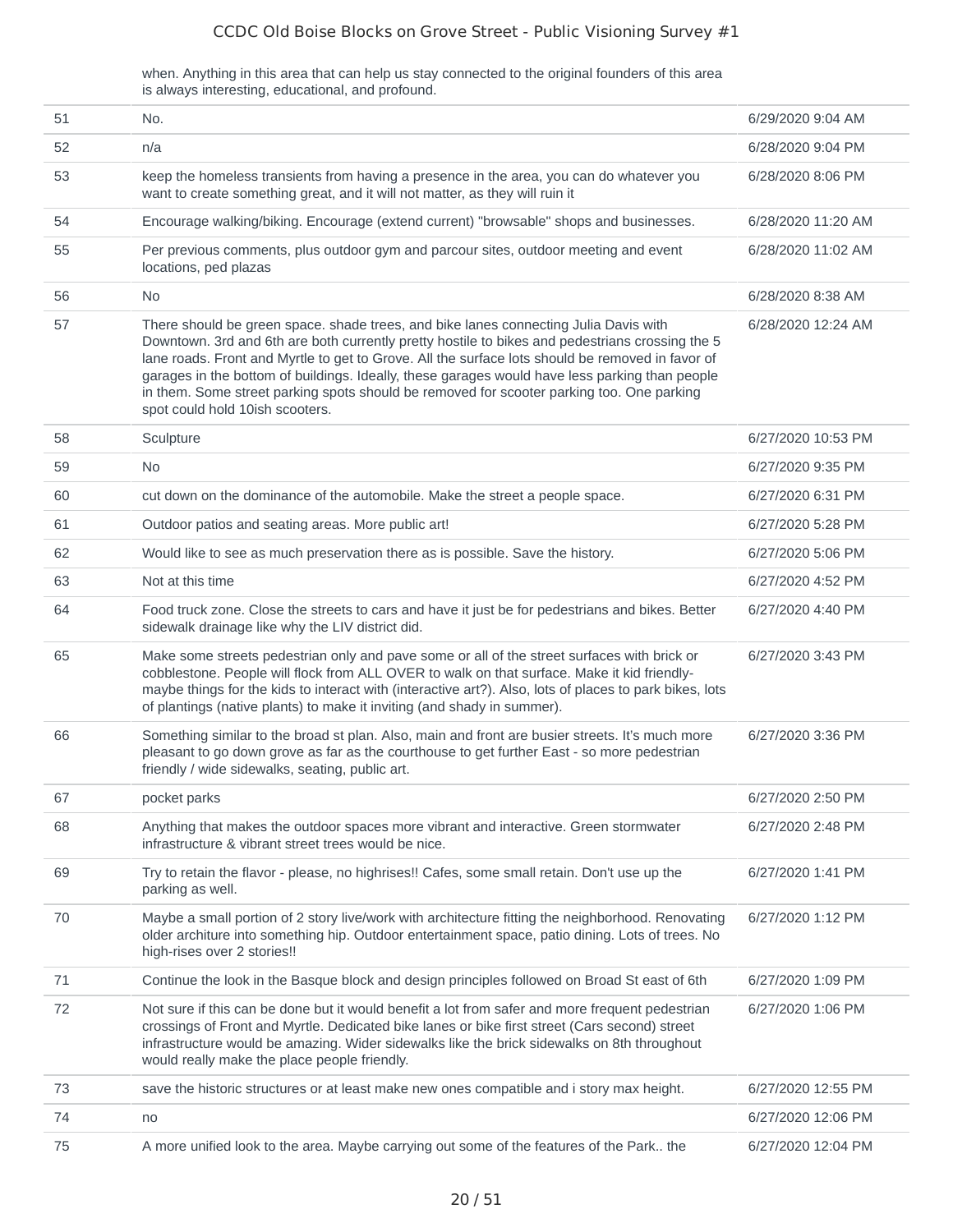| 76  | <b>No</b>                                                                                                                                                                                                                                                                                                                                                                                                                                                                                    | 6/27/2020 11:57 AM |
|-----|----------------------------------------------------------------------------------------------------------------------------------------------------------------------------------------------------------------------------------------------------------------------------------------------------------------------------------------------------------------------------------------------------------------------------------------------------------------------------------------------|--------------------|
| 77  | <b>Bike lanes</b>                                                                                                                                                                                                                                                                                                                                                                                                                                                                            | 6/27/2020 11:38 AM |
| 78  | More public benches and restrooms. Additional art and fountains.                                                                                                                                                                                                                                                                                                                                                                                                                             | 6/27/2020 11:15 AM |
| 79  | No more giant buildings.                                                                                                                                                                                                                                                                                                                                                                                                                                                                     | 6/27/2020 10:58 AM |
| 80  | Protected bike lanes, more educational signs and plaques about history of the area                                                                                                                                                                                                                                                                                                                                                                                                           | 6/27/2020 10:44 AM |
| 81  | whatever it is should be thoughtful and small scale. Nix to projects such as the Fowler Bldg.                                                                                                                                                                                                                                                                                                                                                                                                | 6/27/2020 10:08 AM |
| 82  | Extend the telling of history from the Basque Block.                                                                                                                                                                                                                                                                                                                                                                                                                                         | 6/27/2020 9:52 AM  |
| 83  | more art                                                                                                                                                                                                                                                                                                                                                                                                                                                                                     | 6/27/2020 9:25 AM  |
| 84  | Benches, art/history installations, better walk and bike lanes                                                                                                                                                                                                                                                                                                                                                                                                                               | 6/27/2020 9:04 AM  |
| 85  | Maybe improve the aesthetics with landscaping. Make it a place you want to go to walk and be.<br>Make it pedestrian friendly, NOT car friendly.                                                                                                                                                                                                                                                                                                                                              | 6/27/2020 8:12 AM  |
| 86  | Keep high rises away. Save historic properties.                                                                                                                                                                                                                                                                                                                                                                                                                                              | 6/27/2020 8:05 AM  |
| 87  | Not off hand                                                                                                                                                                                                                                                                                                                                                                                                                                                                                 | 6/27/2020 7:50 AM  |
| 88  | Not yet                                                                                                                                                                                                                                                                                                                                                                                                                                                                                      | 6/27/2020 7:24 AM  |
| 89  | This could become an open air public market. There should be enhanced landscaping and bike<br>priority lanes                                                                                                                                                                                                                                                                                                                                                                                 | 6/27/2020 6:39 AM  |
| 90  | n/a                                                                                                                                                                                                                                                                                                                                                                                                                                                                                          | 6/26/2020 10:56 PM |
| 91  | The sidewalks need to be improved. It's a very convenient bike route from downtown to the<br>courthouse that could be better delineated with sharrows. Another small park with shade and<br>places to relax and eat would be pleasant. Some nice lunch restaurants would be lovely.                                                                                                                                                                                                          | 6/26/2020 10:27 PM |
|     |                                                                                                                                                                                                                                                                                                                                                                                                                                                                                              |                    |
| 92  | anything other than tall buildings                                                                                                                                                                                                                                                                                                                                                                                                                                                           | 6/26/2020 9:55 PM  |
| 93  | No                                                                                                                                                                                                                                                                                                                                                                                                                                                                                           | 6/26/2020 9:44 PM  |
| 94  | Close it off to traffic or at least limit it to one way with no on street parking. Encourage<br>restaurants with outdoor space.                                                                                                                                                                                                                                                                                                                                                              | 6/26/2020 9:44 PM  |
| 95  | Different paving to indicate to drivers that something has changed; encourage new business in<br>the area to have open store fronts that can take advantage of an increased pedestrian<br>presence.                                                                                                                                                                                                                                                                                          | 6/26/2020 9:33 PM  |
| 96  | Keep historic charm, tree canopies, street parking.                                                                                                                                                                                                                                                                                                                                                                                                                                          | 6/26/2020 9:18 PM  |
| 97  | Let the market decide.                                                                                                                                                                                                                                                                                                                                                                                                                                                                       | 6/26/2020 9:17 PM  |
| 98  | Uniformed street lights but not too bright. Making the area by 2nd towards 5th be more inviting<br>and habitable.                                                                                                                                                                                                                                                                                                                                                                            | 6/26/2020 8:52 PM  |
| 99  | not specific                                                                                                                                                                                                                                                                                                                                                                                                                                                                                 | 6/26/2020 8:20 PM  |
| 100 | Make it more pedestrian friendly. It can be extremely dangerous to cross at 5th and Grove. It's<br>difficult to see around parked cars and it would help to have a button with the yellow lights to<br>help auto drivers know we're there. This is Extremely needed at the Courthouse. There is a<br>sign which has to be replaced every 6 months because of vehicles hitting it. I got this<br>information directly from the department that replaces it. More planters . Wider bike lanes. | 6/26/2020 6:33 PM  |
| 101 | No                                                                                                                                                                                                                                                                                                                                                                                                                                                                                           | 6/26/2020 6:20 PM  |
| 102 | I do not like super tall buildings. I like open spaces rather than. Building, sidewalk, road.                                                                                                                                                                                                                                                                                                                                                                                                | 6/26/2020 6:04 PM  |
| 103 | No.                                                                                                                                                                                                                                                                                                                                                                                                                                                                                          | 6/26/2020 5:58 PM  |
| 104 | Mixed use development that offering spaces for public parking                                                                                                                                                                                                                                                                                                                                                                                                                                | 6/26/2020 5:33 PM  |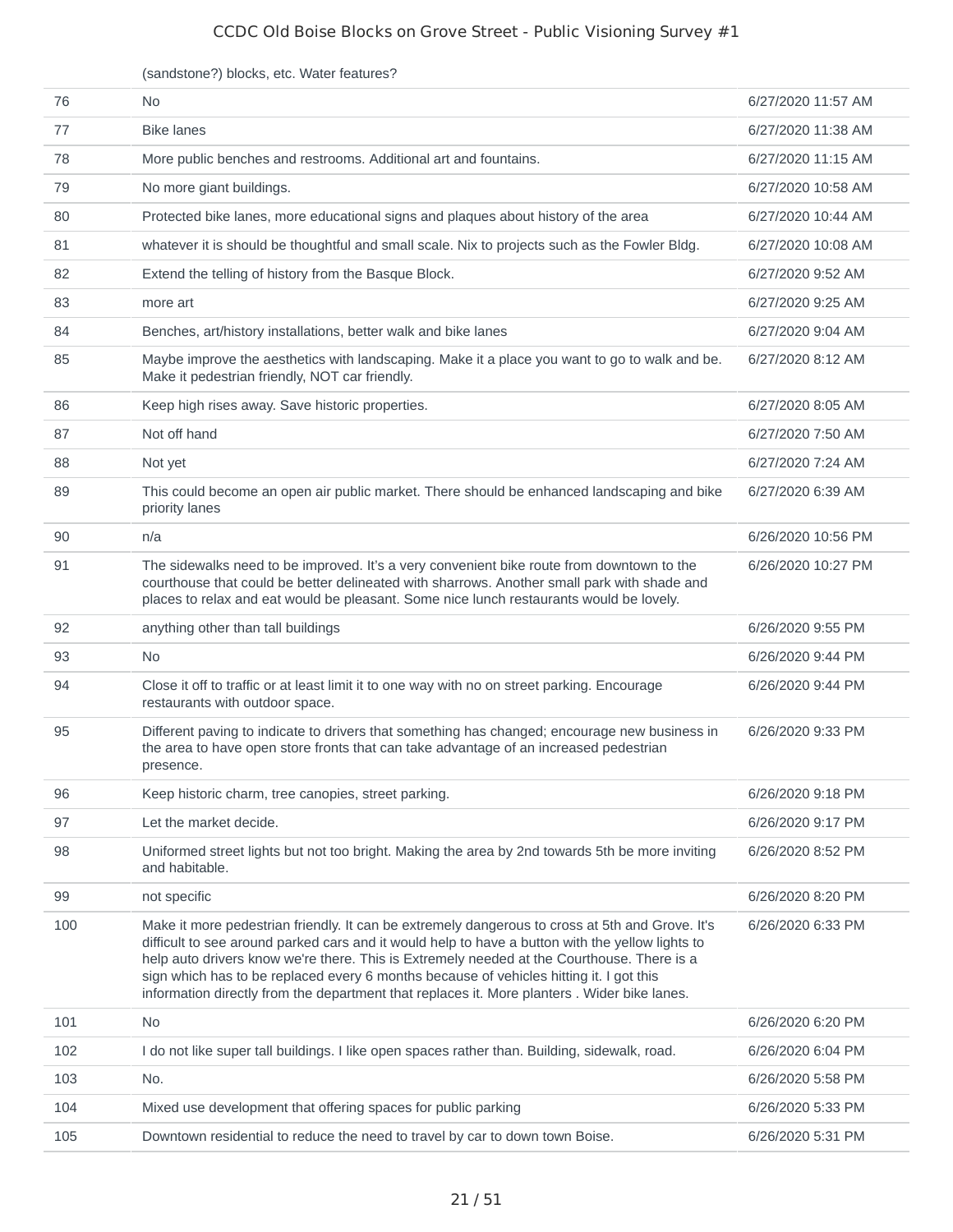| 106 | Remove cars and traffic                                                                                                                                                                                                                                                                                                                                                                                                                                                                                                   | 6/26/2020 5:17 PM |
|-----|---------------------------------------------------------------------------------------------------------------------------------------------------------------------------------------------------------------------------------------------------------------------------------------------------------------------------------------------------------------------------------------------------------------------------------------------------------------------------------------------------------------------------|-------------------|
| 107 | See above.                                                                                                                                                                                                                                                                                                                                                                                                                                                                                                                | 6/26/2020 5:07 PM |
| 108 | I would have to go there and look to answer that question.                                                                                                                                                                                                                                                                                                                                                                                                                                                                | 6/26/2020 4:57 PM |
| 109 | Pocket parks, bike lanes, more trees                                                                                                                                                                                                                                                                                                                                                                                                                                                                                      | 6/26/2020 4:44 PM |
| 110 | I think it would be great to showcase the other great cultures in Boise to compliment the<br><b>Basque Block</b>                                                                                                                                                                                                                                                                                                                                                                                                          | 6/26/2020 4:43 PM |
| 111 | Go to two way traffic not one way                                                                                                                                                                                                                                                                                                                                                                                                                                                                                         | 6/26/2020 4:42 PM |
| 112 | More retail                                                                                                                                                                                                                                                                                                                                                                                                                                                                                                               | 6/26/2020 4:38 PM |
| 113 | Green space, parks, trees, grass                                                                                                                                                                                                                                                                                                                                                                                                                                                                                          | 6/26/2020 4:37 PM |
| 114 | Close to motorized traffic. Make a walking Only zone. Park skateboards and bikes too! Walk                                                                                                                                                                                                                                                                                                                                                                                                                                | 6/26/2020 4:37 PM |
| 115 | no                                                                                                                                                                                                                                                                                                                                                                                                                                                                                                                        | 6/26/2020 4:32 PM |
| 116 | Nothing expensive                                                                                                                                                                                                                                                                                                                                                                                                                                                                                                         | 6/26/2020 4:27 PM |
| 117 | mid-week farmers market                                                                                                                                                                                                                                                                                                                                                                                                                                                                                                   | 6/26/2020 4:25 PM |
| 118 | See my answer for #3                                                                                                                                                                                                                                                                                                                                                                                                                                                                                                      | 6/26/2020 4:24 PM |
| 119 | Ensuring unbroken pavement on sidewalks, street calming projects to slow traffic, planting trees<br>along the street to provide shade and beauty, and eliminate street parking for bike/scooter use.                                                                                                                                                                                                                                                                                                                      | 6/26/2020 4:24 PM |
| 120 | N <sub>0</sub>                                                                                                                                                                                                                                                                                                                                                                                                                                                                                                            | 6/26/2020 4:22 PM |
| 121 | Open park space.                                                                                                                                                                                                                                                                                                                                                                                                                                                                                                          | 6/26/2020 4:21 PM |
| 122 | Make it pedestrian-only, and please move the Ongi Etorri sign to the Basque Block - it is<br>misleadingvisitors think the Basque block is the Grove Center direction.                                                                                                                                                                                                                                                                                                                                                     | 6/26/2020 4:20 PM |
| 123 | Public seating areas and a public restroom.                                                                                                                                                                                                                                                                                                                                                                                                                                                                               | 6/26/2020 4:19 PM |
| 124 | Reduce ground parking and develop with mixed use                                                                                                                                                                                                                                                                                                                                                                                                                                                                          | 6/26/2020 4:13 PM |
| 125 | Would like to see benches, trees, cart vendors                                                                                                                                                                                                                                                                                                                                                                                                                                                                            | 6/26/2020 4:10 PM |
| 126 | Don't do anything! Leave it alone!                                                                                                                                                                                                                                                                                                                                                                                                                                                                                        | 6/26/2020 4:08 PM |
| 127 | Connectivity to Broadway is imperative. The Idaho Commission for Libraries has a gorgeous<br>fountain/park area that could be incorporated.                                                                                                                                                                                                                                                                                                                                                                               | 6/26/2020 4:08 PM |
| 128 | Residential street access townhouses.                                                                                                                                                                                                                                                                                                                                                                                                                                                                                     | 6/26/2020 4:04 PM |
| 129 | Anything that allows people to spill outside.                                                                                                                                                                                                                                                                                                                                                                                                                                                                             | 6/26/2020 4:02 PM |
| 130 | Sorry, no!                                                                                                                                                                                                                                                                                                                                                                                                                                                                                                                | 6/26/2020 4:00 PM |
| 131 | It would be nice to preserve what historic structures still remain (including the mid-century brick<br>houses), and in the vacant lots build a diverse series of mid-scale business developments. No<br>more luxury condos or high-end retail/restaurants. Get back to smaller-scale, 2-3 story<br>brick/brownstone buildings. Maybe even affordable apartments and artists lofts? Dial down the<br>glitz--go for authenticity and unpretentiousness. Think the Grove before its disastrous remodel.<br>Old-school Boise. | 6/26/2020 3:59 PM |
| 132 | Patio spaces and walkable spaces! Art! There are some alleys that could function like Freak<br>Alley or be turned into pedestrian friendly spaces. Significant setbacks to allow for patios,<br>vendors, foot traffic (social distancing is the new thing eh?)                                                                                                                                                                                                                                                            | 6/26/2020 3:57 PM |
| 133 | Unearth the stream and widen it to provide a landscaped park-like setting. Increase the bike<br>path system in that area, it is disjointed                                                                                                                                                                                                                                                                                                                                                                                | 6/26/2020 3:55 PM |
| 134 | Signage proclaiming the area's history                                                                                                                                                                                                                                                                                                                                                                                                                                                                                    | 6/26/2020 3:52 PM |
| 135 | not really.                                                                                                                                                                                                                                                                                                                                                                                                                                                                                                               | 6/26/2020 3:51 PM |
| 136 | Restore and maintain the historic buildings. Make it more pedestrian friendly. Bring in art and<br>craft stores, independent book stores, a gluten free restaurant.                                                                                                                                                                                                                                                                                                                                                       | 6/26/2020 3:50 PM |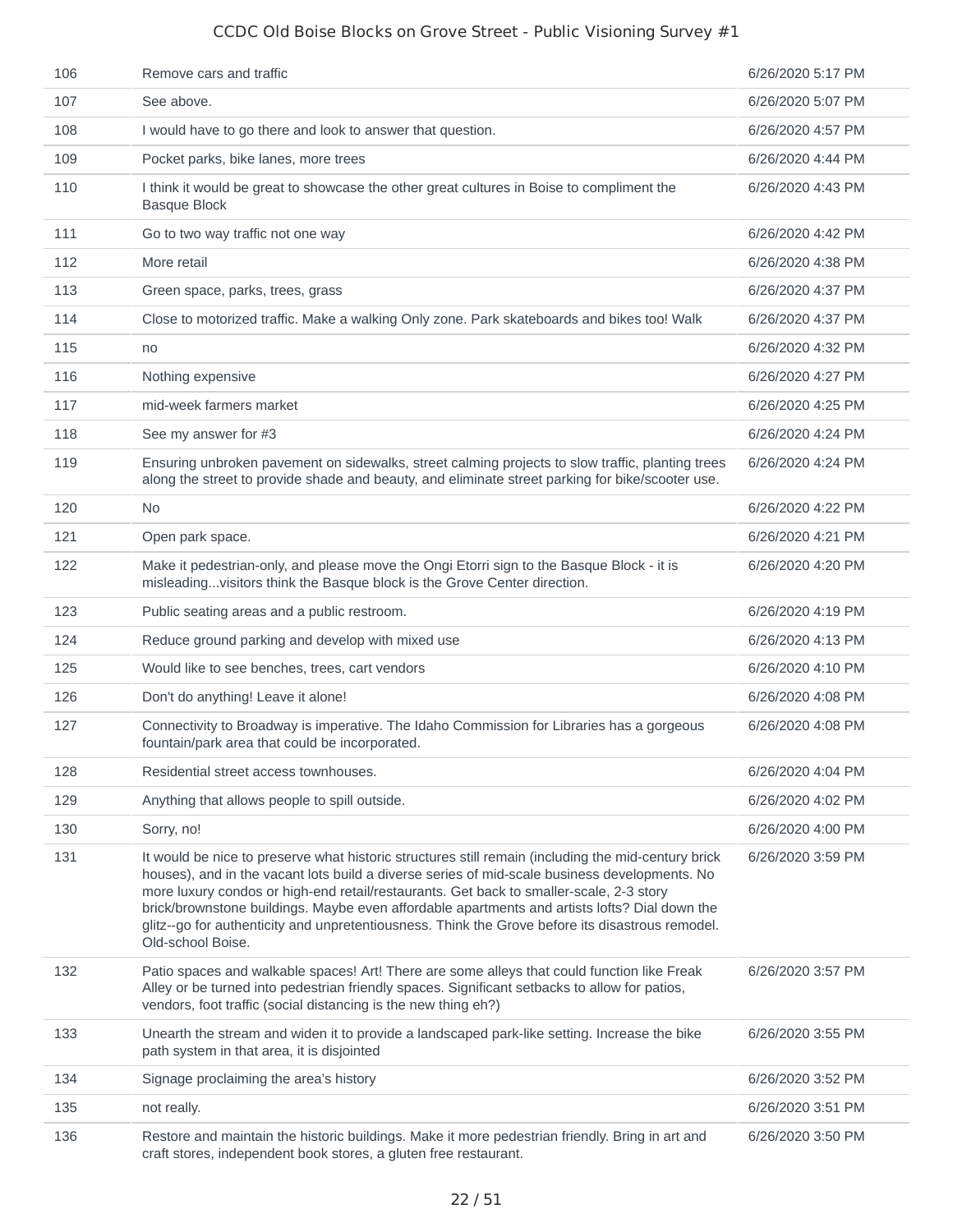| 137 | <b>No</b>                                                                                                                                                                                                                                                                                                                                                                                                  | 6/26/2020 3:48 PM  |
|-----|------------------------------------------------------------------------------------------------------------------------------------------------------------------------------------------------------------------------------------------------------------------------------------------------------------------------------------------------------------------------------------------------------------|--------------------|
| 138 | outdoor seating (benches, trees, patio restaurants)                                                                                                                                                                                                                                                                                                                                                        | 6/26/2020 3:46 PM  |
| 139 | Public transportation! You'll need it if developers build where parking has existed                                                                                                                                                                                                                                                                                                                        | 6/26/2020 3:46 PM  |
| 140 | <b>Bike lanes</b>                                                                                                                                                                                                                                                                                                                                                                                          | 6/26/2020 3:43 PM  |
| 141 | Does the City Canal run under it. Can it be daylight Ed to create a mini-river walk.                                                                                                                                                                                                                                                                                                                       | 6/26/2020 3:42 PM  |
| 142 | Nothing to do with chain restaurants or stores.                                                                                                                                                                                                                                                                                                                                                            | 6/26/2020 3:41 PM  |
| 143 | no, but don't get rid of all of the parking (or think of an alternative you'll just make it harder to<br>support the businesses in the area                                                                                                                                                                                                                                                                | 6/26/2020 3:40 PM  |
| 144 | Provide some service access as needed but keep it pedestrian and car-free. Add wide<br>sidewalks, add trees and landscaping, and encourage foot and bike/etc. traffic through the area<br>by making it very human-scale.                                                                                                                                                                                   | 6/26/2020 3:40 PM  |
| 145 | No.                                                                                                                                                                                                                                                                                                                                                                                                        | 6/26/2020 3:40 PM  |
| 146 | Historic preservation of selected moderate-income residential properties.                                                                                                                                                                                                                                                                                                                                  | 6/26/2020 3:36 PM  |
| 147 | Affordable and workforce housing, recreation facilities                                                                                                                                                                                                                                                                                                                                                    | 6/26/2020 3:36 PM  |
| 148 | Redevelop the parking lots into mixed use developments, and close the street down to through<br>traffic like what you've done with 8th St. It could be a wonderful pedestrian area with patio cafes<br>and restaurants.                                                                                                                                                                                    | 6/26/2020 3:34 PM  |
| 149 | remove unnecessary parking lots                                                                                                                                                                                                                                                                                                                                                                            | 6/26/2020 3:32 PM  |
| 150 | Close the street to create another 8th Street and or Basque block style streeo. Bikes and<br>pedestrians only. More green space                                                                                                                                                                                                                                                                            | 6/26/2020 3:32 PM  |
| 151 | no                                                                                                                                                                                                                                                                                                                                                                                                         | 6/26/2020 3:31 PM  |
| 152 | <b>No</b>                                                                                                                                                                                                                                                                                                                                                                                                  | 6/26/2020 3:29 PM  |
| 153 | Some attention should be given to the history of the area. For example, the Boise born poet,<br>Richard Shelton, recounts some work and other (including a dead body, I believe) experiences<br>on Grove Street in his memoir "Nobody Rich or Famous: A Family Memoir." One of his many<br>Boise family homes is still standing on Grove Street, I believe. Or was, the last time I went<br>through there. | 6/26/2020 12:24 PM |
| 154 | No, but scale is very important--again PLEASE refer to Soft City--it re-imagines density and has<br>specific ideas for human scale urban development                                                                                                                                                                                                                                                       | 6/26/2020 10:54 AM |
| 155 | I would like to see something unique or at least interesting on the triangular parcel of land on<br>3rd and front. I think offices or mixed use would be cool to see.                                                                                                                                                                                                                                      | 6/25/2020 6:36 PM  |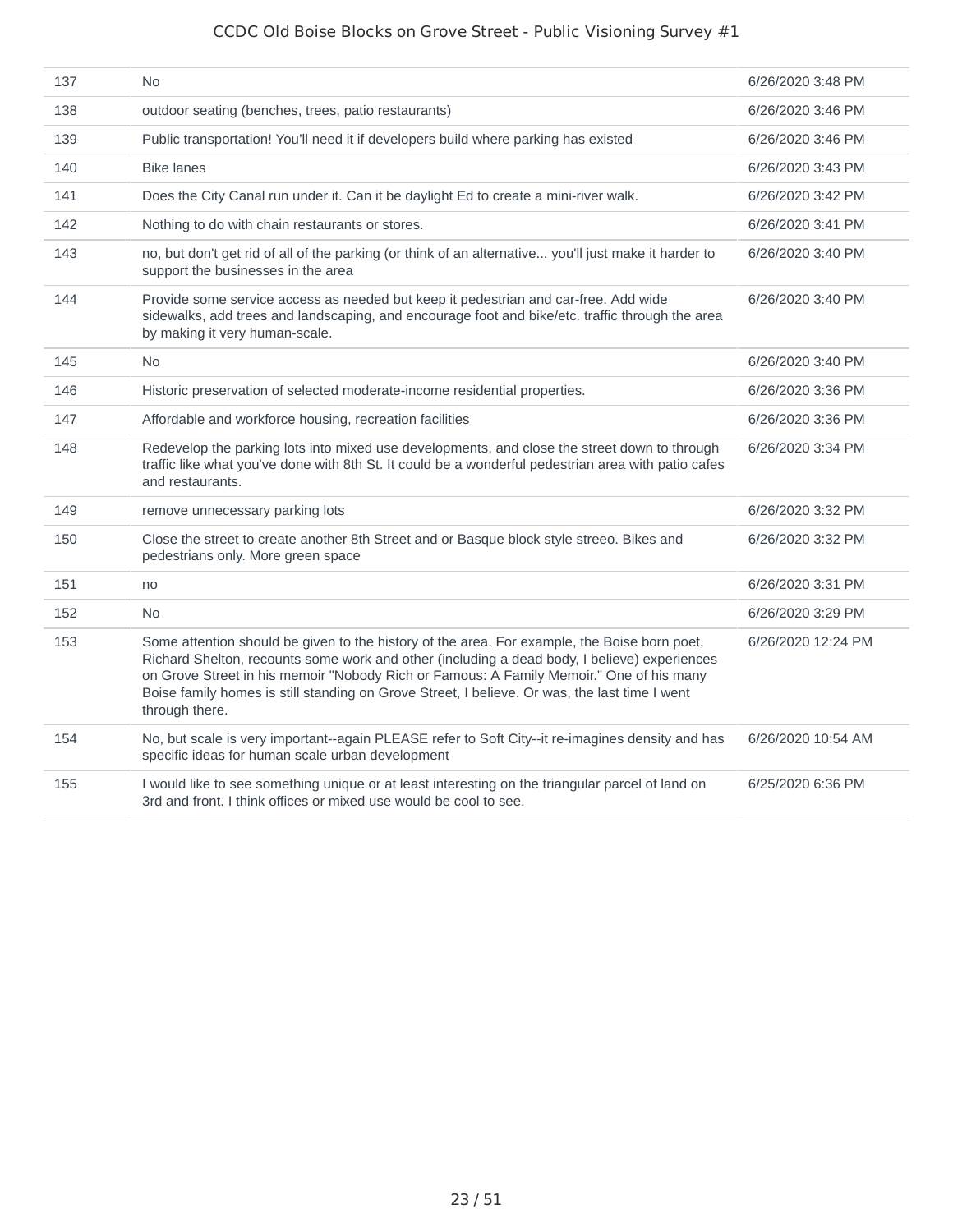## Q5 What one word, or short phrase, would you use to describe your ideal future for the area?

Answered: 162 Skipped: 49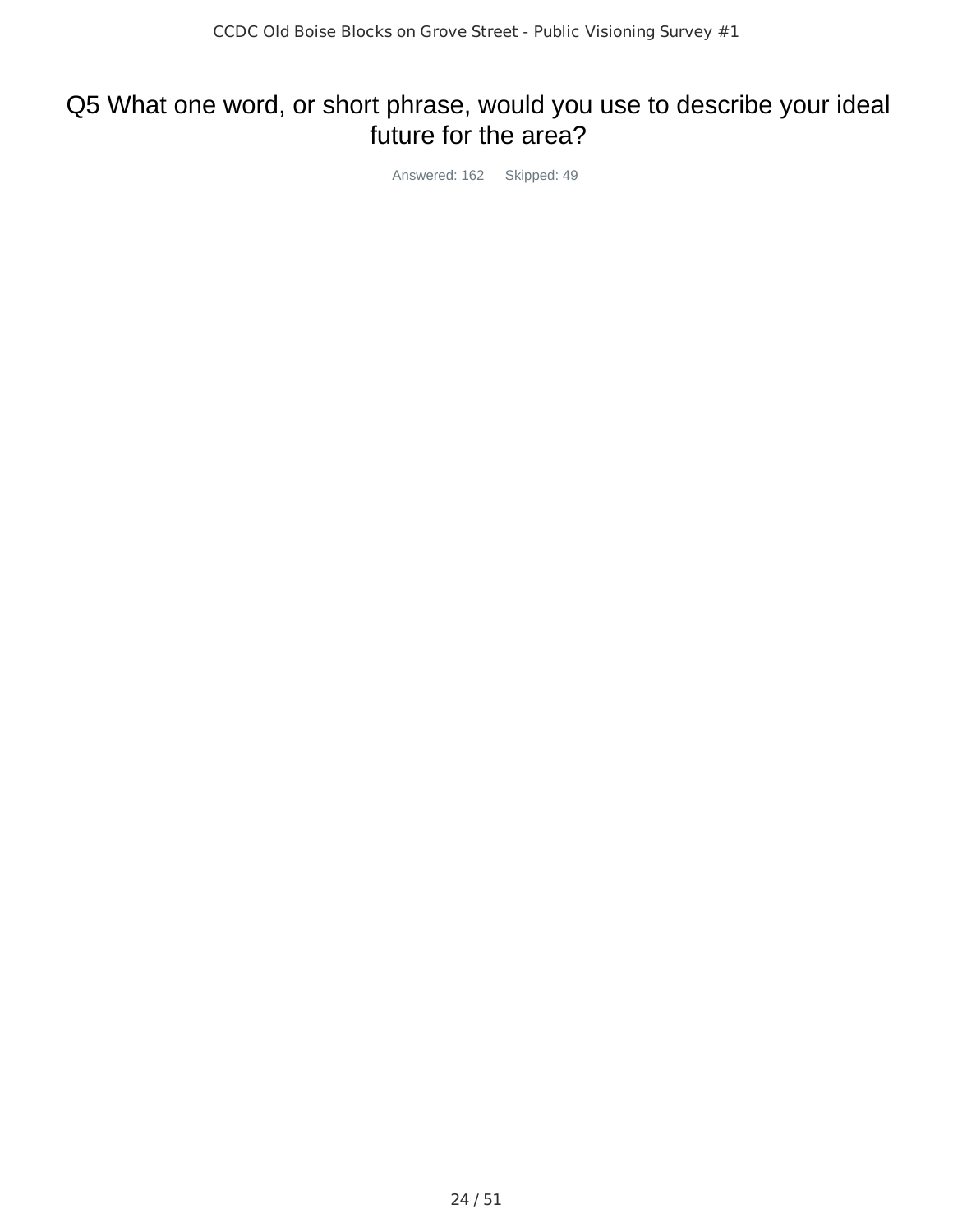| #  | <b>RESPONSES</b>                                                                                                                                                                                                                                                                                                          | <b>DATE</b>        |
|----|---------------------------------------------------------------------------------------------------------------------------------------------------------------------------------------------------------------------------------------------------------------------------------------------------------------------------|--------------------|
| 1  | Pedestrian Friendly                                                                                                                                                                                                                                                                                                       | 7/22/2020 11:12 AM |
| 2  | Vibrant!!                                                                                                                                                                                                                                                                                                                 | 7/21/2020 8:39 PM  |
| 3  | Historical and new mixed use                                                                                                                                                                                                                                                                                              | 7/21/2020 7:53 PM  |
| 4  | Nationally renowned cultural and architectural symbol.                                                                                                                                                                                                                                                                    | 7/20/2020 3:21 PM  |
| 5  | Urban downtown living                                                                                                                                                                                                                                                                                                     | 7/20/2020 10:44 AM |
| 6  | Historic                                                                                                                                                                                                                                                                                                                  | 7/19/2020 9:45 PM  |
| 7  | Dense, historical                                                                                                                                                                                                                                                                                                         | 7/19/2020 12:48 PM |
| 8  | mixed-use                                                                                                                                                                                                                                                                                                                 | 7/17/2020 9:50 AM  |
| 9  | bike/ped oriented.                                                                                                                                                                                                                                                                                                        | 7/17/2020 9:38 AM  |
| 10 | Culture                                                                                                                                                                                                                                                                                                                   | 7/16/2020 2:38 PM  |
| 11 | Sustainable                                                                                                                                                                                                                                                                                                               | 7/16/2020 10:11 AM |
| 12 | It will depend on what is going to be built around 3rd and 5th. Are they going to build<br>restaurants, bars, shops, etc. that could add a sense of neighborhood, create a vibrant<br>downtown area that would attract visitors to the area? Just beautiful landscaping or sidewalks<br>will not bring people down there. | 7/11/2020 1:38 AM  |
| 13 | Not parking.                                                                                                                                                                                                                                                                                                              | 7/10/2020 1:34 PM  |
| 14 | Updated                                                                                                                                                                                                                                                                                                                   | 7/10/2020 12:03 PM |
| 15 | <b>Basque Corridor</b>                                                                                                                                                                                                                                                                                                    | 7/9/2020 8:52 PM   |
| 16 | Charming.                                                                                                                                                                                                                                                                                                                 | 7/9/2020 5:12 PM   |
| 17 | Relaxed and interesting.                                                                                                                                                                                                                                                                                                  | 7/9/2020 4:27 PM   |
| 18 | "i think this is cool"                                                                                                                                                                                                                                                                                                    | 7/9/2020 3:46 PM   |
| 19 | Fun and family-friendly                                                                                                                                                                                                                                                                                                   | 7/9/2020 3:37 PM   |
| 20 | walkable and bikeable                                                                                                                                                                                                                                                                                                     | 7/9/2020 3:20 PM   |
| 21 | connection, vs. backdoor                                                                                                                                                                                                                                                                                                  | 7/9/2020 2:31 PM   |
| 22 | The status quo.                                                                                                                                                                                                                                                                                                           | 7/9/2020 12:52 PM  |
| 23 | Livable                                                                                                                                                                                                                                                                                                                   | 7/9/2020 11:36 AM  |
| 24 | <b>Pedestrians First</b>                                                                                                                                                                                                                                                                                                  | 7/8/2020 8:24 AM   |
| 25 | Relaxing place to walk or dine.                                                                                                                                                                                                                                                                                           | 7/7/2020 1:35 PM   |
| 26 | Walkable                                                                                                                                                                                                                                                                                                                  | 7/6/2020 12:56 PM  |
| 27 | Less surface lots and more living communities.                                                                                                                                                                                                                                                                            | 7/6/2020 8:05 AM   |
| 28 | Living and gathering and entertainment and shopping and eating area                                                                                                                                                                                                                                                       | 7/6/2020 1:10 AM   |
| 29 | vitality                                                                                                                                                                                                                                                                                                                  | 7/3/2020 7:21 PM   |
| 30 | Interesting, pleasant, and historic                                                                                                                                                                                                                                                                                       | 7/3/2020 7:58 AM   |
| 31 | Vibrant                                                                                                                                                                                                                                                                                                                   | 7/3/2020 1:33 AM   |
| 32 | Vibrant close carless community                                                                                                                                                                                                                                                                                           | 7/2/2020 11:18 PM  |
| 33 | Walkable.                                                                                                                                                                                                                                                                                                                 | 7/2/2020 9:38 PM   |
| 34 | What is this a joke oh I know let's reimagine is that what you stupid people who are ruining<br>America and now Boise want                                                                                                                                                                                                | 7/2/2020 9:11 PM   |
| 35 | Pedestrian                                                                                                                                                                                                                                                                                                                | 7/2/2020 4:52 PM   |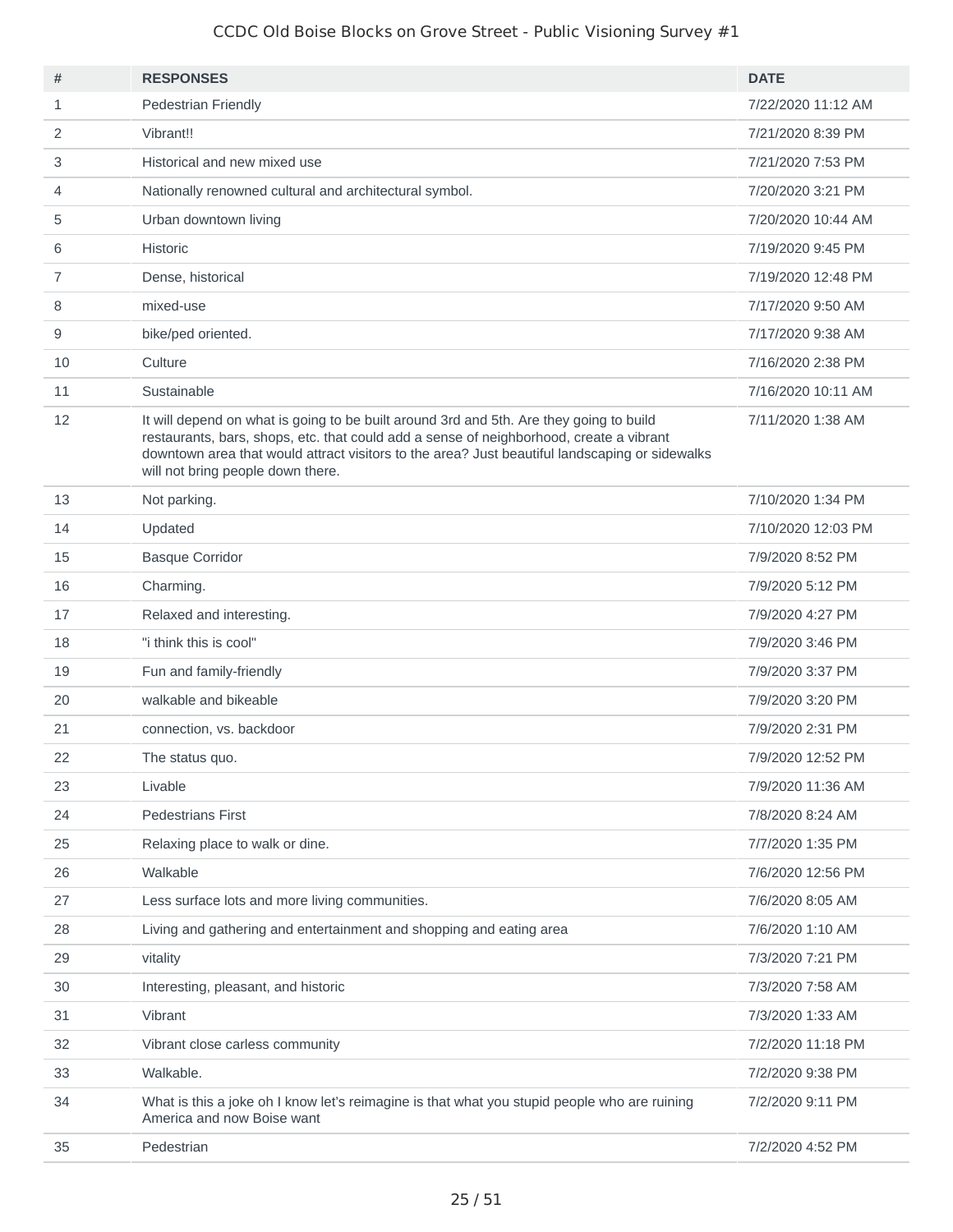| 36 | Walkable and welcoming. A sense of place that continues from the Basque Block and ties it to<br>the neighborhood to the east surrounding Pioneer Park. | 7/2/2020 12:45 PM  |
|----|--------------------------------------------------------------------------------------------------------------------------------------------------------|--------------------|
| 37 | mix of homes, restaurants & bars, and shopping                                                                                                         | 7/2/2020 1:29 AM   |
| 38 | Make past history come alive, connect to present                                                                                                       | 7/1/2020 7:48 PM   |
| 39 | Fervor                                                                                                                                                 | 7/1/2020 4:58 PM   |
| 40 | History $+$ new $=$ dynamic mixes of architecture.                                                                                                     | 7/1/2020 9:55 AM   |
| 41 | Local business and frustration free parking.                                                                                                           | 6/30/2020 11:17 AM |
| 42 | Historic                                                                                                                                               | 6/30/2020 8:02 AM  |
| 43 | unique                                                                                                                                                 | 6/29/2020 3:17 PM  |
| 44 | a                                                                                                                                                      | 6/29/2020 1:26 PM  |
| 45 | Quaint and quiet                                                                                                                                       | 6/29/2020 1:18 PM  |
| 46 | Pedestrian-Oriented                                                                                                                                    | 6/29/2020 11:17 AM |
| 47 | Preservation and conservation.                                                                                                                         | 6/29/2020 11:10 AM |
| 48 | WALKABLE BIKEABLE LIVABLE LESS NOISY LESS POLLUTED MORE BASQUE CULTURE                                                                                 | 6/29/2020 10:15 AM |
| 49 | Historical                                                                                                                                             | 6/29/2020 10:07 AM |
| 50 | Vibrant and healthy central hub full of culture and local flare in downtown Boise.                                                                     | 6/29/2020 9:34 AM  |
| 51 | Maintain as much of the history as possible, historical landmark.                                                                                      | 6/29/2020 9:11 AM  |
| 52 | Convenience                                                                                                                                            | 6/29/2020 9:04 AM  |
| 53 | Easy to park                                                                                                                                           | 6/28/2020 9:04 PM  |
| 54 | clean, safe, pedestrian                                                                                                                                | 6/28/2020 8:06 PM  |
| 55 | Living                                                                                                                                                 | 6/28/2020 11:20 AM |
| 56 | Bike friendly and walkable                                                                                                                             | 6/28/2020 11:02 AM |
| 57 | Move the parking lots out and add new small restaurants and shops. NO more big apartment<br>buildings in the area                                      | 6/28/2020 8:38 AM  |
| 58 | Housing and green space                                                                                                                                | 6/28/2020 12:24 AM |
| 59 | Art and culture                                                                                                                                        | 6/27/2020 10:53 PM |
| 60 | Pedestrian friendly and nicely landscaped.                                                                                                             | 6/27/2020 9:35 PM  |
| 61 | people space                                                                                                                                           | 6/27/2020 6:31 PM  |
| 62 | Inviting and friendly                                                                                                                                  | 6/27/2020 5:28 PM  |
| 63 | Boise history.                                                                                                                                         | 6/27/2020 5:06 PM  |
| 64 | Upkeep                                                                                                                                                 | 6/27/2020 4:52 PM  |
| 65 | Livable leader.                                                                                                                                        | 6/27/2020 4:40 PM  |
| 66 | Friendly, fun, and lively place for locals to meet and play.                                                                                           | 6/27/2020 3:43 PM  |
| 67 | Vibrant                                                                                                                                                | 6/27/2020 3:36 PM  |
| 68 | Preserve the history of our area                                                                                                                       | 6/27/2020 3:07 PM  |
| 69 | green space in the city                                                                                                                                | 6/27/2020 2:50 PM  |
| 70 | Vibrant                                                                                                                                                | 6/27/2020 2:48 PM  |
| 71 | The Left Bank, Paris                                                                                                                                   | 6/27/2020 1:41 PM  |
| 72 | Walkable                                                                                                                                               | 6/27/2020 1:12 PM  |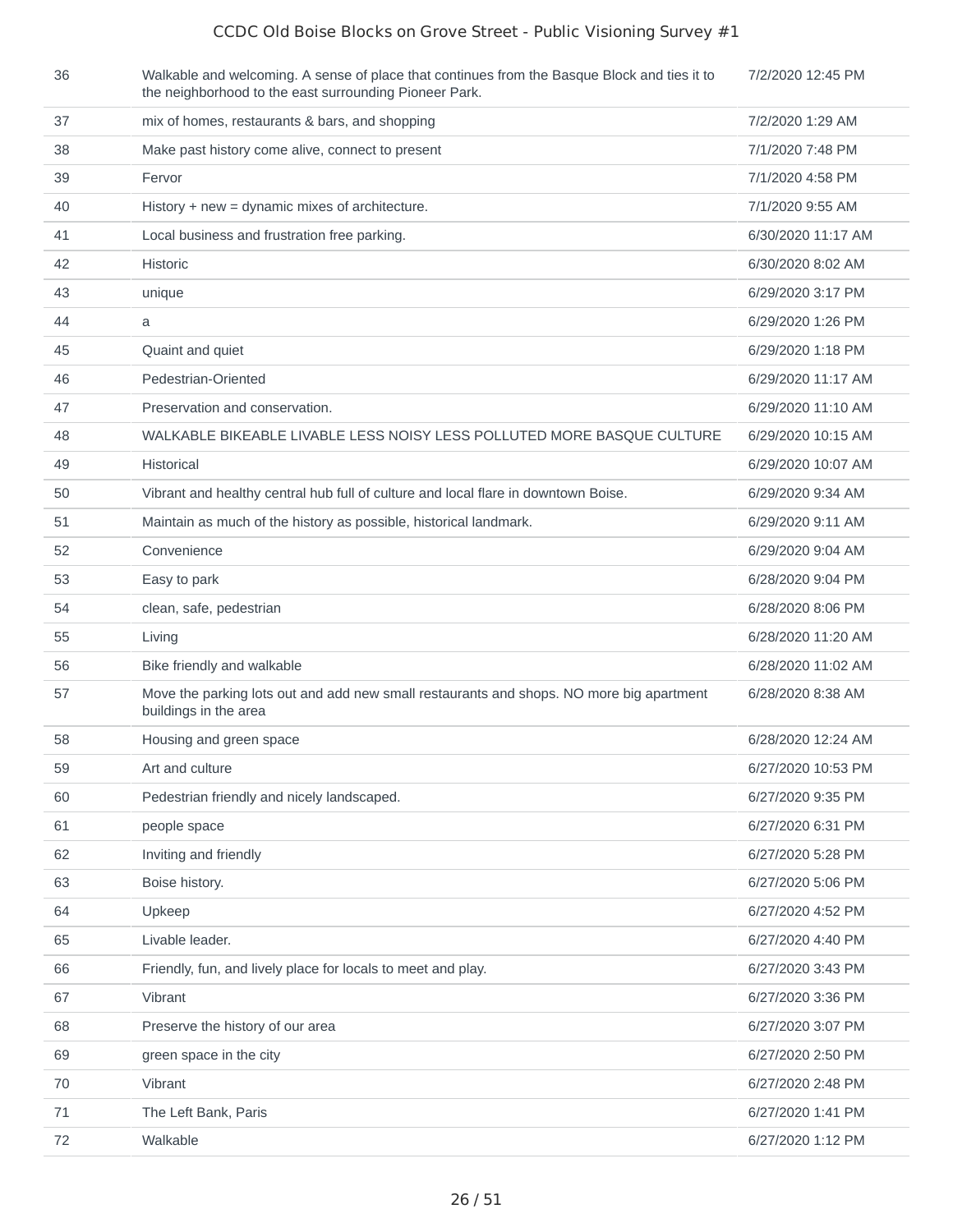| 73  | Pedestrian scale and sustainability                                                 | 6/27/2020 1:09 PM  |
|-----|-------------------------------------------------------------------------------------|--------------------|
| 74  | Pedestrian                                                                          | 6/27/2020 1:06 PM  |
| 75  | save the flavor and integrity of one of the last remaining historic areas downtown. | 6/27/2020 12:55 PM |
| 76  | low key                                                                             | 6/27/2020 12:16 PM |
| 77  | low density                                                                         | 6/27/2020 12:06 PM |
| 78  | Peaceful                                                                            | 6/27/2020 12:04 PM |
| 79  | Honor it's place in Boise history.                                                  | 6/27/2020 11:57 AM |
| 80  | Community asset. Free parking.                                                      | 6/27/2020 11:15 AM |
| 81  | <b>OLD BOISE</b>                                                                    | 6/27/2020 10:58 AM |
| 82  | People-centered (not car-centered)                                                  | 6/27/2020 10:44 AM |
| 83  | Preservation and open                                                               | 6/27/2020 10:08 AM |
| 84  | Casual                                                                              | 6/27/2020 9:52 AM  |
| 85  | Walk and bike friendly, educational to tourists and locals                          | 6/27/2020 9:04 AM  |
| 86  | Chill                                                                               | 6/27/2020 8:12 AM  |
| 87  | Historic preservation                                                               | 6/27/2020 8:05 AM  |
| 88  | Interactive                                                                         | 6/27/2020 7:50 AM  |
| 89  | Open, welcoming and attractive                                                      | 6/27/2020 7:24 AM  |
| 90  | Public space                                                                        | 6/27/2020 6:39 AM  |
| 91  | Don't lose our past                                                                 | 6/26/2020 10:56 PM |
| 92  | Shady                                                                               | 6/26/2020 10:27 PM |
| 93  | neighborhood                                                                        | 6/26/2020 9:55 PM  |
| 94  | No opinion                                                                          | 6/26/2020 9:44 PM  |
| 95  | Pedestrian-friendly                                                                 | 6/26/2020 9:44 PM  |
| 96  | Pedestrian focused                                                                  | 6/26/2020 9:33 PM  |
| 97  | Historic charm. Rebuild the past.                                                   | 6/26/2020 9:18 PM  |
| 98  | Market driven.                                                                      | 6/26/2020 9:17 PM  |
| 99  | Transformimg while keeping the history.                                             | 6/26/2020 8:52 PM  |
| 100 | Old Boise                                                                           | 6/26/2020 8:20 PM  |
| 101 | Multicultural experience.                                                           | 6/26/2020 6:33 PM  |
| 102 | Old world charm is great!!!                                                         | 6/26/2020 6:20 PM  |
| 103 | Open                                                                                | 6/26/2020 6:04 PM  |
| 104 | Historic                                                                            | 6/26/2020 5:58 PM  |
| 105 | Historic pathway                                                                    | 6/26/2020 5:55 PM  |
| 106 | Updated                                                                             | 6/26/2020 5:33 PM  |
| 107 | Low income housing.                                                                 | 6/26/2020 5:31 PM  |
| 108 | Community                                                                           | 6/26/2020 5:17 PM  |
| 109 | Trees. People gathering. Extending the Basque block feel.                           | 6/26/2020 5:07 PM  |
| 110 | Relax                                                                               | 6/26/2020 5:00 PM  |
|     |                                                                                     |                    |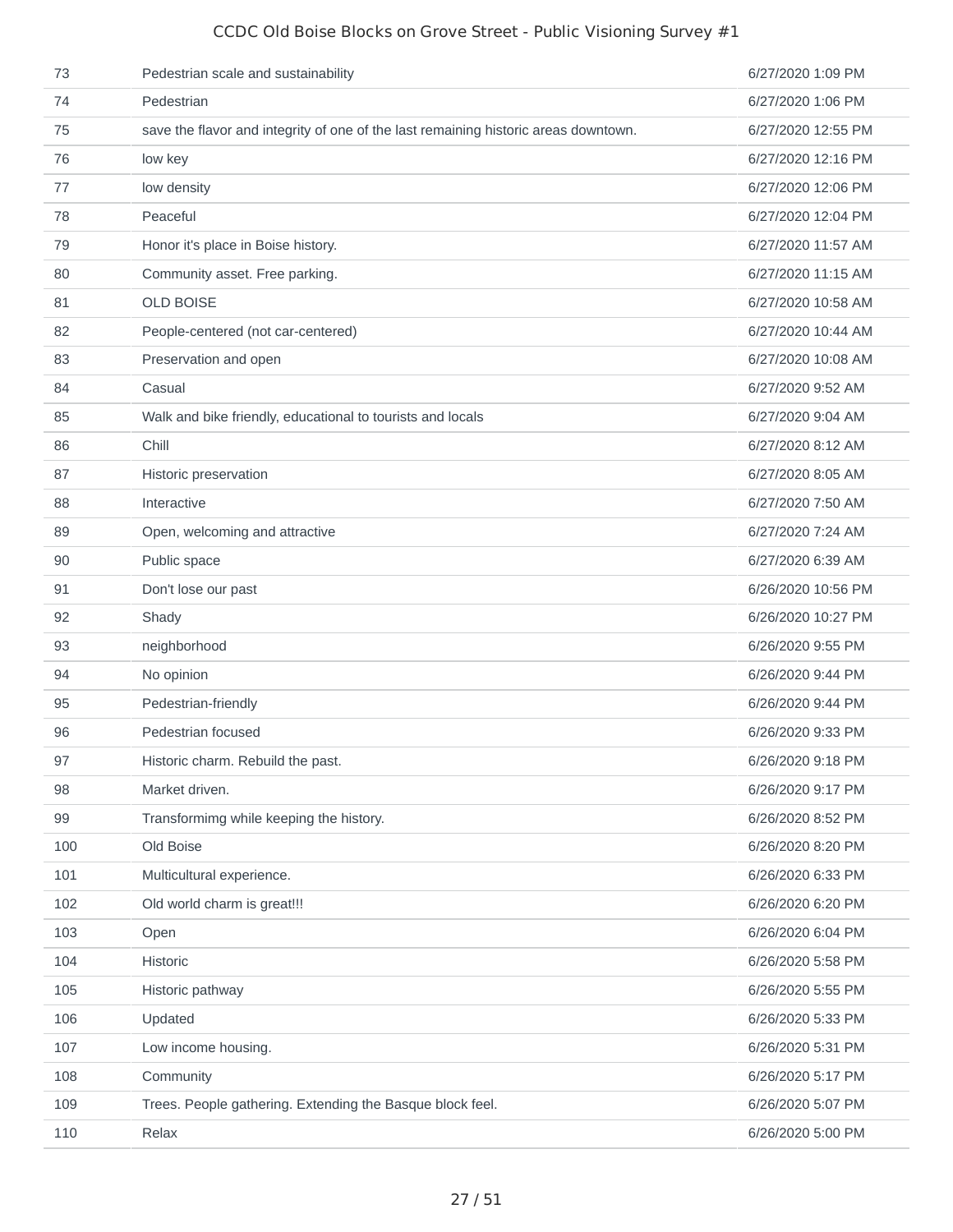| 111 | The title says it all: Old Boise                                                           | 6/26/2020 4:57 PM |
|-----|--------------------------------------------------------------------------------------------|-------------------|
| 112 | Remember the past.                                                                         | 6/26/2020 4:49 PM |
| 113 | Fun and fresh                                                                              | 6/26/2020 4:44 PM |
| 114 | I wish they would implement more parking if they are planning to put in housing especially | 6/26/2020 4:43 PM |
| 115 | Historical                                                                                 | 6/26/2020 4:42 PM |
| 116 | Retail                                                                                     | 6/26/2020 4:38 PM |
| 117 | City park with shade                                                                       | 6/26/2020 4:37 PM |
| 118 | Walk and shop zone                                                                         | 6/26/2020 4:37 PM |
| 119 | feeling of old w new improvements                                                          | 6/26/2020 4:32 PM |
| 120 | Historic preservation                                                                      | 6/26/2020 4:27 PM |
| 121 | pedestrian only zone                                                                       | 6/26/2020 4:25 PM |
| 122 | <b>Beauty</b>                                                                              | 6/26/2020 4:24 PM |
| 123 | Livable                                                                                    | 6/26/2020 4:24 PM |
| 124 | Local                                                                                      | 6/26/2020 4:22 PM |
| 125 | Not developed into housing                                                                 | 6/26/2020 4:21 PM |
| 126 | A protected cultural and historic district                                                 | 6/26/2020 4:20 PM |
| 127 | Outdoor social venue                                                                       | 6/26/2020 4:19 PM |
| 128 | Limited traffic                                                                            | 6/26/2020 4:18 PM |
| 129 | Walkable                                                                                   | 6/26/2020 4:13 PM |
| 130 | <b>ENJOYments</b>                                                                          | 6/26/2020 4:10 PM |
| 131 | Leave it alone!                                                                            | 6/26/2020 4:08 PM |
| 132 | Celebrated Inviting                                                                        | 6/26/2020 4:08 PM |
| 133 | City neighborhood                                                                          | 6/26/2020 4:04 PM |
| 134 | Outdoors                                                                                   | 6/26/2020 4:02 PM |
| 135 | "Old Boise"                                                                                | 6/26/2020 4:00 PM |
| 136 | Boise recalling itself.                                                                    | 6/26/2020 3:59 PM |
| 137 | Innovative                                                                                 | 6/26/2020 3:57 PM |
| 138 | parklike                                                                                   | 6/26/2020 3:55 PM |
| 139 | Peaceful Grove                                                                             | 6/26/2020 3:52 PM |
| 140 | pedestrian friendly.                                                                       | 6/26/2020 3:51 PM |
| 141 | Remember Boise's small town roots.                                                         | 6/26/2020 3:50 PM |
| 142 | Happening                                                                                  | 6/26/2020 3:48 PM |
| 143 | outdoor meeting spaces                                                                     | 6/26/2020 3:46 PM |
| 144 | Opportunity                                                                                | 6/26/2020 3:46 PM |
| 145 | Enjoyable for All                                                                          | 6/26/2020 3:44 PM |
| 146 | Fun                                                                                        | 6/26/2020 3:43 PM |
| 147 | Historic preservation with more trees.                                                     | 6/26/2020 3:42 PM |
| 148 | Quaint, unique, innovative, mix of friendly and technical.                                 | 6/26/2020 3:41 PM |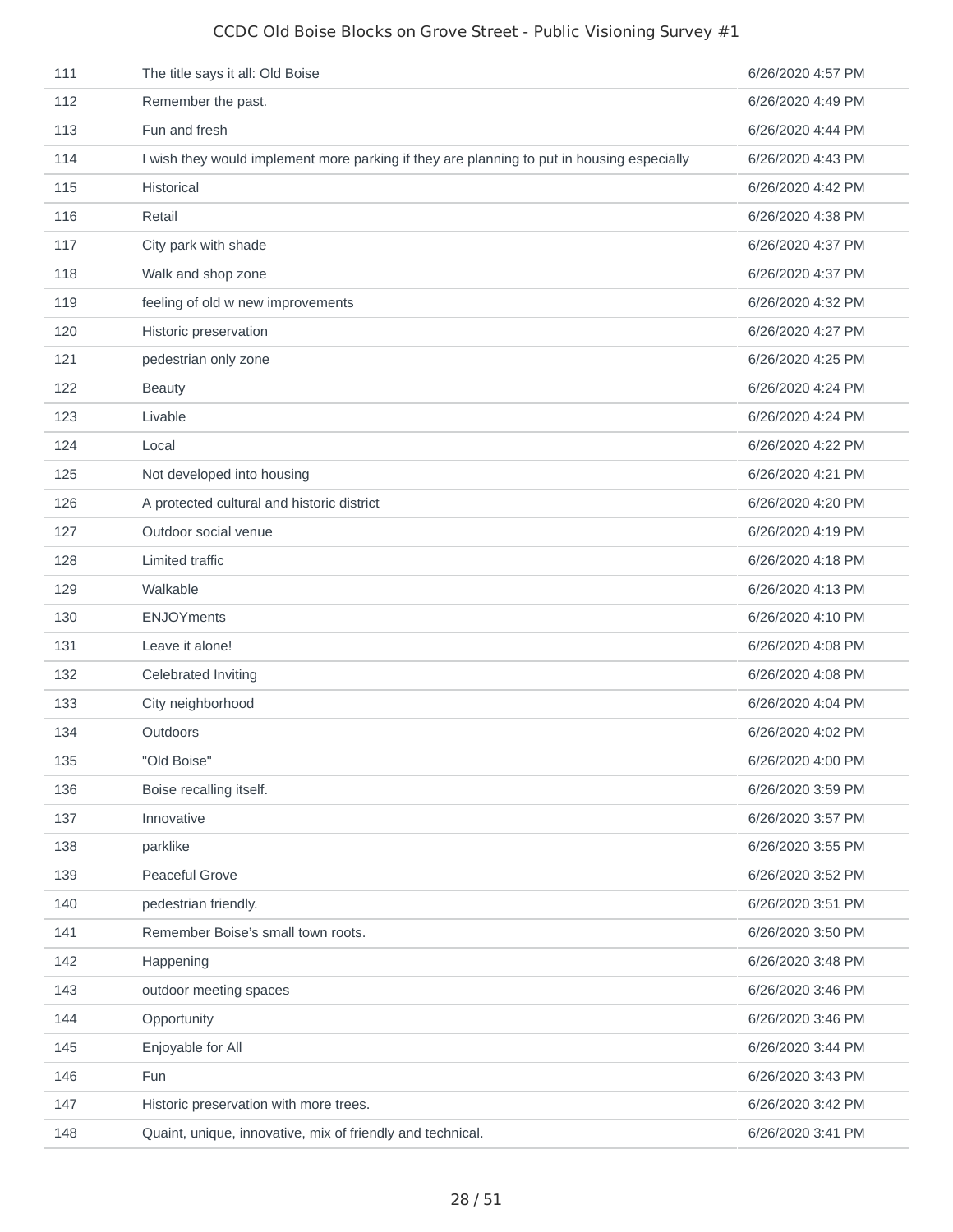| 149 | green                                               | 6/26/2020 3:40 PM  |
|-----|-----------------------------------------------------|--------------------|
| 150 | Human-scale, not car-scale.                         | 6/26/2020 3:40 PM  |
| 151 | Keep it clean and unique.                           | 6/26/2020 3:40 PM  |
| 152 | multi-purpose                                       | 6/26/2020 3:37 PM  |
| 153 | Preservation                                        | 6/26/2020 3:36 PM  |
| 154 | We unpaved parking lots and created paradise?       | 6/26/2020 3:36 PM  |
| 155 | A street for people.                                | 6/26/2020 3:34 PM  |
| 156 | walking and biking friendly                         | 6/26/2020 3:32 PM  |
| 157 | Family friendly                                     | 6/26/2020 3:32 PM  |
| 158 | A peaceful spot near the hopping downtown district. | 6/26/2020 3:31 PM  |
| 159 | Old Boise charm with modern conveniences            | 6/26/2020 3:29 PM  |
| 160 | Vibrant urban neighborhood                          | 6/26/2020 12:24 PM |
| 161 | Soft City--I can't recommend this book enough!!!    | 6/26/2020 10:54 AM |
| 162 | up-and-coming                                       | 6/25/2020 6:36 PM  |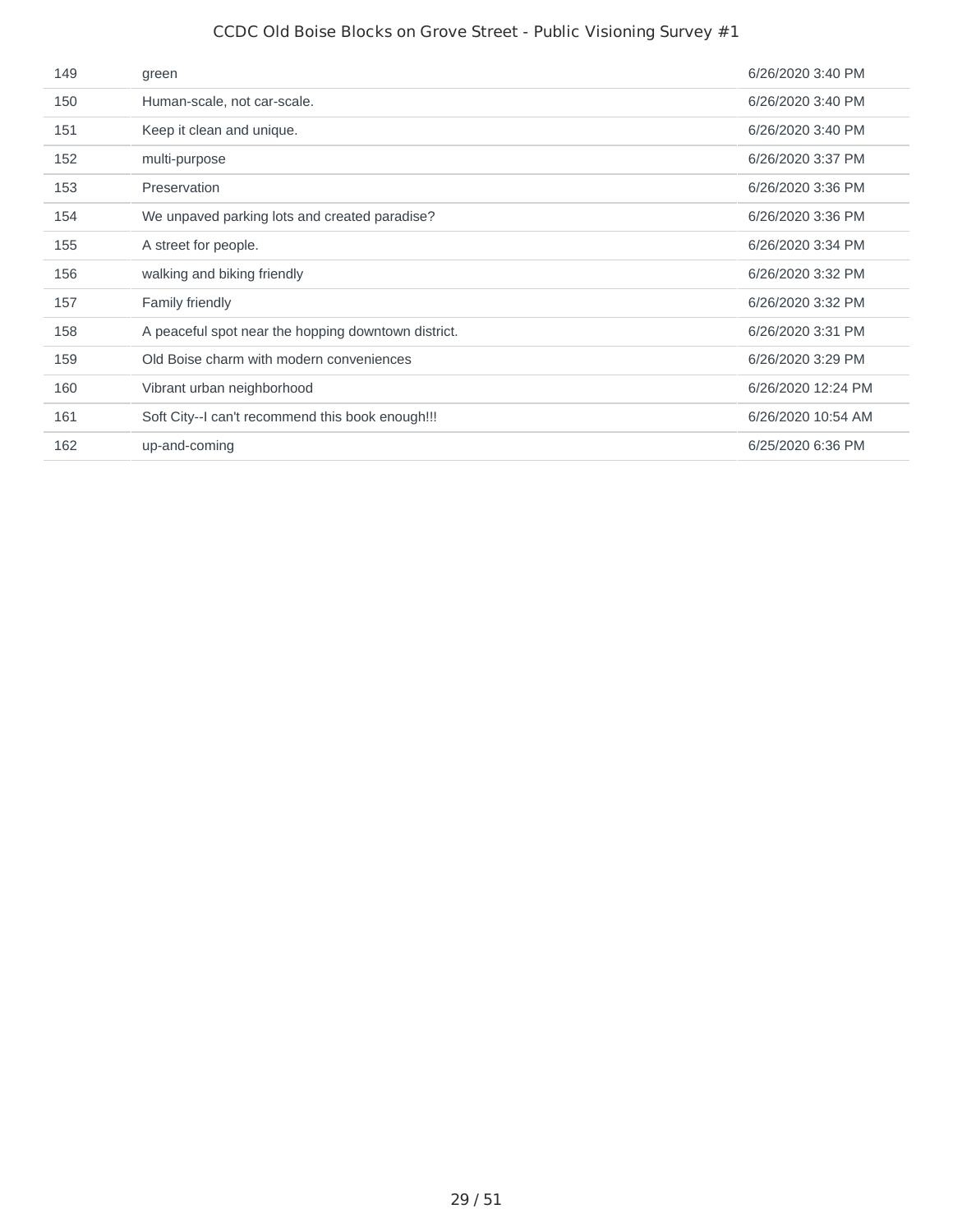## Q6 Thinking about the future of the Old Boise Blocks on Grove Street, how important are the following functions and uses? (Rank your answers on a scale of 1 to 5, with 1 being not important at all and 5 being very important)

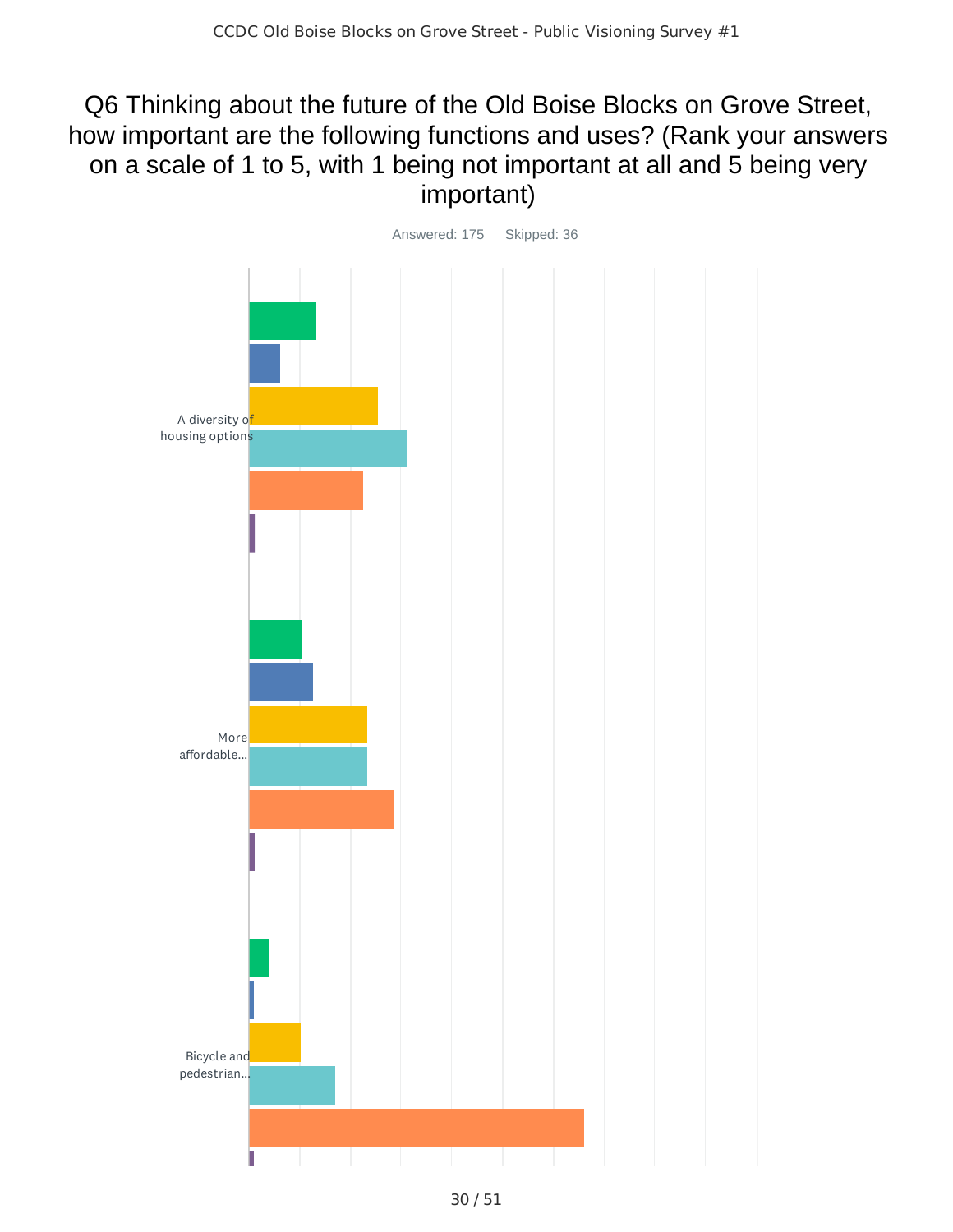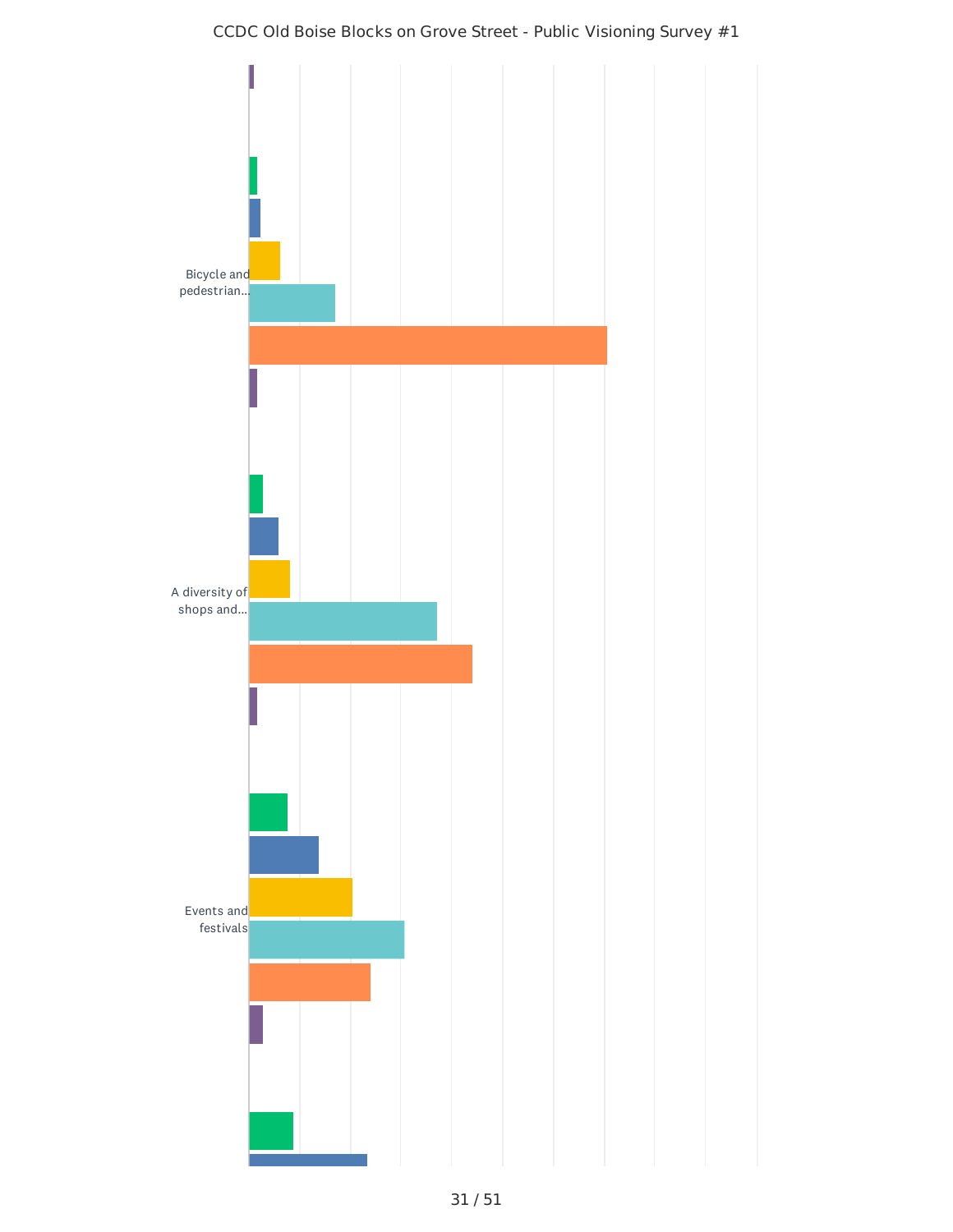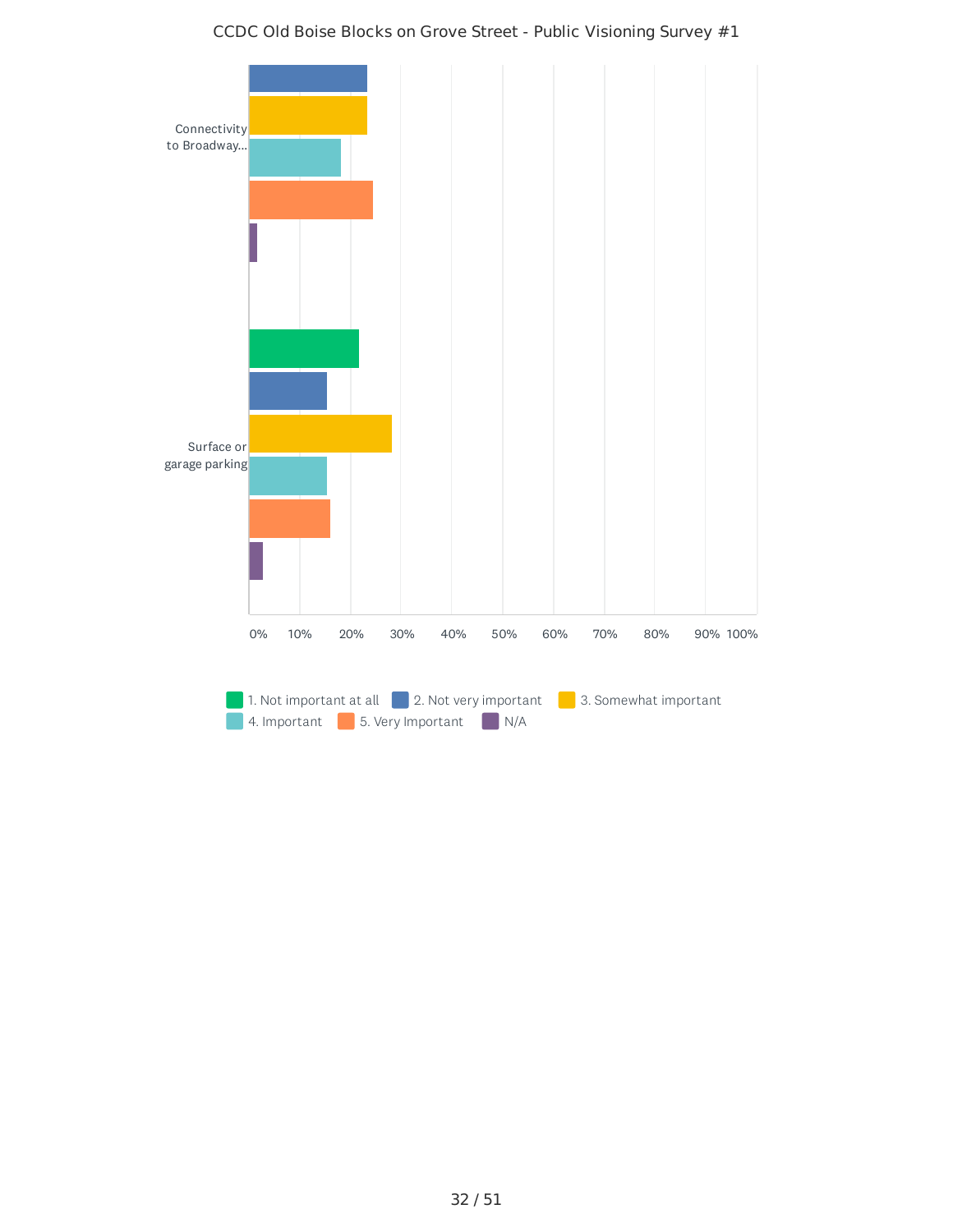|                                                          | 1. NOT<br><b>IMPORTANT</b><br><b>AT ALL</b> | 2. NOT<br><b>VERY</b><br><b>IMPORTANT</b> | 3.<br><b>SOMEWHAT</b><br><b>IMPORTANT</b> | 4.<br><b>IMPORTANT</b> | 5. VERY<br><b>IMPORTANT</b> | N/A                     | <b>TOTAL</b> | <b>WEIGHTED</b><br><b>AVERAGE</b> |
|----------------------------------------------------------|---------------------------------------------|-------------------------------------------|-------------------------------------------|------------------------|-----------------------------|-------------------------|--------------|-----------------------------------|
| A diversity of<br>housing<br>options                     | 13.29%<br>23                                | 6.36%<br>11                               | 25.43%<br>44                              | 31.21%<br>54           | 22.54%<br>39                | 1.16%<br>2              | 173          | 3.44                              |
| More<br>affordable<br>housing                            | 10.53%<br>18                                | 12.87%<br>22                              | 23.39%<br>40                              | 23.39%<br>40           | 28.65%<br>49                | 1.17%<br>2              | 171          | 3.47                              |
| Bicycle and<br>pedestrian<br>connections to<br>Front St. | 4.02%<br>7                                  | 1.15%<br>$\overline{c}$                   | 10.34%<br>18                              | 17.24%<br>30           | 66.09%<br>115               | 1.15%<br>$\overline{2}$ | 174          | 4.42                              |
| Bicycle and<br>pedestrian<br>connections to<br>downtown  | 1.72%<br>3                                  | 2.30%<br>4                                | 6.32%<br>11                               | 17.24%<br>30           | 70.69%<br>123               | 1.72%<br>3              | 174          | 4.56                              |
| A diversity of<br>shops and<br>restaurants               | 2.91%<br>5                                  | 5.81%<br>10                               | 8.14%<br>14                               | 37.21%<br>64           | 44.19%<br>76                | 1.74%<br>3              | 172          | 4.16                              |
| Events and<br>festivals                                  | 7.83%<br>13                                 | 13.86%<br>23                              | 20.48%<br>34                              | 30.72%<br>51           | 24.10%<br>40                | 3.01%<br>5              | 166          | 3.51                              |
| Connectivity<br>to Broadway<br>Ave.                      | 8.77%<br>15                                 | 23.39%<br>40                              | 23.39%<br>40                              | 18.13%<br>31           | 24.56%<br>42                | 1.75%<br>3              | 171          | 3.27                              |
| Surface or<br>garage<br>parking                          | 21.84%<br>38                                | 15.52%<br>27                              | 28.16%<br>49                              | 15.52%<br>27           | 16.09%<br>28                | 2.87%<br>5              | 174          | 2.88                              |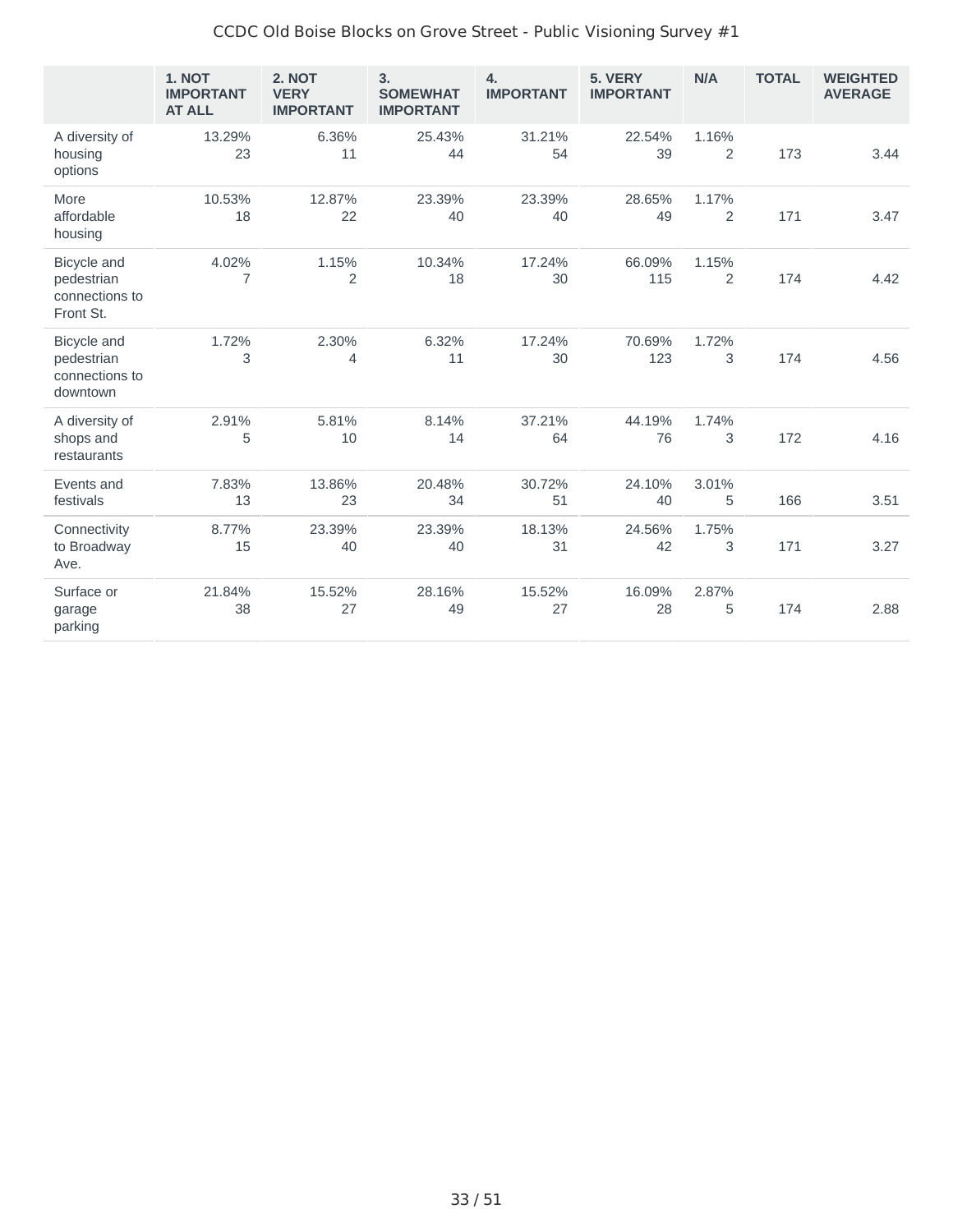## Q7 Thinking about the future of the Old Boise Blocks on Grove Street, how important are the following aesthetic and character elements? (Rank your answers on a scale of 1 to 5, with 1 being not important at all and 5 being very important)

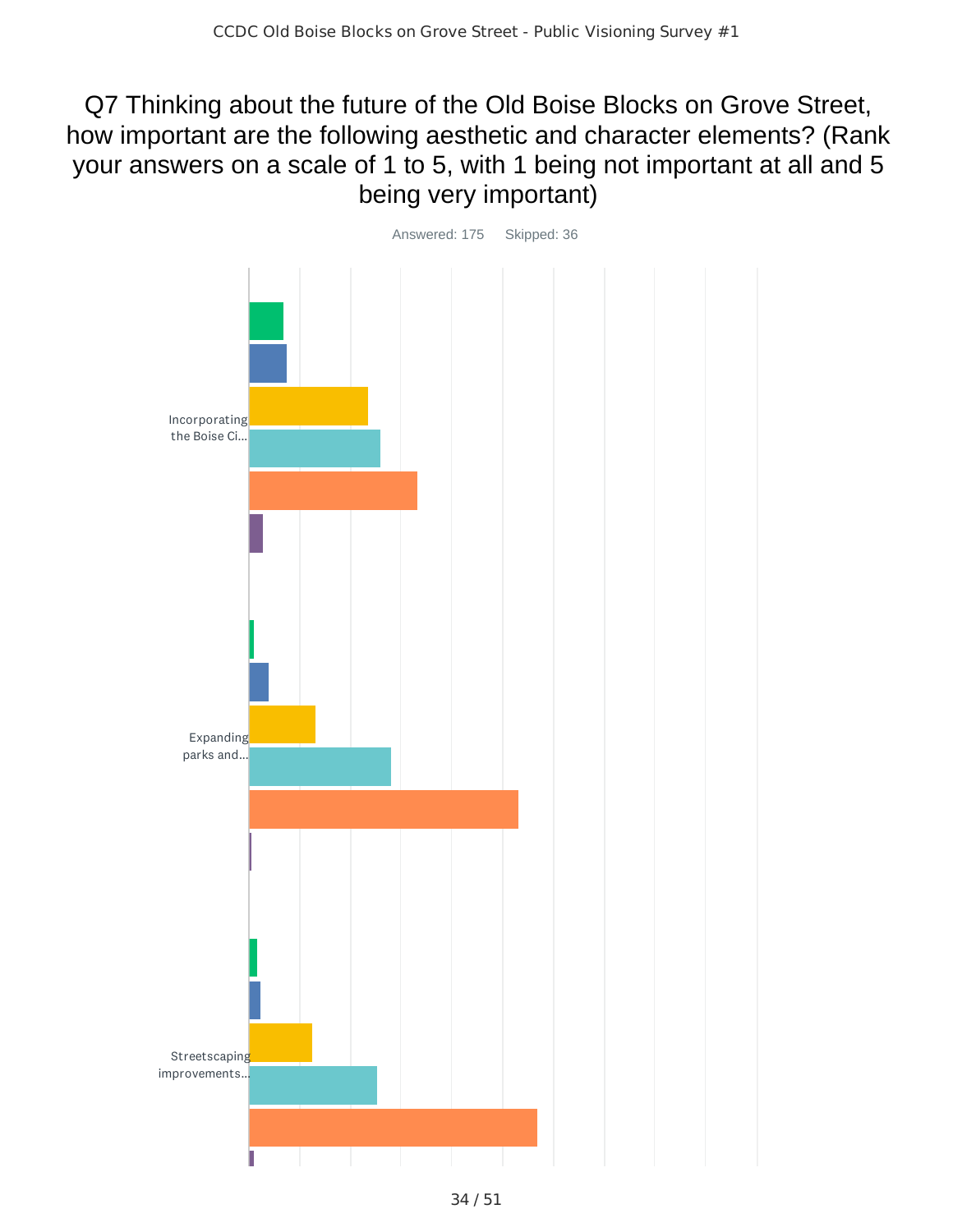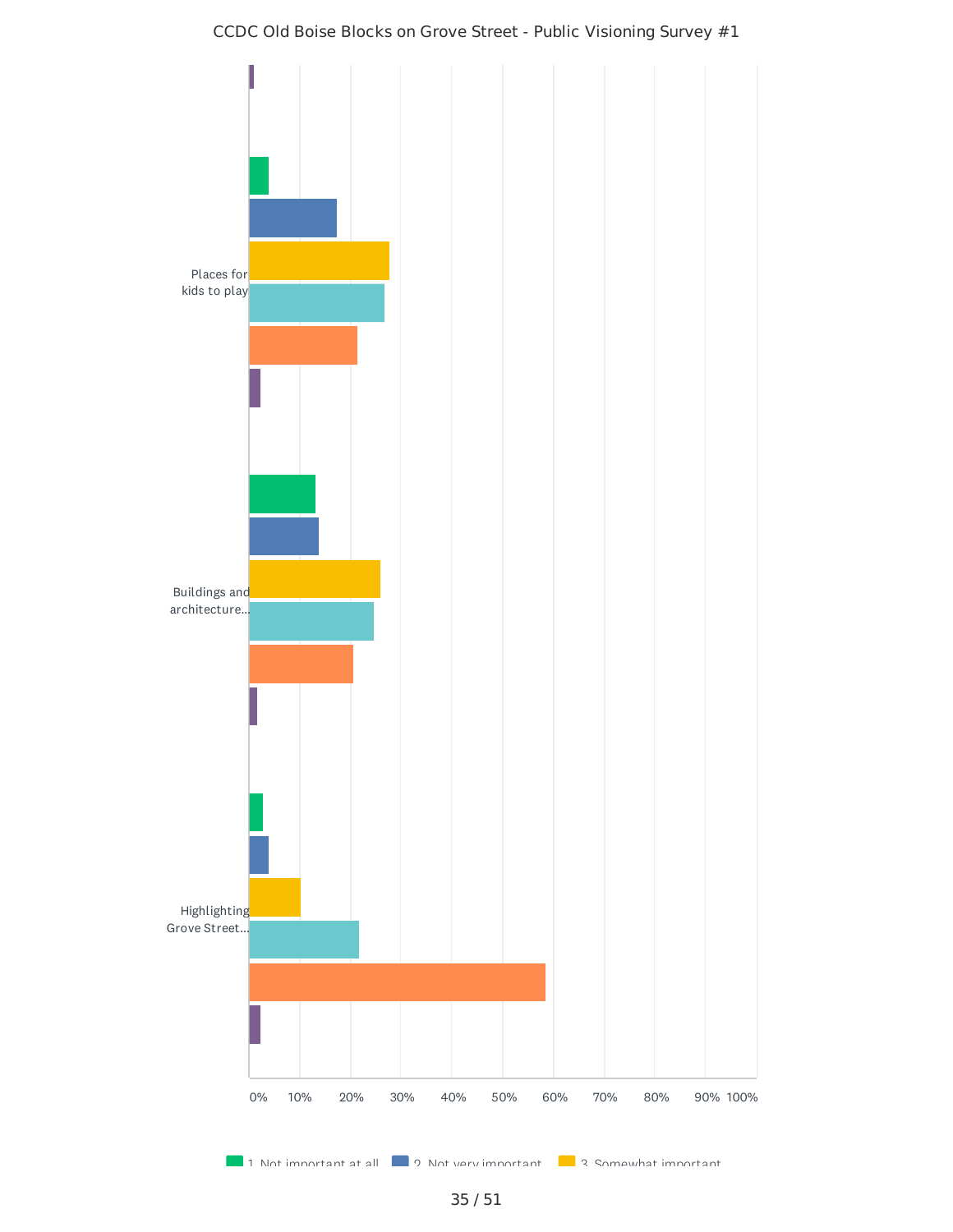1. Not important at all 3. Not very important 3. So comewhat important 4. Important 5. Very Important N/A

|                                                                                              | 1. NOT<br><b>IMPORTANT</b><br><b>AT ALL</b> | 2. NOT<br><b>VERY</b><br><b>IMPORTANT</b> | 3.<br><b>SOMEWHAT</b><br><b>IMPORTANT</b> | 4.<br><b>IMPORTANT</b> | 5. VERY<br><b>IMPORTANT</b> | N/A                   | <b>TOTAL</b> | <b>WEIGHTED</b><br><b>AVERAGE</b> |
|----------------------------------------------------------------------------------------------|---------------------------------------------|-------------------------------------------|-------------------------------------------|------------------------|-----------------------------|-----------------------|--------------|-----------------------------------|
| Incorporating<br>the Boise City<br>Canal into the<br>design and<br>function of the<br>street | 6.90%<br>12                                 | 7.47%<br>13                               | 23.56%<br>41                              | 25.86%<br>45           | 33.33%<br>58                | 2.87%<br>5            | 174          | 3.73                              |
| Expanding<br>parks and<br>public green<br>spaces                                             | 1.14%<br>$\overline{2}$                     | 4.00%<br>$\overline{7}$                   | 13.14%<br>23                              | 28.00%<br>49           | 53.14%<br>93                | 0.57%<br>$\mathbf{1}$ | 175          | 4.29                              |
| Streetscaping<br>improvements<br>(lightning,<br>landscaping,<br>public seating,<br>signage)  | 1.72%<br>3                                  | 2.30%<br>$\overline{4}$                   | 12.64%<br>22                              | 25.29%<br>44           | 56.90%<br>99                | 1.15%<br>2            | 174          | 4.35                              |
| Places for kids<br>to play                                                                   | 4.07%<br>$\overline{7}$                     | 17.44%<br>30                              | 27.91%<br>48                              | 26.74%<br>46           | 21.51%<br>37                | 2.33%<br>4            | 172          | 3.45                              |
| <b>Buildings and</b><br>architecture<br>with a common<br>theme                               | 13.22%<br>23                                | 13.79%<br>24                              | 25.86%<br>45                              | 24.71%<br>43           | 20.69%<br>36                | 1.72%<br>3            | 174          | 3.26                              |
| Highlighting<br><b>Grove Street's</b><br>historic cultural<br>diversity                      | 2.87%<br>5                                  | 4.02%<br>$\overline{7}$                   | 10.34%<br>18                              | 21.84%<br>38           | 58.62%<br>102               | 2.30%<br>4            | 174          | 4.32                              |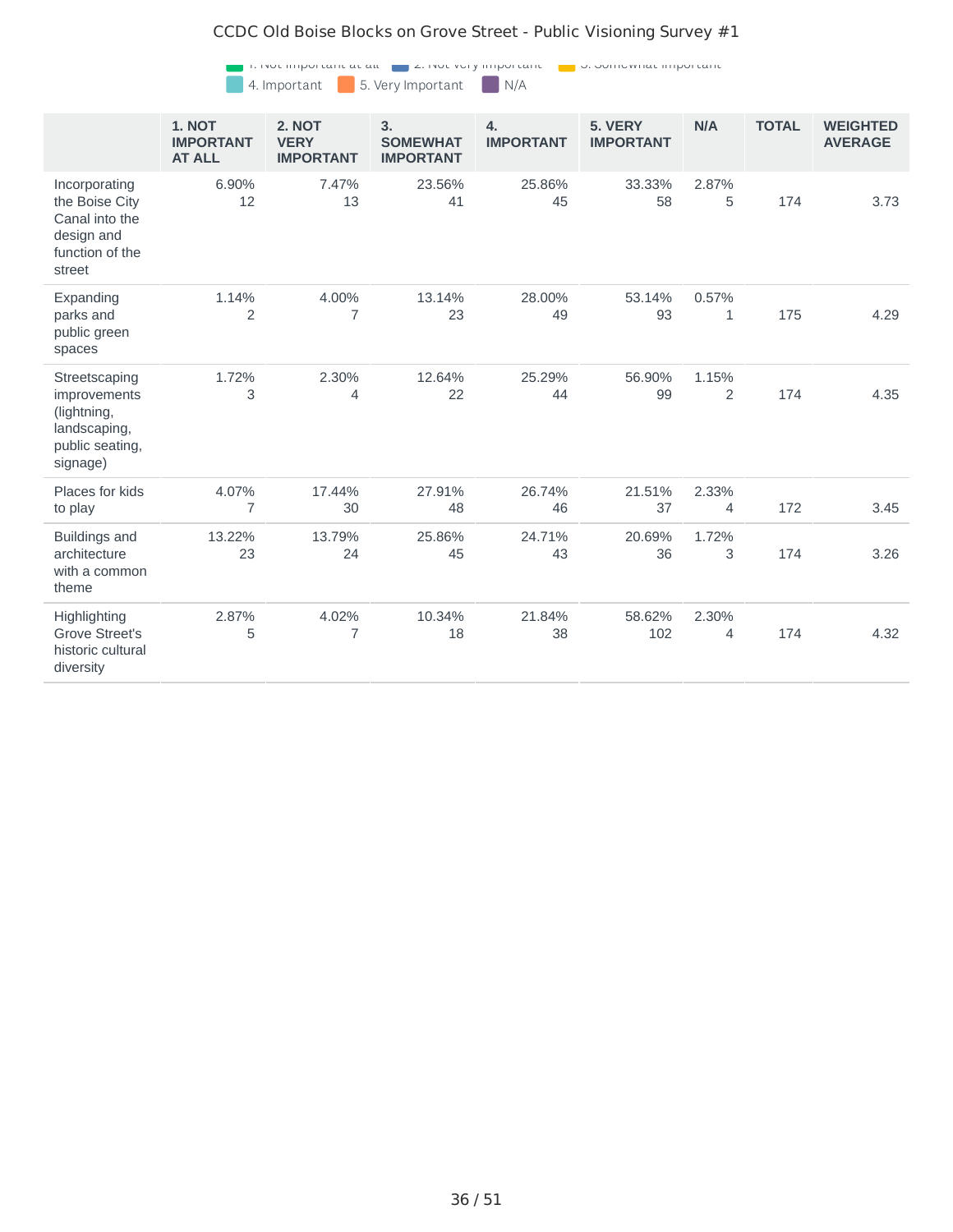# Q8 What is the zip code of your primary residence?

Answered: 167 Skipped: 44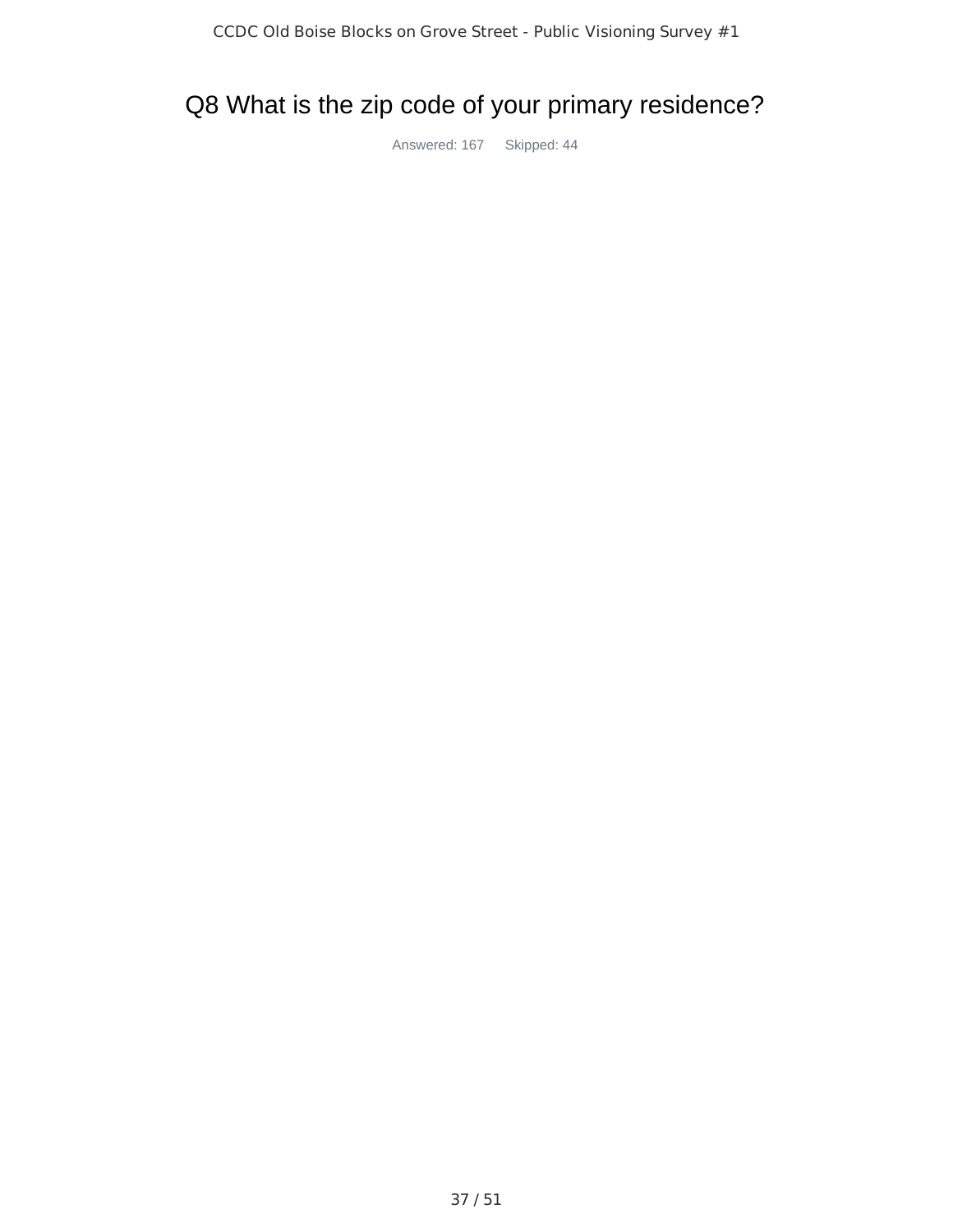| $\#$           | <b>RESPONSES</b> | <b>DATE</b>        |
|----------------|------------------|--------------------|
| $\mathbf{1}$   | 83702            | 7/22/2020 11:14 AM |
| 2              | 83702            | 7/21/2020 8:41 PM  |
| 3              | 83706            | 7/21/2020 7:56 PM  |
| 4              | 83706            | 7/20/2020 3:24 PM  |
| 5              | 83642            | 7/20/2020 10:45 AM |
| 6              | 83703            | 7/19/2020 9:47 PM  |
| $\overline{7}$ | 83702            | 7/19/2020 12:50 PM |
| 8              | 83706            | 7/17/2020 9:52 AM  |
| 9              | 83702            | 7/17/2020 9:40 AM  |
| 10             | 83716            | 7/16/2020 2:39 PM  |
| 11             | 83705            | 7/16/2020 10:13 AM |
| 12             | 83703            | 7/11/2020 1:42 AM  |
| 13             | 83702            | 7/10/2020 1:36 PM  |
| 14             | 83709            | 7/10/2020 12:04 PM |
| 15             | 83713            | 7/9/2020 8:54 PM   |
| 16             | 83703            | 7/9/2020 5:16 PM   |
| 17             | 83702            | 7/9/2020 4:30 PM   |
| 18             | 83702            | 7/9/2020 4:20 PM   |
| 19             | 83713            | 7/9/2020 3:48 PM   |
| 20             | 83709            | 7/9/2020 3:39 PM   |
| 21             | 83706            | 7/9/2020 3:23 PM   |
| 22             | 83702            | 7/9/2020 2:33 PM   |
| 23             | 83702            | 7/9/2020 12:53 PM  |
| 24             | 83704            | 7/9/2020 11:38 AM  |
| 25             | 83713            | 7/8/2020 10:30 AM  |
| 26             | 83705            | 7/8/2020 8:26 AM   |
| 27             | 83702            | 7/7/2020 1:37 PM   |
| 28             | 83706            | 7/6/2020 12:58 PM  |
| 29             | 83714            | 7/6/2020 8:09 AM   |
| 30             | 83702            | 7/6/2020 1:12 AM   |
| 31             | 83702            | 7/3/2020 7:26 PM   |
| 32             | 83712            | 7/3/2020 8:00 AM   |
| 33             | 83714            | 7/3/2020 1:35 AM   |
| 34             | 83703            | 7/2/2020 11:23 PM  |
| 35             | 83705            | 7/2/2020 9:41 PM   |
| 36             | 83713            | 7/2/2020 9:13 PM   |
| 37             | 83702            | 7/2/2020 4:56 PM   |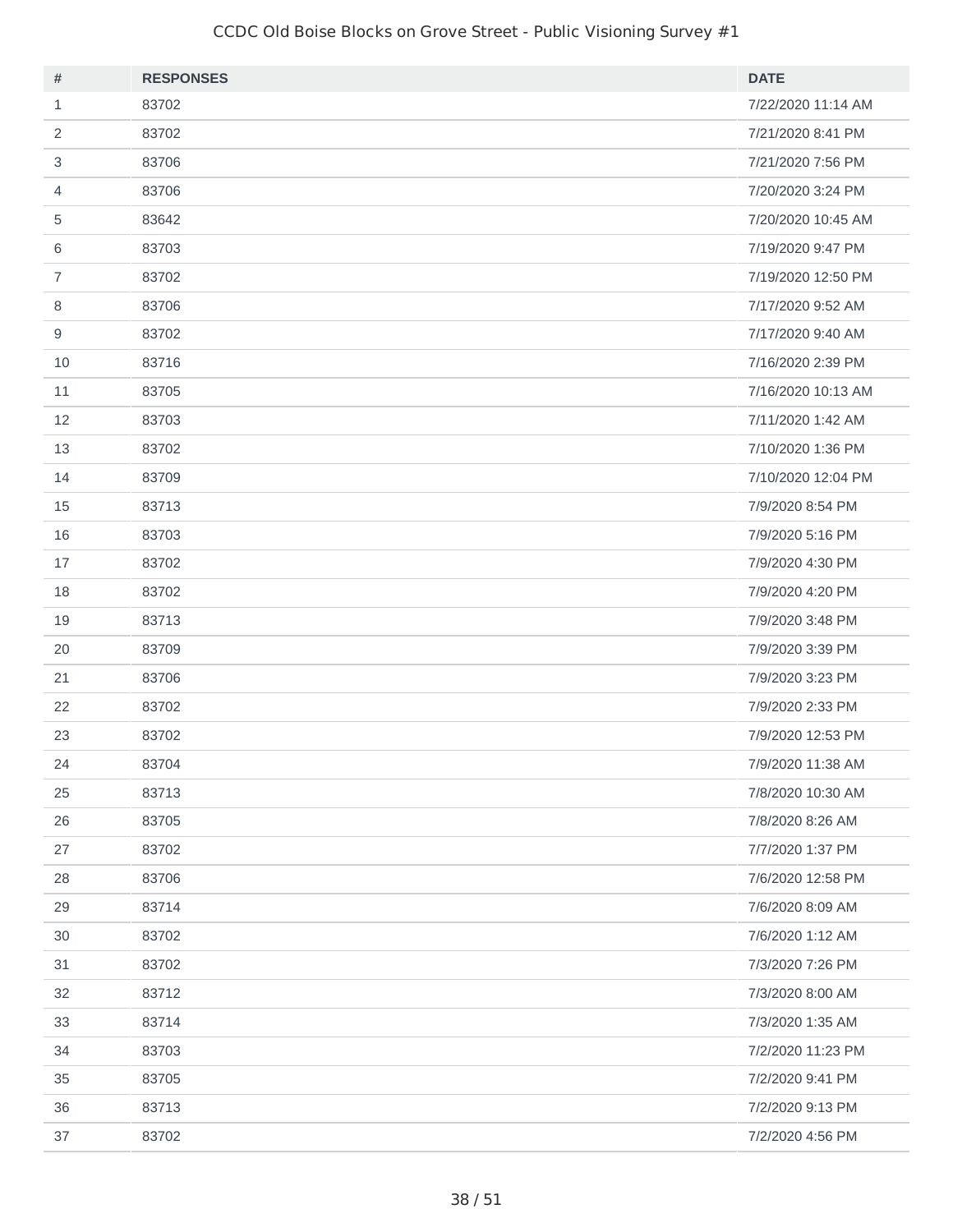| 38 | 83702 | 7/2/2020 4:08 PM   |
|----|-------|--------------------|
| 39 | 83703 | 7/2/2020 12:50 PM  |
| 40 | 83709 | 7/2/2020 12:08 PM  |
| 41 | 83702 | 7/2/2020 1:31 AM   |
| 42 | 83702 | 7/1/2020 7:51 PM   |
| 43 | 83716 | 7/1/2020 5:01 PM   |
| 44 | 83705 | 7/1/2020 9:57 AM   |
| 45 | 83716 | 6/30/2020 11:19 AM |
| 46 | 83616 | 6/30/2020 8:08 AM  |
| 47 | 83705 | 6/29/2020 3:19 PM  |
| 48 | 83713 | 6/29/2020 1:26 PM  |
| 49 | 83702 | 6/29/2020 12:47 PM |
| 50 | 83706 | 6/29/2020 11:19 AM |
| 51 | 83702 | 6/29/2020 10:16 AM |
| 52 | 83702 | 6/29/2020 10:11 AM |
| 53 | 83709 | 6/29/2020 9:13 AM  |
| 54 | 83713 | 6/29/2020 9:10 AM  |
| 55 | 83706 | 6/29/2020 7:24 AM  |
| 56 | 83716 | 6/28/2020 9:06 PM  |
| 57 | 83702 | 6/28/2020 8:08 PM  |
| 58 | 83712 | 6/28/2020 11:24 AM |
| 59 | 83702 | 6/28/2020 11:07 AM |
| 60 | 83714 | 6/28/2020 9:41 AM  |
| 61 | 83706 | 6/28/2020 8:42 AM  |
| 62 | 83702 | 6/28/2020 12:26 AM |
| 63 | 83702 | 6/27/2020 10:57 PM |
| 64 | 83703 | 6/27/2020 9:37 PM  |
| 65 | 83714 | 6/27/2020 6:36 PM  |
| 66 | 83705 | 6/27/2020 5:30 PM  |
| 67 | 83709 | 6/27/2020 5:12 PM  |
| 68 | 83702 | 6/27/2020 4:54 PM  |
| 69 | 83702 | 6/27/2020 4:43 PM  |
| 70 | 83702 | 6/27/2020 3:46 PM  |
| 71 | 83702 | 6/27/2020 3:42 PM  |
| 72 | 83712 | 6/27/2020 3:09 PM  |
| 73 | 83706 | 6/27/2020 2:52 PM  |
| 74 | 83702 | 6/27/2020 2:51 PM  |
| 75 | 83706 | 6/27/2020 1:43 PM  |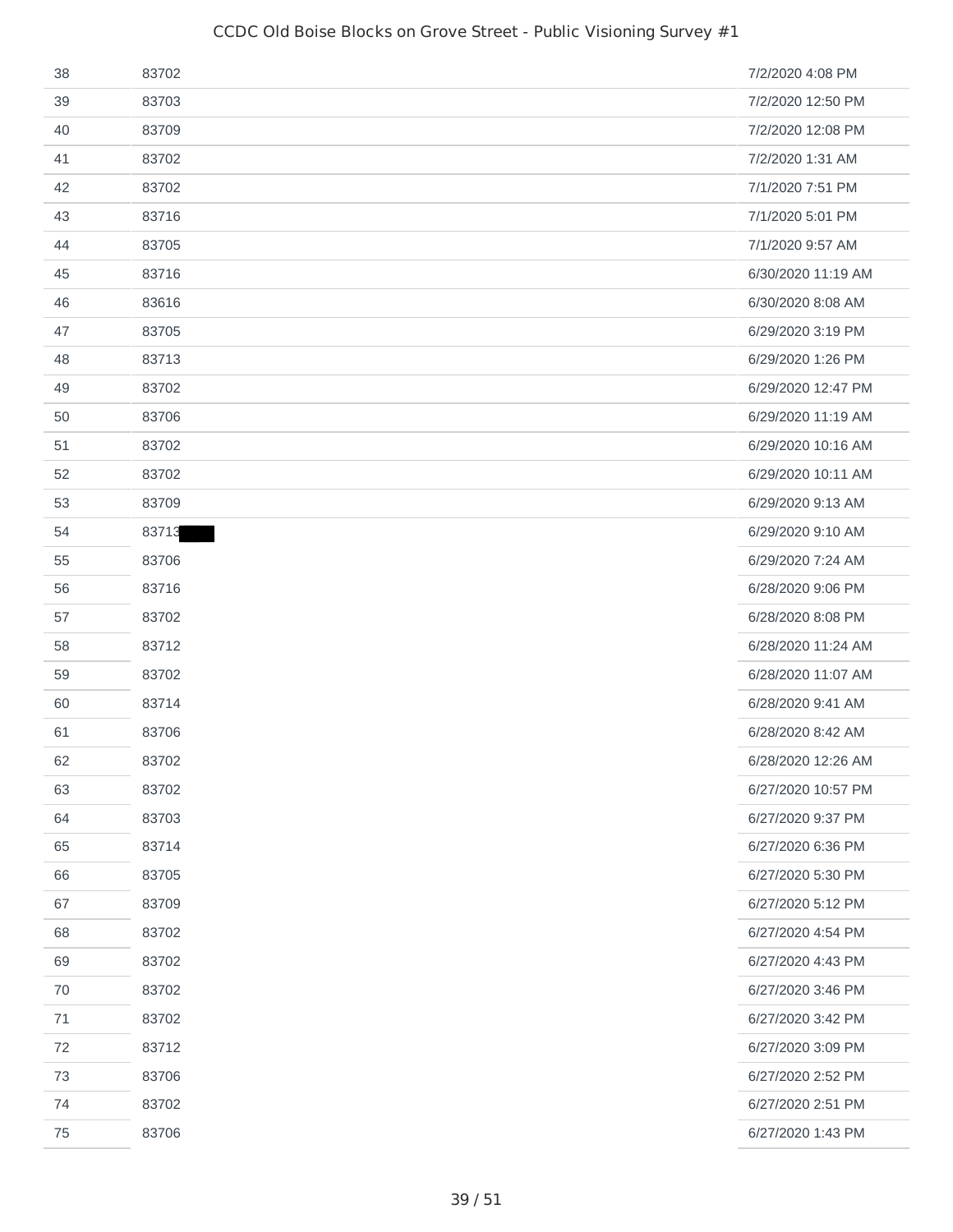| 76  | 83716 | 6/27/2020 1:13 PM  |
|-----|-------|--------------------|
| 77  | 83705 | 6/27/2020 1:09 PM  |
| 78  | 83703 | 6/27/2020 12:58 PM |
| 79  | 83706 | 6/27/2020 12:19 PM |
| 80  | 83706 | 6/27/2020 12:06 PM |
| 81  | 83706 | 6/27/2020 12:00 PM |
| 82  | 83702 | 6/27/2020 11:41 AM |
| 83  | 83647 | 6/27/2020 11:21 AM |
| 84  | 83705 | 6/27/2020 11:03 AM |
| 85  | 83702 | 6/27/2020 10:46 AM |
| 86  | 83705 | 6/27/2020 10:10 AM |
| 87  | 83713 | 6/27/2020 9:54 AM  |
| 88  | 83709 | 6/27/2020 9:06 AM  |
| 89  | 83716 | 6/27/2020 8:15 AM  |
| 90  | 83705 | 6/27/2020 8:08 AM  |
| 91  | 83703 | 6/27/2020 7:53 AM  |
| 92  | 83702 | 6/27/2020 7:28 AM  |
| 93  | 83702 | 6/27/2020 6:41 AM  |
| 94  | 83709 | 6/26/2020 11:01 PM |
| 95  | 83703 | 6/26/2020 10:31 PM |
| 96  | 83702 | 6/26/2020 10:02 PM |
| 97  | 83705 | 6/26/2020 9:49 PM  |
| 98  | 83703 | 6/26/2020 9:47 PM  |
| 99  | 83712 | 6/26/2020 9:35 PM  |
| 100 | 83709 | 6/26/2020 9:23 PM  |
| 101 | 83703 | 6/26/2020 9:20 PM  |
| 102 | 83706 | 6/26/2020 8:56 PM  |
| 103 | 83704 | 6/26/2020 8:45 PM  |
| 104 | 83703 | 6/26/2020 6:38 PM  |
| 105 | 83706 | 6/26/2020 6:24 PM  |
| 106 | 83705 | 6/26/2020 6:06 PM  |
| 107 | 83702 | 6/26/2020 6:01 PM  |
| 108 | 83709 | 6/26/2020 5:59 PM  |
| 109 | 83702 | 6/26/2020 5:35 PM  |
| 110 | 83714 | 6/26/2020 5:33 PM  |
| 111 | 83702 | 6/26/2020 5:20 PM  |
| 112 | 83705 | 6/26/2020 5:12 PM  |
| 113 | 83712 | 6/26/2020 5:03 PM  |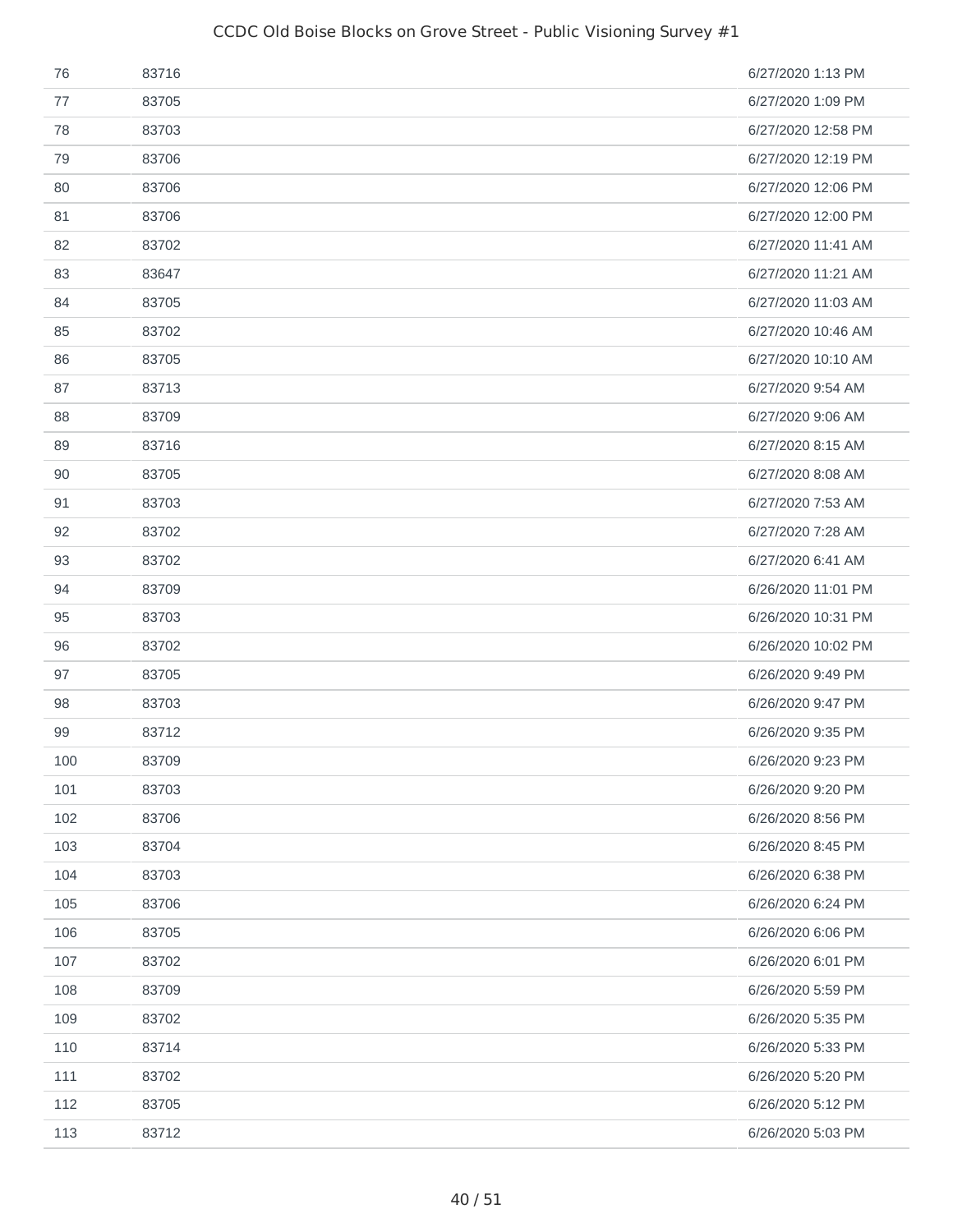| 114 | 83702 | 6/26/2020 5:02 PM |
|-----|-------|-------------------|
| 115 | 83709 | 6/26/2020 4:59 PM |
| 116 | 83704 | 6/26/2020 4:52 PM |
| 117 | 83704 | 6/26/2020 4:48 PM |
| 118 | 83714 | 6/26/2020 4:45 PM |
| 119 | 83709 | 6/26/2020 4:45 PM |
| 120 | 83712 | 6/26/2020 4:41 PM |
| 121 | 83702 | 6/26/2020 4:40 PM |
| 122 | 83704 | 6/26/2020 4:39 PM |
| 123 | 83706 | 6/26/2020 4:35 PM |
| 124 | 83703 | 6/26/2020 4:30 PM |
| 125 | 83706 | 6/26/2020 4:27 PM |
| 126 | 83702 | 6/26/2020 4:27 PM |
| 127 | 83709 | 6/26/2020 4:27 PM |
| 128 | 83706 | 6/26/2020 4:26 PM |
| 129 | 83706 | 6/26/2020 4:25 PM |
| 130 | 83704 | 6/26/2020 4:23 PM |
| 131 | 83706 | 6/26/2020 4:23 PM |
| 132 | 83704 | 6/26/2020 4:20 PM |
| 133 | 83712 | 6/26/2020 4:16 PM |
| 134 | 83704 | 6/26/2020 4:15 PM |
| 135 | 83642 | 6/26/2020 4:15 PM |
| 136 | 83706 | 6/26/2020 4:11 PM |
| 137 | 83702 | 6/26/2020 4:10 PM |
| 138 | 83702 | 6/26/2020 4:07 PM |
| 139 | 83703 | 6/26/2020 4:06 PM |
| 140 | 83706 | 6/26/2020 4:04 PM |
| 141 | 83709 | 6/26/2020 4:02 PM |
| 142 | 83702 | 6/26/2020 4:02 PM |
| 143 | 83702 | 6/26/2020 3:58 PM |
| 144 | 83706 | 6/26/2020 3:57 PM |
| 145 | 83716 | 6/26/2020 3:55 PM |
| 146 | 83702 | 6/26/2020 3:54 PM |
| 147 | 83709 | 6/26/2020 3:49 PM |
| 148 | 83705 | 6/26/2020 3:49 PM |
| 149 | 83716 | 6/26/2020 3:49 PM |
| 150 | 83712 | 6/26/2020 3:48 PM |
| 151 | 83712 | 6/26/2020 3:46 PM |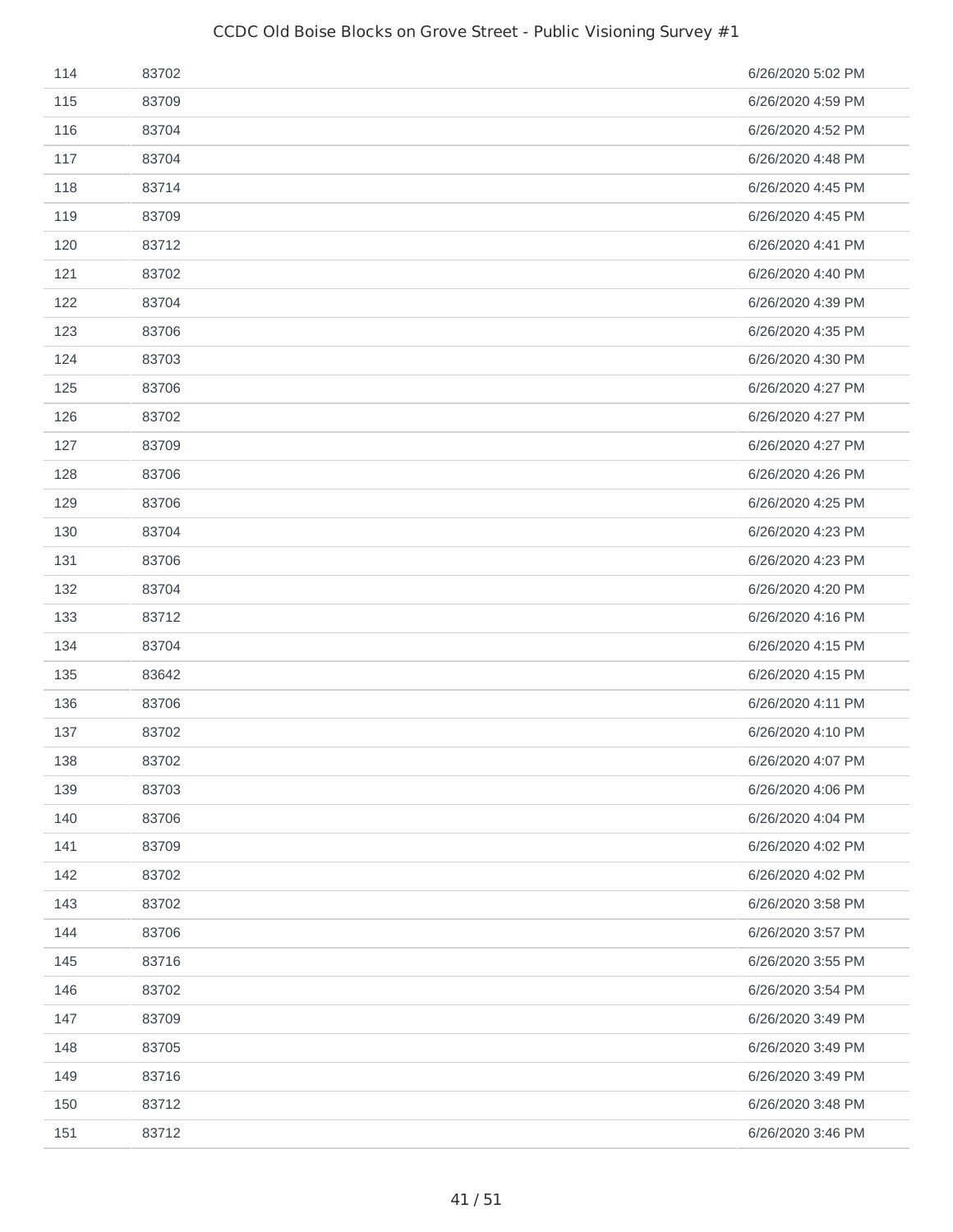| 152 | 83703 | 6/26/2020 3:45 PM  |
|-----|-------|--------------------|
| 153 | 83713 | 6/26/2020 3:43 PM  |
| 154 | 83703 | 6/26/2020 3:43 PM  |
| 155 | 83703 | 6/26/2020 3:42 PM  |
| 156 | 83702 | 6/26/2020 3:41 PM  |
| 157 | 83702 | 6/26/2020 3:39 PM  |
| 158 | 83716 | 6/26/2020 3:39 PM  |
| 159 | 83702 | 6/26/2020 3:38 PM  |
| 160 | 83714 | 6/26/2020 3:35 PM  |
| 161 | 83712 | 6/26/2020 3:35 PM  |
| 162 | 83712 | 6/26/2020 3:34 PM  |
| 163 | 83706 | 6/26/2020 3:33 PM  |
| 164 | 83709 | 6/26/2020 3:31 PM  |
| 165 | 83702 | 6/26/2020 12:28 PM |
| 166 | 83702 | 6/26/2020 10:56 AM |
| 167 | 83702 | 6/25/2020 6:37 PM  |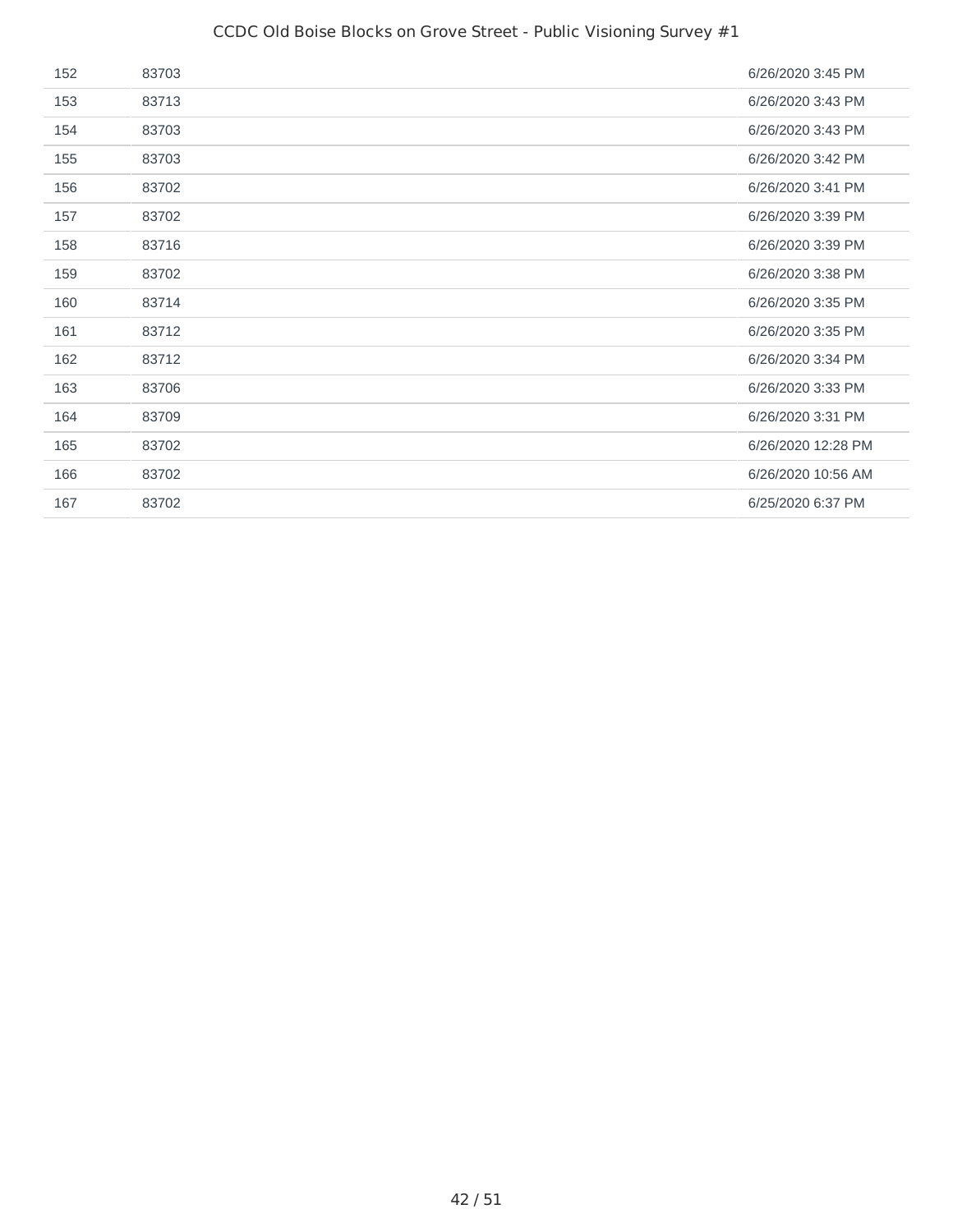

| <b>ANSWER CHOICES</b> | <b>RESPONSES</b> |
|-----------------------|------------------|
| Under 18              | 0.64%<br>1       |
| 18-24                 | 3<br>1.92%       |
| 25-34                 | 21<br>13.46%     |
| 35-44                 | 24<br>15.38%     |
| 45-54                 | 32<br>20.51%     |
| 55-64                 | 29<br>18.59%     |
| $65+$                 | 46<br>29.49%     |
| <b>TOTAL</b>          | 156              |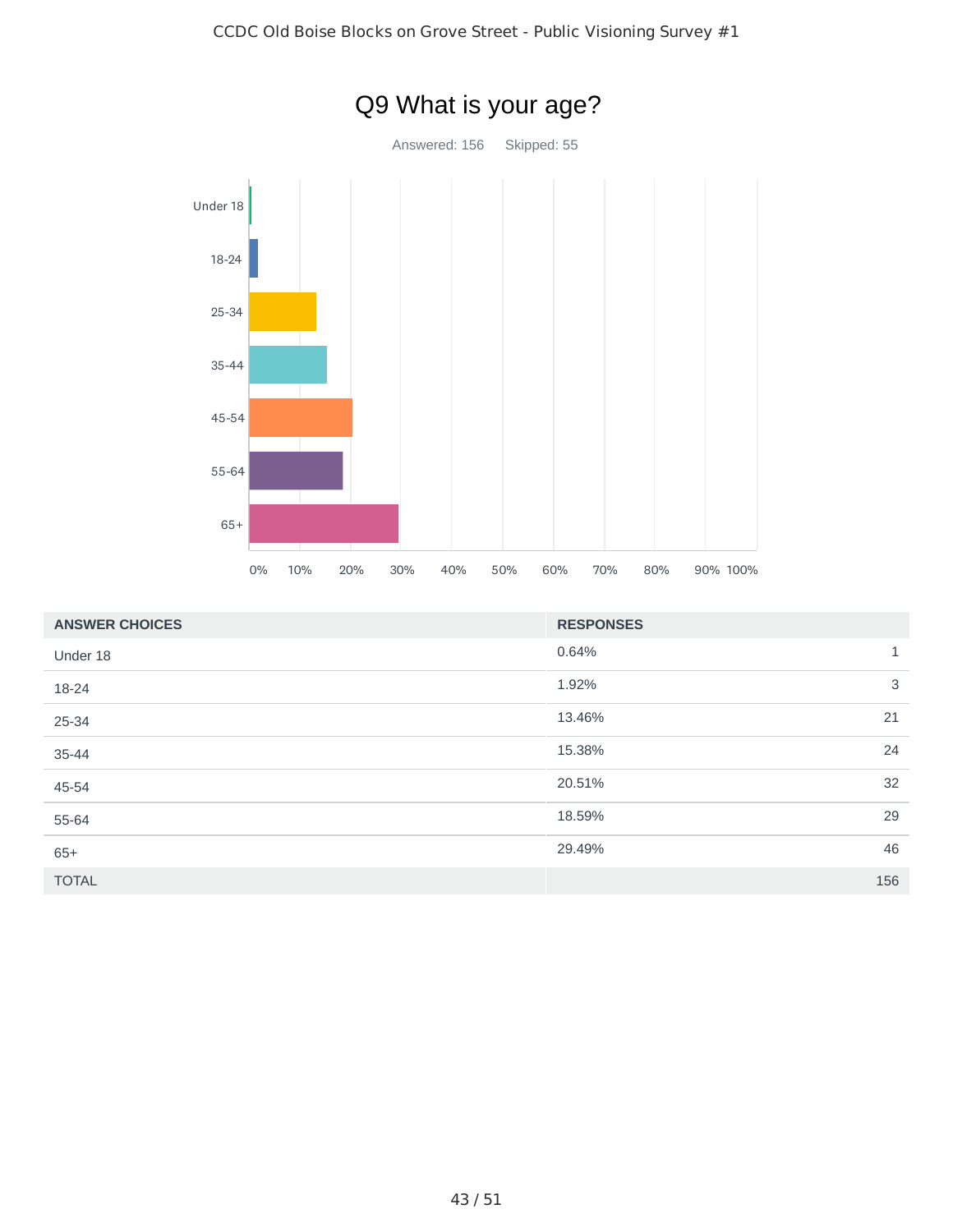

| Q10 Do you rent or own your home? |  |
|-----------------------------------|--|
|-----------------------------------|--|

| <b>ANSWER CHOICES</b> | <b>RESPONSES</b> |
|-----------------------|------------------|
| Rent                  | 9.32%<br>15      |
| Own                   | 86.96%<br>140    |
| Prefer not to answer  | 3.73%<br>6       |
| <b>TOTAL</b>          | 161              |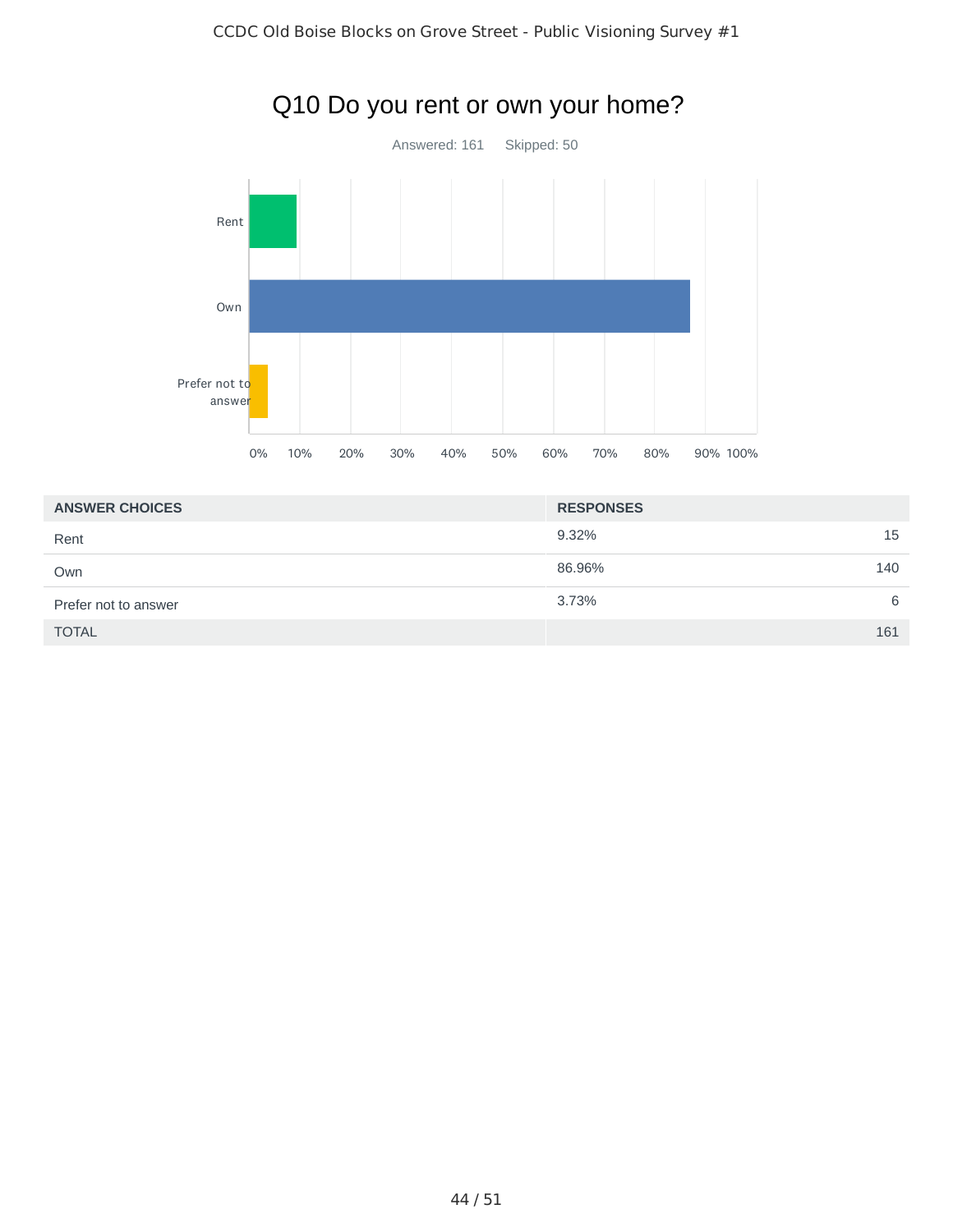## Q11 What is your race/ethnicity? (select all that apply)



| <b>ANSWER CHOICES</b>                     | <b>RESPONSES</b> |              |
|-------------------------------------------|------------------|--------------|
| White or Caucasian                        | 83.75%           | 134          |
| <b>Black or African American</b>          | 1.25%            | 2            |
| Hispanic or Latino                        | 1.88%            | 3            |
| Asian or Asian American                   | 0.63%            | $\mathbf{1}$ |
| American Indian or Alaska Native          | 1.25%            | 2            |
| Native Hawaiian or other Pacific Islander | 0.00%            | $\Omega$     |
| Another race                              | 3.13%            | 5            |
| I prefer not to answer this question      | 10.00%           | 16           |
| Total Respondents: 160                    |                  |              |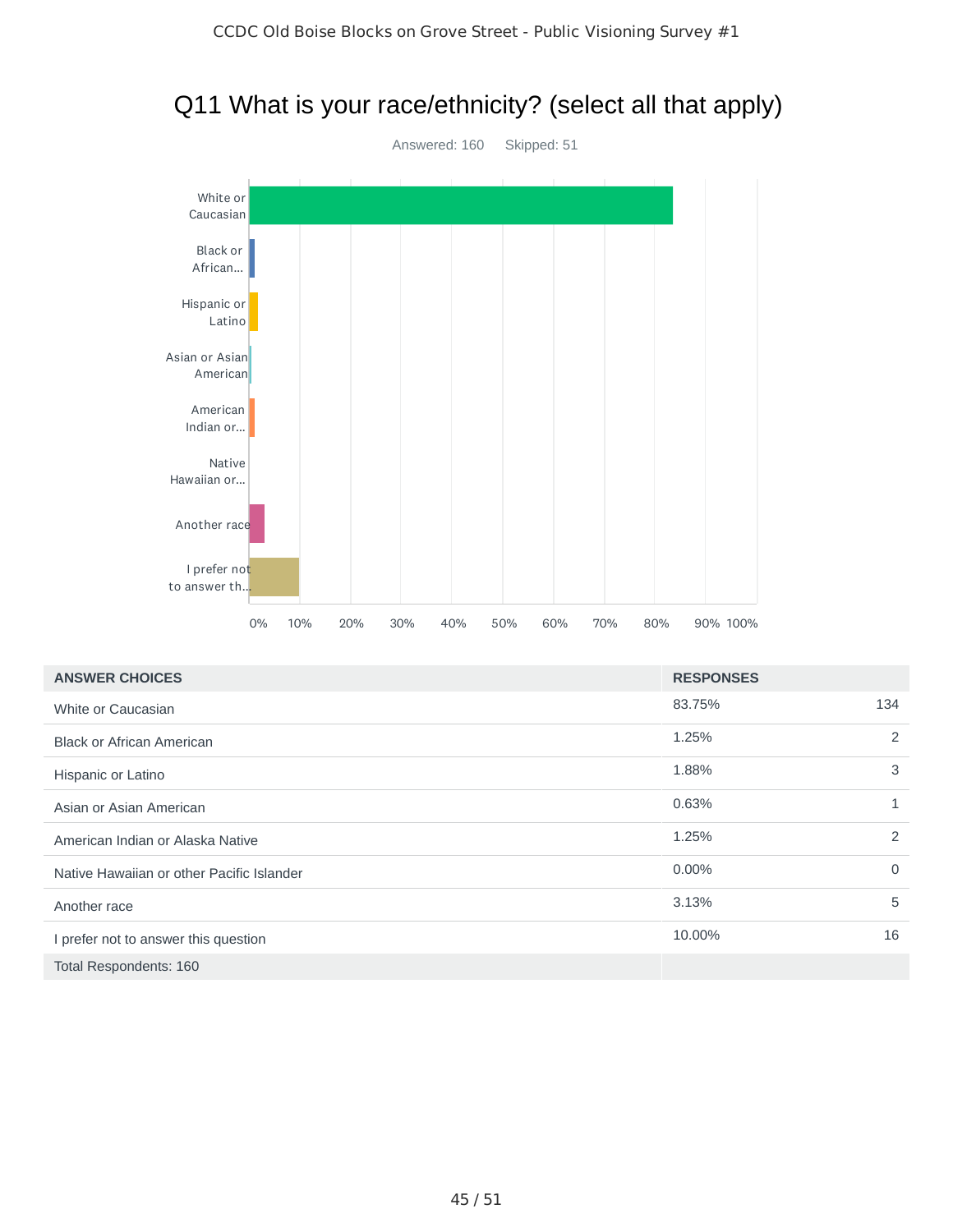

## Q12 Which range best describes your annual household income?

| <b>ANSWER CHOICES</b>                | <b>RESPONSES</b> |     |
|--------------------------------------|------------------|-----|
| Under \$15,000                       | 0.63%            | 1   |
| Between \$15,000 and \$29,999        | 0.63%            | 1   |
| Between \$30,000 and \$49,999        | 5.63%            | 9   |
| Between \$50,000 and \$74,999        | 20.63%           | 33  |
| Between \$75,000 and \$99,999        | 26.88%           | 43  |
| Between \$100,000 and \$150,000      | 16.25%           | 26  |
| Over \$150,000                       | 11.25%           | 18  |
| I prefer not to answer this question | 18.13%           | 29  |
| <b>TOTAL</b>                         |                  | 160 |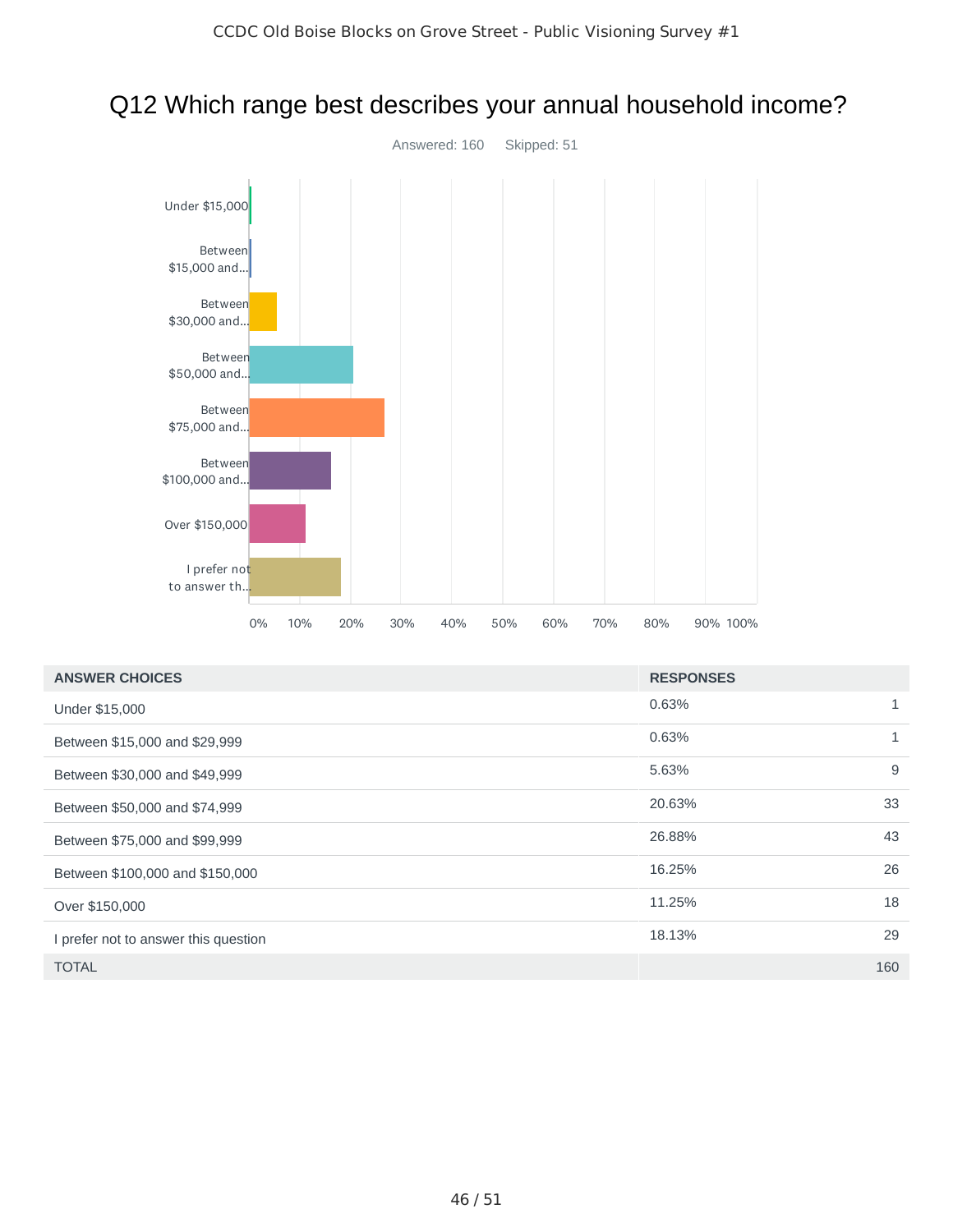

| Q13 How did you hear about this survey? |  |  |  |
|-----------------------------------------|--|--|--|
|-----------------------------------------|--|--|--|

| <b>ANSWER CHOICES</b>                                   | <b>RESPONSES</b> |     |
|---------------------------------------------------------|------------------|-----|
| Advertisement sign on Grove St.                         | 5.56%            | 9   |
| <b>CCDC</b> Webpage                                     | 5.56%            | 9   |
| Social media (Facebook, Twitter, Nextdoor, etc.)        | 8.64%            | 14  |
| An email directly from CCDC                             | 9.26%            | 15  |
| An email from the City of Boise                         | 64.20%           | 104 |
| An email from your neighborhood association             | 1.23%            | 2   |
| Word of mouth from a colleague, friend or family member | 8.64%            | 14  |
| Other (please specify)                                  | 1.85%            | 3   |
| Total Respondents: 162                                  |                  |     |

| # | <b>OTHER (PLEASE SPECIFY)</b> | <b>DATE</b>       |
|---|-------------------------------|-------------------|
|   | Sign on 3rd street            | 7/2/2020 8:25 AM  |
| 2 | Email from Boise City         | 6/26/2020 4:15 PM |
| 3 | email from Mayor McClain      | 6/26/2020 3:33 PM |